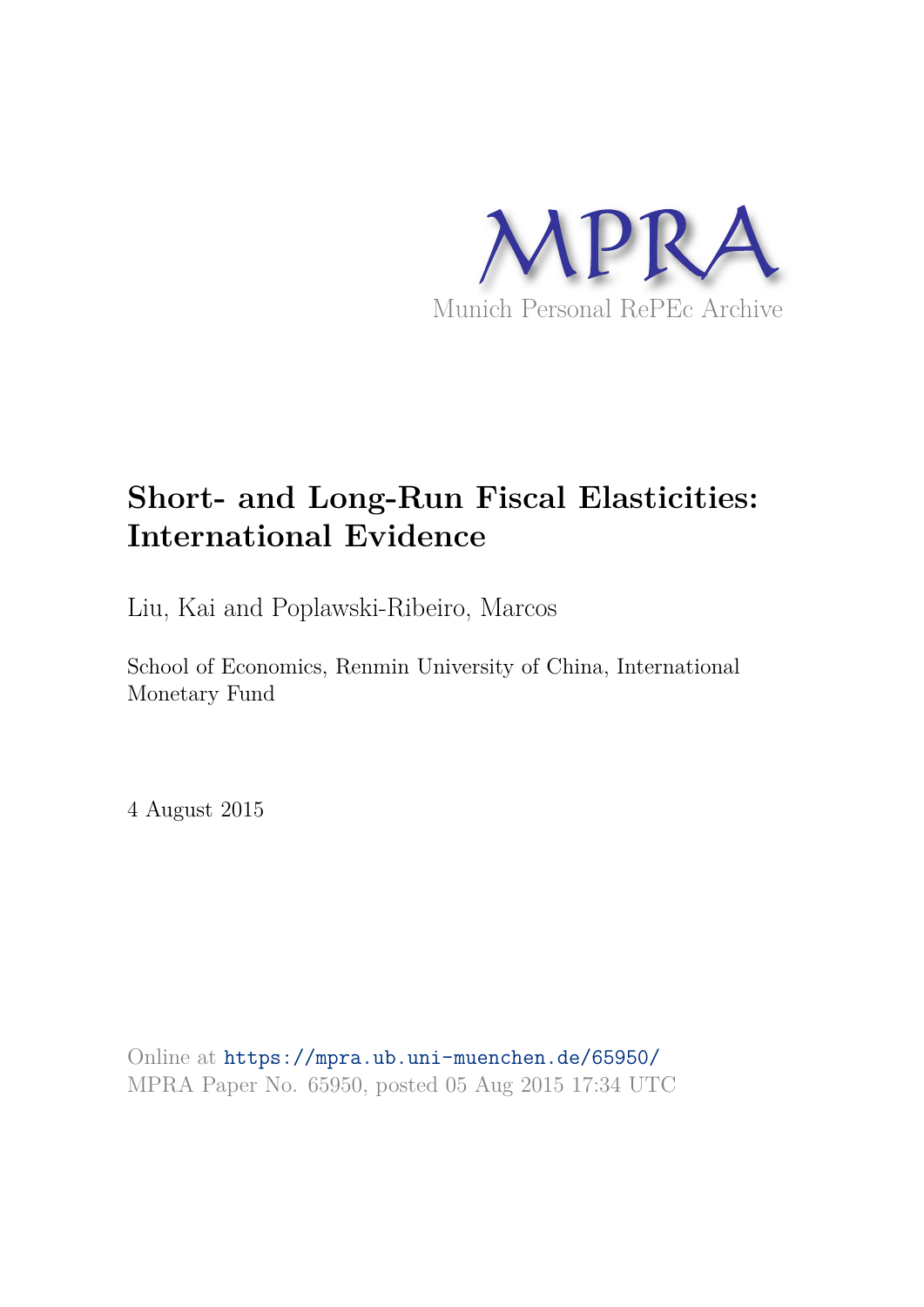# Short- and Long-Run Fiscal Elasticities: International Evidence**\***

Kai Liuand Marcos Poplawski-Ribeiro *Renmin University of China International Monetary Fund*

THIS DRAFT: 4 August 2015

#### **Abstract**

Using dynamic heterogeneous panel data models, this paper estimates short- and long-run fiscal elasticities with respect to various cyclical factors for more than 90 countries. We find the terms of trade are significant in explaining primary fiscal revenues. Moreover, revenue elasticities with respect to real GDP on average are larger than one in the short-run and bigger in developing countries than in advanced economies both, in the short- and long-run. The analysis highlights the importance of considering short- and long-run elasticities with respect to other effects than the output gap, particularly terms of trade, when computing structural balances.

JEL Classification Numbers: C33, E32, E62, H62.

 $\overline{a}$ 

Keywords: fiscal elasticities, structural fiscal balances, dynamic heterogeneous panel data model, business cycle.

Authors' E-Mail Address: [liukeynes@ruc.edu.cn;](mailto:liukeynes@ruc.edu.cn) [mpoplawskiribeiro@imf.org](mailto:mpoplawskiribeiro@imf.org)

<sup>\*</sup> We thank Abdelhak Senhadji and Ruud de Mooij for helpful comments and discussions. We are particularly thankful to Iva Petrova, who worked on initial drafts of this paper. Malin Hu and Nancy Tinoza provided excellent research assistance. The opinions expressed herein are those of the authors and do not necessarily reflect those of the International Monetary Fund. All remaining errors are our own.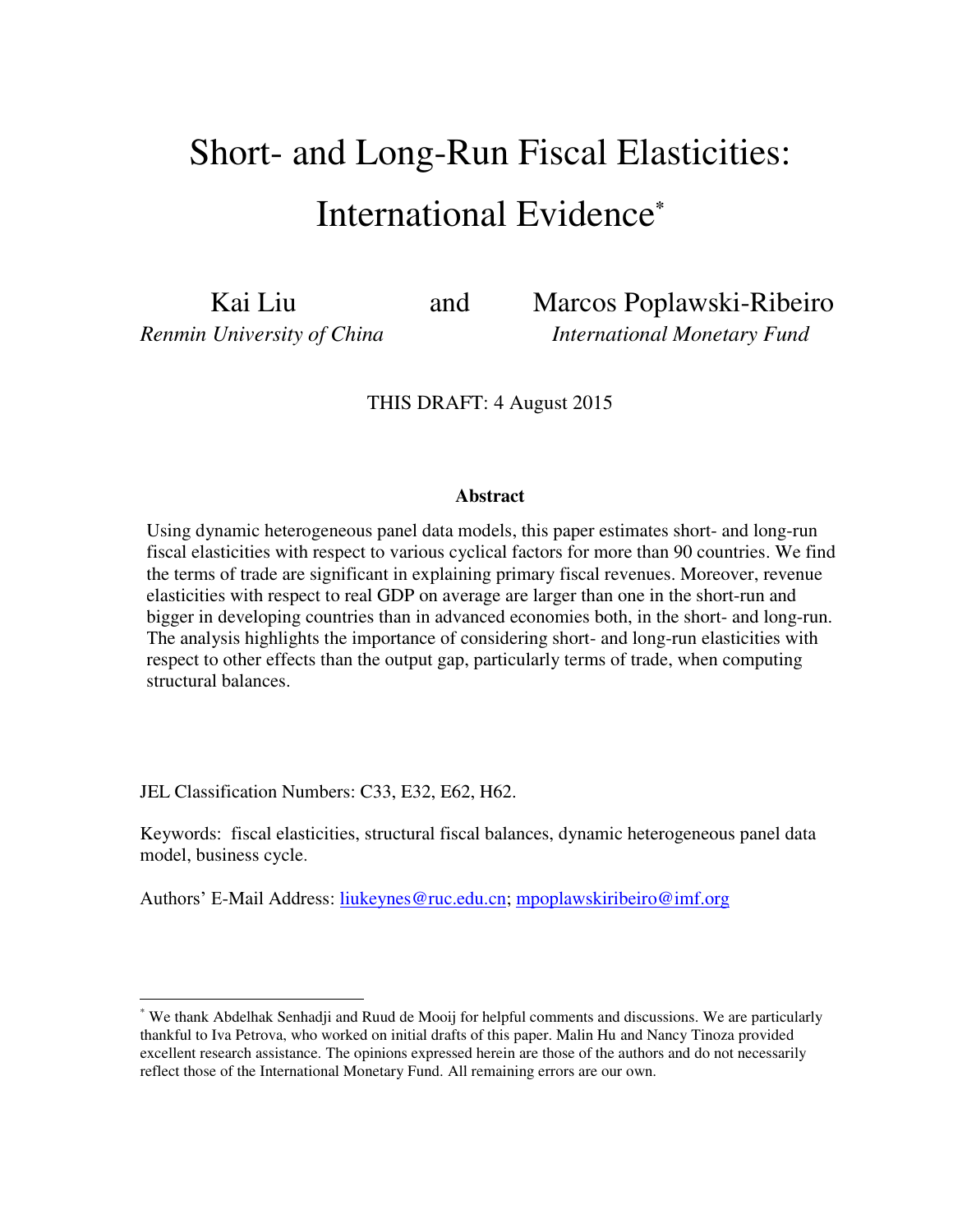## **Contents**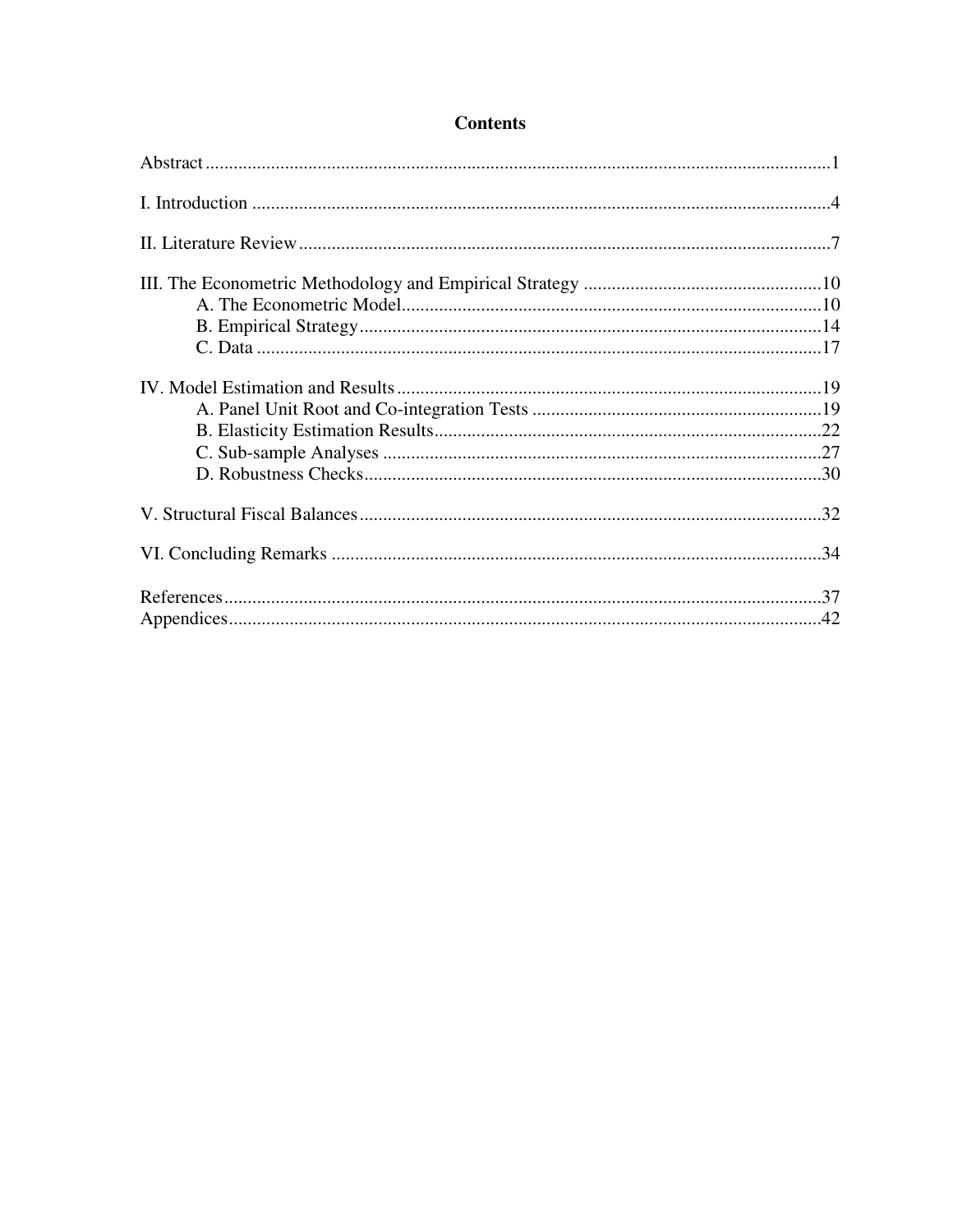## **Tables**

| 6. Fiscal Revenue Elasticities (Mean): Real GDP and GDP Deflator, Full Sample23      |  |
|--------------------------------------------------------------------------------------|--|
|                                                                                      |  |
|                                                                                      |  |
| 9. Fiscal Revenue Elasticities (Mean): Baseline Model, Sub-samples, Case 1 28        |  |
| 10. Fiscal Revenue Elasticities (Mean): Equation (12), Sub-samples, Case 1 29        |  |
| 11. Fiscal Revenue Elasticities (Mean): Baseline Model, Sub-samples, Case 2 29       |  |
|                                                                                      |  |
|                                                                                      |  |
|                                                                                      |  |
|                                                                                      |  |
|                                                                                      |  |
|                                                                                      |  |
|                                                                                      |  |
|                                                                                      |  |
|                                                                                      |  |
|                                                                                      |  |
| A8. Long-run and Short-run Fiscal Revenue Elasticities: Equation (12), Sub-samples47 |  |
|                                                                                      |  |
| A10. Financial Crisis Episodes for Model (5): IMF Database, 1970-200748              |  |
| A11. Fiscal Revenue Elasticities (Mean): Equation (12), Robustness Check 149         |  |
| A12. Fiscal Revenue Elasticities (Mean): Equation (12), Robustness Check 249         |  |

## **Figures**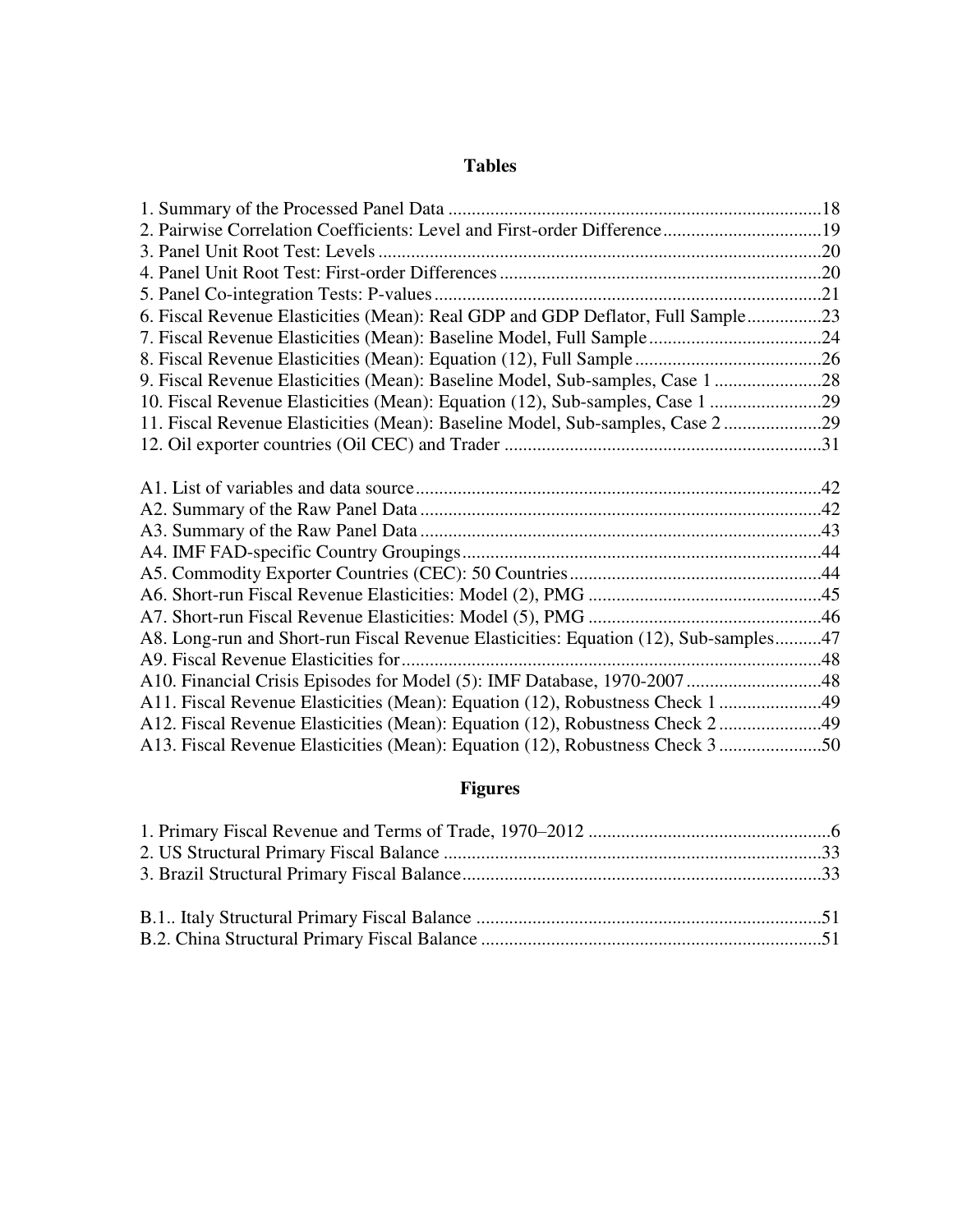#### **I. INTRODUCTION**

How large are fiscal revenue elasticities around the world? The fiscal effects of the global financial crisis (GFC) have sparked tax experts and policy makers to think more carefully about how to measure the fiscal stance and trends in fiscal balances. For that, an important factor is to have accurate estimations of fiscal elasticities—including those for the transitory and trend revenue components.

However, very few studies so far have attempted to estimate short- and long-run revenue elasticities for a broader country sample than the OECD countries. This is particularly the case for analyses controlling for other effects beyond the business cycle, such as terms-oftrade-, commodity price-, and asset price cycles. Such cyclical factors are also relevant for fiscal policies in other countries than the advanced economies (AEs) only.

This paper attempts to fill this gap by estimating short- and long-run revenue elasticities for an enlarged sample of 96 countries. It examines both possibilities of heterogeneous and homogeneous country elasticities with respect to a broad set of cyclical factors: output gap, GDP deflator, terms of trade, financial variables, and unemployment rate.<sup>1</sup> We then calculate structural fiscal balances with the elasticities estimated for selected cases, providing a trendcycle decomposition for different economic variables.

The short- and long-run elasticities are estimated via dynamic heterogeneous vector error correction (VEC) panel models. Heterogeneous short-run sensitivities are estimated across countries. In turn, long-run elasticities are estimated either heterogeneously for each country, by using the mean-group (MG) estimator (Pesaran and Smith, 1995); or homogeneously for all countries, via the pooled mean-group (PMG) estimator (Pesaran et al., 1999).

Several reasons cause the revenue elasticities to differ in the short- and long-run (see Sobel and Holcombe, 1996; and Bruce et al., 2006). In one hand, long run elasticities measure the stable relationship between tax bases and an economic variable over an extended horizon. For example, the tax base sensitivity to income may tend to grow over time as income steadily grows. If such long run elasticity exceeds one, *ceteris paribus*, this implies that above-trend income steadily improves the overall balance through the revenue side of the budget. Long-run elasticities may further depend on the economic structure, improvements in revenue collection and other trends in an economy.

<sup>&</sup>lt;sup>1</sup> Given the coverage of our country sample, no data on policy parameters or one-off measures are systematically available. Thus, we use a statistical procedure to correct for outliers and for discretionary changes in tax policy revenues, making the definition of tax elasticities here close to the one of tax buoyancy (Belinga et al, 2014).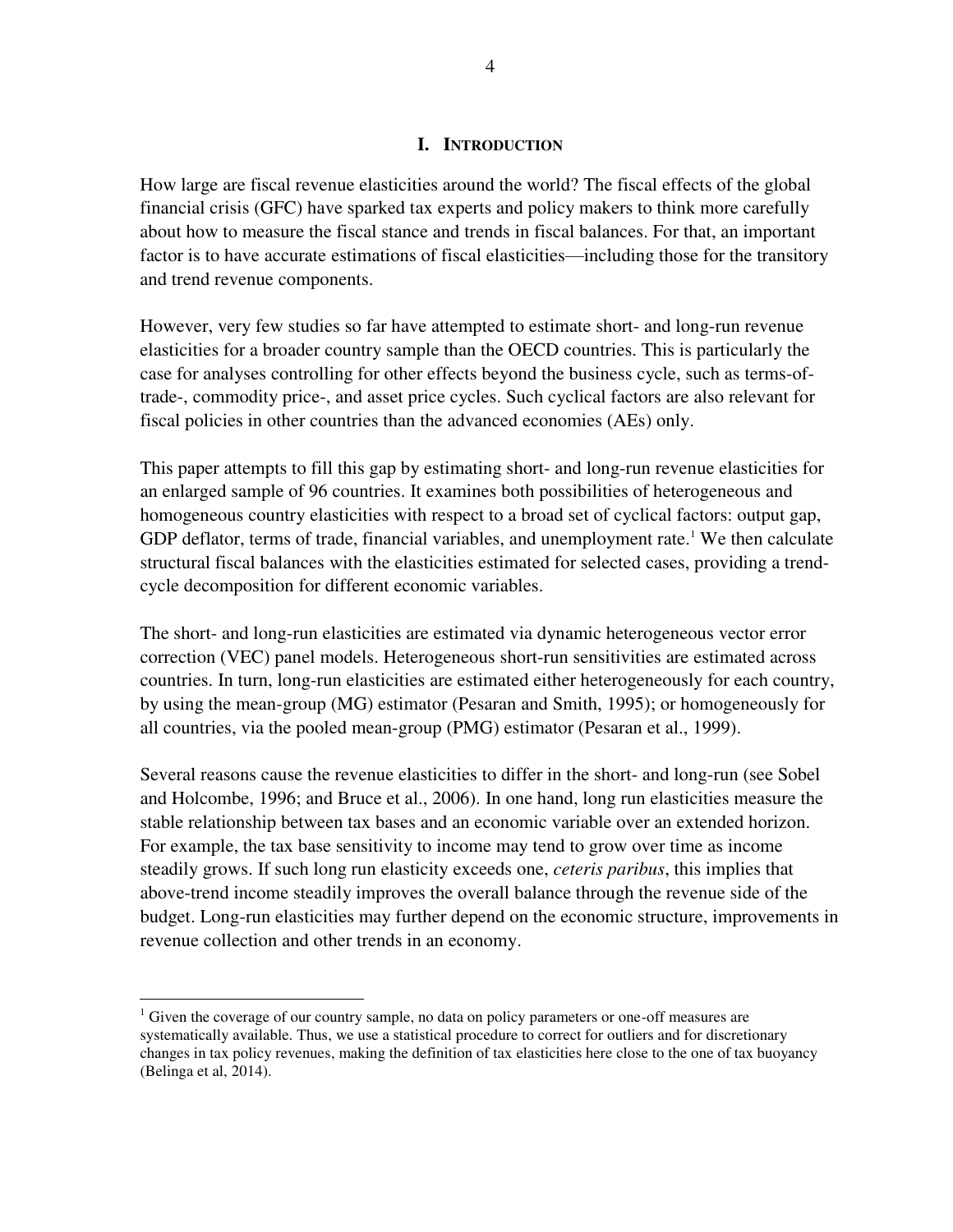Short-run elasticities, on the other hand, indicate how a tax base fluctuates over the cycle of the economic variable in analysis (e.g., business cycle). In this sense, short-run elasticities are related to the stabilization function of fiscal policy (Belinga et al., 2014). For instance, if short-run revenue elasticities to income are larger than one, the tax system is deemed as a good automatic stabilizer. However, if they are smaller than one, the tax revenue does not respond in tandem with the cycle and functions less as an automatic stabilizer.<sup>2</sup>

Therefore, understanding the dynamic (short- and long-run) properties of revenues structures is key. This way, tax structures can be adapted to ensure they generate appropriate revenue growth in the future sufficiently funding a publicly desired level of expenditures while stabilizing the economy in the short-run.

We estimate revenue elasticities for four economic variables: real GDP, GDP deflator, terms of trade, and a financial stress index (FSI). A dummy variable for financial crisis episodes is also introduced. When real GDP and GDP deflator are controlled for, the terms of trade and the FSI capture extra effects of international trade and financial markets on a country's nominal aggregate primary revenue.

Apart from our short- and long-run estimations, another main innovation of our analysis is to control for terms of trade (TOT) in a broad range of countries.<sup>3</sup> In countries which substantially depend from commodities exports and imports, TOT may have a significant effect on fiscal revenue. For oil exporter countries, for example, an increase in export prices and then in the terms of trade may augment the export-related fiscal revenue. However, if countries provide considerable tax incentives for exports, an increase in TOT may shift the production towards exporting sectors, having a negative effect on fiscal revenues. So the effect of TOT depends usually on three factors: (i) whether its movement mainly comes from export price or import price; (ii) the country's tax structure related to exports and imports; and (iii) how large is the world demand elasticity for the country's exports (see IMF, 2015a).

Figure 1 conveys the relationship between primary fiscal revenue and TOT in selected groups of countries. For emerging economies and, particularly, oil exporters, this relationship

<sup>&</sup>lt;sup>2</sup> Swaying tax receipts with the cycle may be an important macroeconomic stabilization tool particularly in countries belonging to monetary unions (e.g., European Monetary Union) given the centralized monetary policy, limitation on the size of the budget deficit, no cyclical cross-country transfer system, and limited price and wage flexibility (Wolswijk, 2007). See also (Fatás and Mihov, 2001 and 2012).

 $3$  Some studies have already estimated the effect of TOT in selected countries. Turner (2006) considers the case for exceptional movements in TOT for those countries whose production of commodities is a substantial share of output when estimating the SFBs finding a significant positive effect. Rodriguez et al. (2007) study the impact of copper and molybdenum prices on Chile's SFBs. Aydin (2010) studies the case of South Africa, applying a disaggregated method for the calculation of fiscal balances with an emphasis on the effects of commodity and asset prices, and credit cycle as well. In turn, Adler and Magud (2015), Celasun et al. (2015), and Klemm (2015) discuss how important TOT booms are for fiscal performance in Latin America.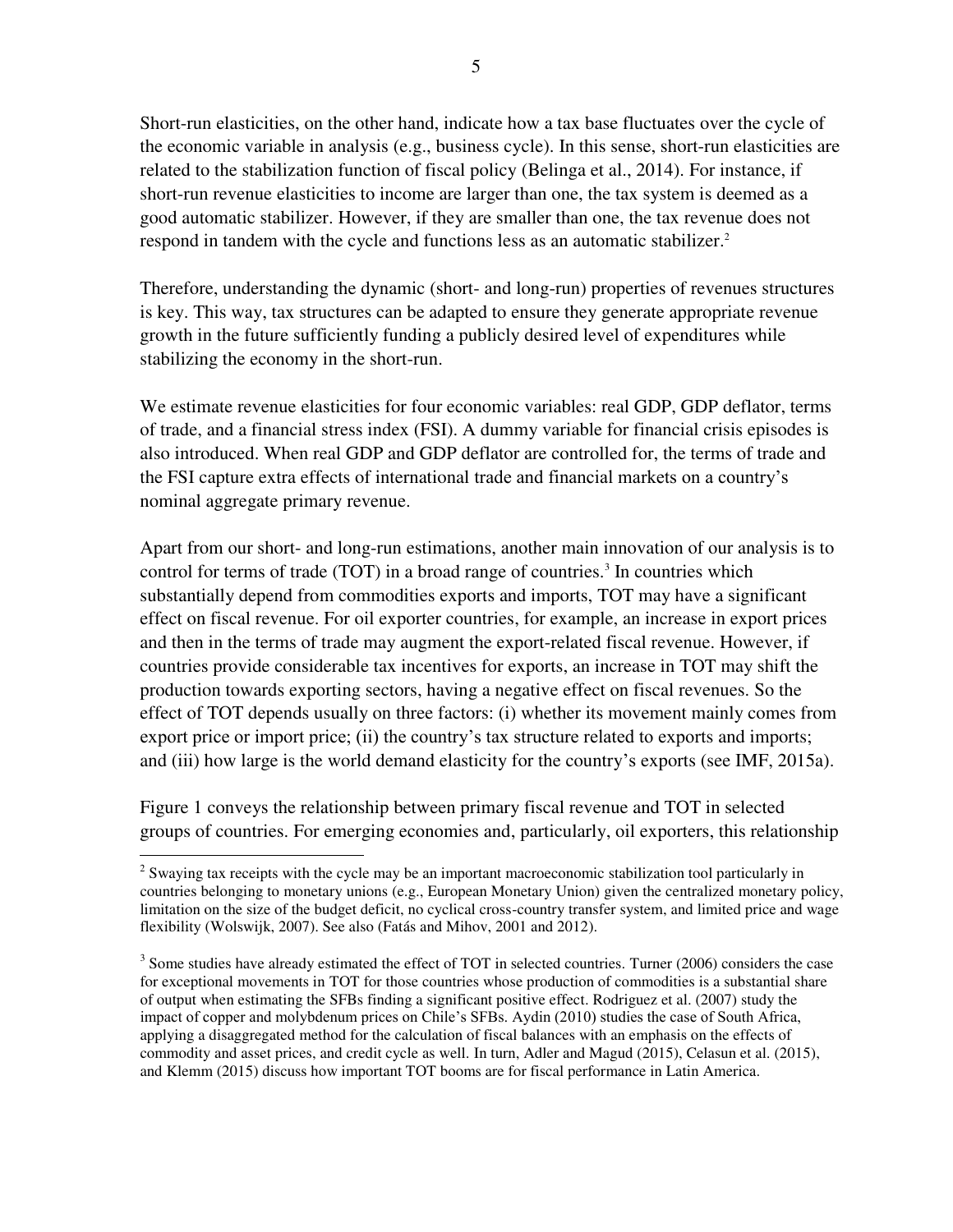seems to be significant and positive; an improvement in TOT leads to larger primary revenues in those economies. In turn, for the full sample of countries the relationship appears to be negative.



**Figure 1.** Primary Fiscal Revenue and Terms of Trade, 1970–2012 Source: *World Economic Outlook* database, International Monetary Fund. Note: Primary fiscal revenue excluding interest earnings from total revenues and is presented in percent of nominal GDP.

Accordingly, our main result is that for the 96 economies covered the TOT elasticity is significant, indicating the importance of using this variable in the calculation of structural fiscal balances. For the total sample that elasticity is indeed negative, but for EMEs and oil exporters, the elasticity is highly significant and positive as expected.

Another important finding is that the short-run elasticity with respect to real GDP is significantly larger than one for our sample. This is particularly the case for low-income countries (LICs), as the subsample analysis indicates. This finding confirms for a broader sample of countries, including emerging economies (EMEs) and LICs, previous results on the importance of fiscal policy in the short-run (Galì, 1994; Fatás and Mihov, 2001; and Debrun and Kapoor, 2010). The estimations also evince that the bracket-creep inflation effect on the tax base exists only for AEs in the long-run. Moreover, financial stress and financial crisis have statistical significance but, on average, marginal influence on long-run revenues in our country sample.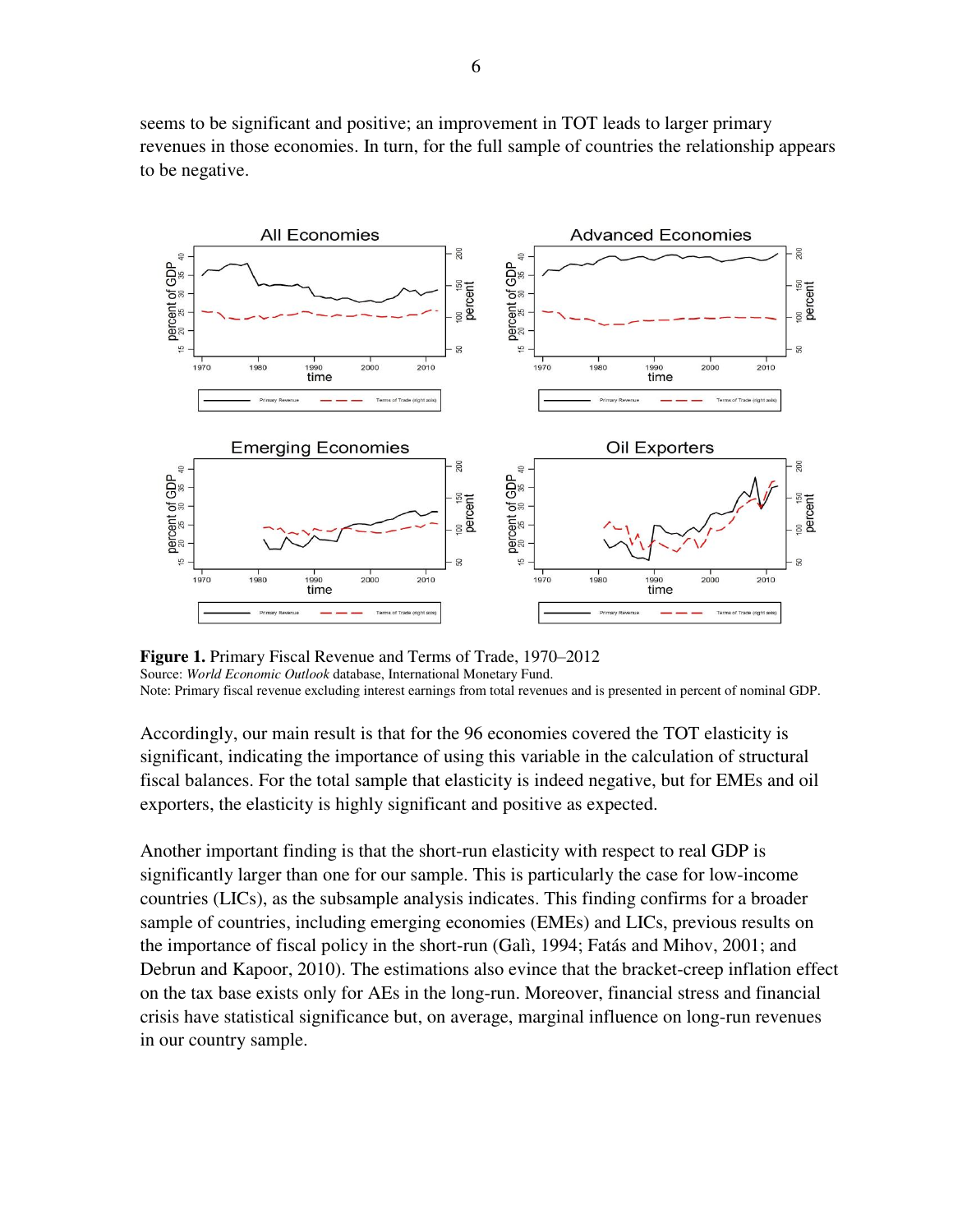Regarding the country groupings, our analysis indicates that revenue elasticities with respect to real GDP for EMEs and (particularly) LICs are larger than those for AEs both, in the short- and long-run. The long-run effect of terms of trade on revenue is negative for AEs, but positive for EMEs, potentially indicating the effects of TOT on these latter countries' tax bases and revenues. For oil producing and exporting countries the TOT have a strong positive effect on fiscal revenues in the long run. On the contrary, for countries whose taxes on international trade and transactions constitute a large proportion of their total fiscal revenue, TOT has a significant negative long-run effect on revenue, suggesting a shrinking of that tax base. Financial stress, on average, has a positive effect on fiscal revenues for AEs either in the short- or long-run, suggesting effects of taxes on financial and capital transactions in those economies (Matheson, 2011; Poghosyan et al., 2015). However, for EMEs that long-run elasticity is negative, hinting on permanent effects that financial crisis may have in those economies.

With the estimated elasticities, as example of our trend-cycle decomposition, we then calculate the structural fiscal balances for Brazil, China, Italy and the US. For these countries, we illustrate that while the real GDP cycle and GDP deflator cycle explain most part of the fluctuation in fiscal balances, adjusting the balances for cyclical fluctuation of their TOT is also important. Yet, financial stress conditions and crises seem to play a relatively small role in explaining the variability of their balances, even though again their long-run revenue elasticities are statistically significant.

Such findings, therefore, call (i) for an update of fiscal elasticities to include additional cycles beyond that of the output gap; and (ii) for the use of both short- and long-run elasticities in the calculation of structural balances.

The rest of this paper is organized as follows: Section II provides a brief review of the relevant literature; Section III explains the econometric model of dynamic heterogeneous panels, introduces our elasticity-trend methodology to calculate structural fiscal balances, and describes the data explored. Section IV presents and discusses the elasticity estimation results in detail, including those for the sub-sample analyses and robustness checks. The structural fiscal balances calculation for our selected countries is then performed in Section V. At last, Section VI concludes the paper.

#### **II. LITERATURE REVIEW**

Bornhorst et al. (2011) define structural fiscal balances as an extension of cyclically adjusted fiscal balances, correcting for a broader range of factors than only for the output gap effect such as asset prices, commodity prices and TOT, inflation effect, and so on. Normally there are three steps to estimate the structural fiscal balances: (i) identify and remove one-off fiscal operations such as public expenditure on a natural disaster; (ii) assess the impact of the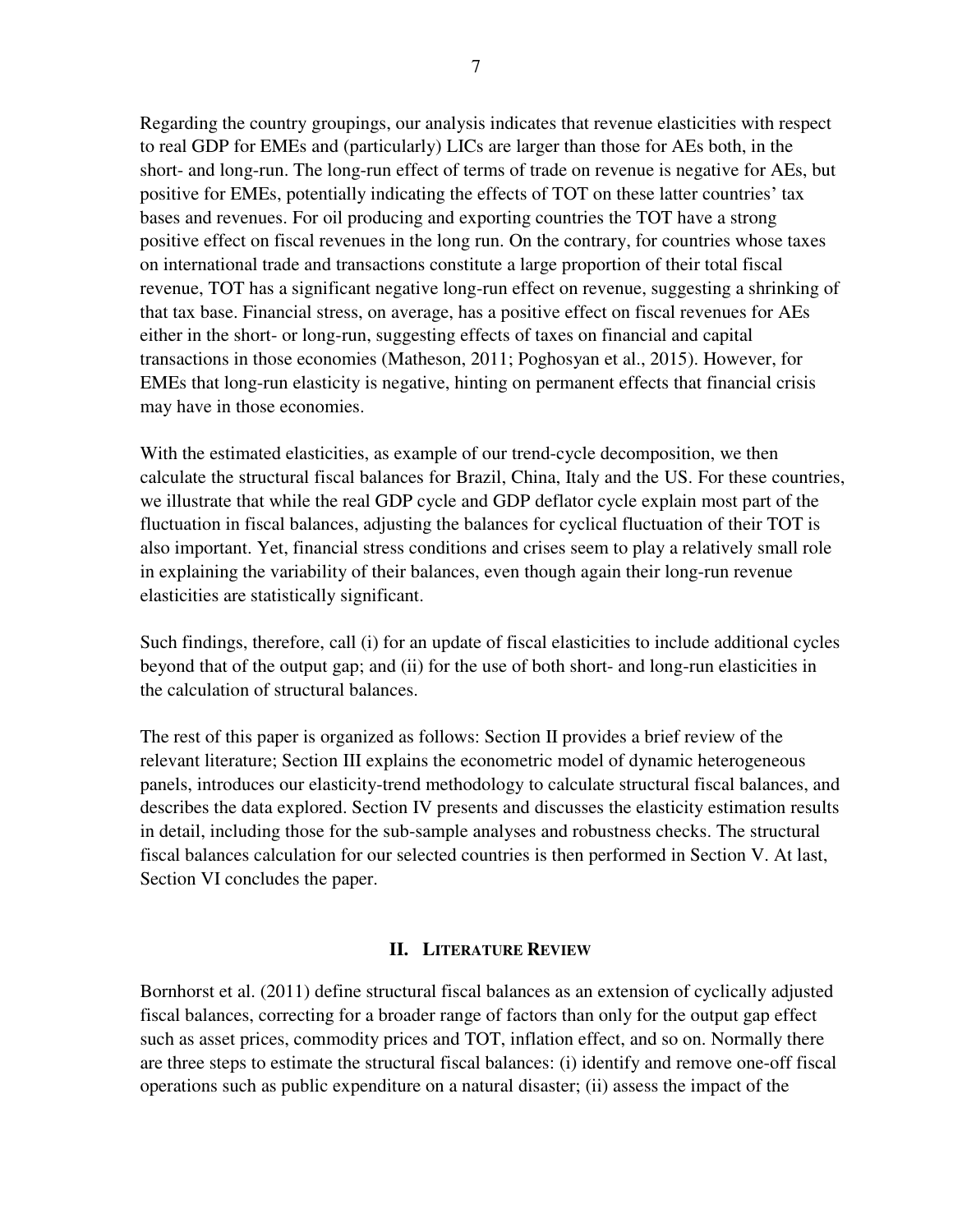business cycle (output gap) on fiscal revenue and expenditure; and (iii) estimate the effects of other economic cycles or factors. In practice, the second and third steps can be done together, using the elasticity-trend approach.

The elasticity-trend approach consists of three additional steps: (i) estimate the fiscal revenue and expenditure elasticities with respect to real output and other factors such as asset prices and TOT; (ii) perform the trend-cycle decomposition for real output and other factors; and (iii) calculate the trend levels of revenue and expenditure, and then the structural fiscal balances, using the estimated elasticities and trend levels of real output and other factors. Two main methods are used to implement the elasticity-trend approach according to the data availability and the aim of research. One is called the aggregated method for which elasticities are used to measure the sensitivity of total revenue and spending with respect to output gap and other cyclical factors. The other is the disaggregated method for which elasticities specific to various revenue and expenditure components (e.g., personal income taxes, corporate income taxes etc.) are estimated separately. Before applying these techniques, one has to determine what types of cyclical factors including and beyond output gap should be considered.

Another important issue is how to estimate the fiscal elasticities with respect to the different factors chosen to calculate the SFB. Among the existing literature, fiscal elasticities with respect to different factors, such as output gap, asset prices, commodity price and TOT, and inflation, are broadly investigated, either using an aggregated method or a disaggregated method. Girouard and André (2005) and, more recently Price, Dang, and Guillemette (2014) discuss the cyclically adjusted budget balances for OECD countries in detail, adopting a disaggregated method in which different tax categories' elasticities with respect to output gap are estimated separately. The relevant elasticity is then the product of two elasticities: the tax revenue elasticity relative to its base, and the base's elasticity relative to output gap.

When adjusting fiscal balances, inflation is an important factor to be considered. Inflation alters the distributive properties of nominally defined tax systems, and generates bracketcreep effects on tax revenues (Immervoll, 2000; Abiad and Ostry, 2005; Clayes, 2007; and Escolano, 2010). Zeng (2012) examines the determinants of the primary fiscal balances for a panel of countries, and finds that inflation appears to have a positive effect on real fiscal balances. Accordingly, Woo (2003) finds that inflation affects fiscal deficit for developing countries only.

Although not estimating revenue elasticities, Borio et al. (2013) discusses the relationship between financial cycle (represented by credit cycle and house price cycle) and the macroeconomics, including structural fiscal balances. These authors claim that neglecting the financial cycle can significantly mask underlying problems in fiscal policy given that financial booms can flatter the fiscal accounts as illustrated by the recent experiences of Spain and Ireland (see Benetrix and Lane, 2011). More recently, Poghosyan et al. (2015)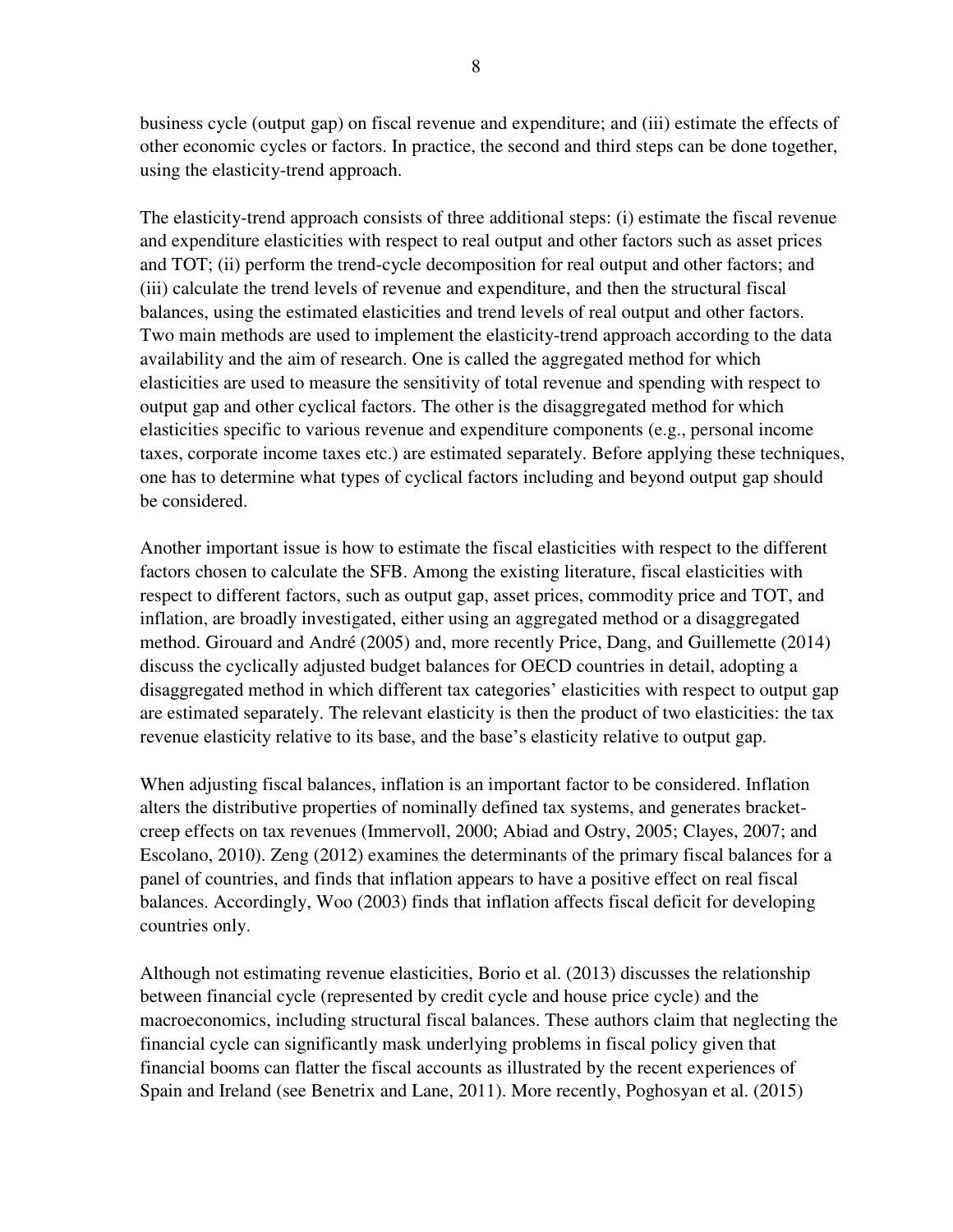describe an operational approach for incorporating the impact of asset prices in the calculation of SFBs. Those authors discuss that not accounting for the fiscal impact of asset price cycles can encourage a procyclical stance if temporarily high revenues are passed through into expenditures. They further find that asset prices are imperfectly synchronized with the business cycle and are quantitatively significant with an average pre-crisis fiscal impact ranging from about ½ to 2 percent of GDP.

Closer to our analysis related to asset prices, Price and Dang (2011) explain the necessity of incorporating the asset prices effects when removing the transitory components of fiscal balances. These authors estimate SFBs correcting for house-price and equity-price cycles for OECD countries in a country-by-country basis. The econometric approach used is an autoregressive-distributed-lag (ARDL) (1,1,1,…,1) model, which estimates both the short-run and long-run fiscal elasticities with respect to output and asset prices. After obtaining those short-run and long-run elasticities, they adjust the fiscal revenues for the asset price cycles effects measured in terms of deviations from the so-called "fundamental" and smoothed asset prices. Those authors also show that asset price movements are independent of and uncorrelated with the output cycle. Also looking at asset prices cycles Kanda (2010) performs a case study of Ireland, investigating the asset booms' effect on structural fiscal positions. Farrington et al. (2008) further adjust fiscal balances for equity and stock market effects.

Finally our approach follows the earlier papers on the estimation of short- vs. long-run revenue elasticities. Such literature was initiated by Dye and McGuire (1991) and started using time series techniques with Sobel and Holcombe (1996), who also examined more tax instruments. More recently, Bruce et al. (2006) analyze short- and long-run responses of state personal tax revenues and sales tax bases to changes in state personal income using the same techniques. These authors show that the average long-run elasticity for income taxes is more than double that for sales taxes in US states. Wolswijk (2007) provides estimates for shortand long-run base elasticities for the Netherlands for the period 1970–2005, finding that short-run elasticities often are lower than long-run ones in the Netherlands, particularly when taxes are subdued. Consequently, shocks to tax revenues tend to be aggravated by the dynamics of short-run elasticities. Thus, ignoring those differences between short- and longrun elasticities may contribute to negative revenue 'surprises' (tax receipts being below the long-run value) and an incorrect assessment of the fiscal stance. At last, Belinga et al. (2014) estimates short- and long-run tax buoyancy in OECD countries between 1965 and 2012. They find that, for aggregate tax revenues, short-run tax buoyancy does not significantly differ from one in the majority of countries; yet, it has increased since the late 1980s, indicating that tax systems have generally become better automatic stabilizers. Long-run buoyancy exceeds one in about half of their sample, implying that GDP growth has helped improve structural fiscal deficit ratios.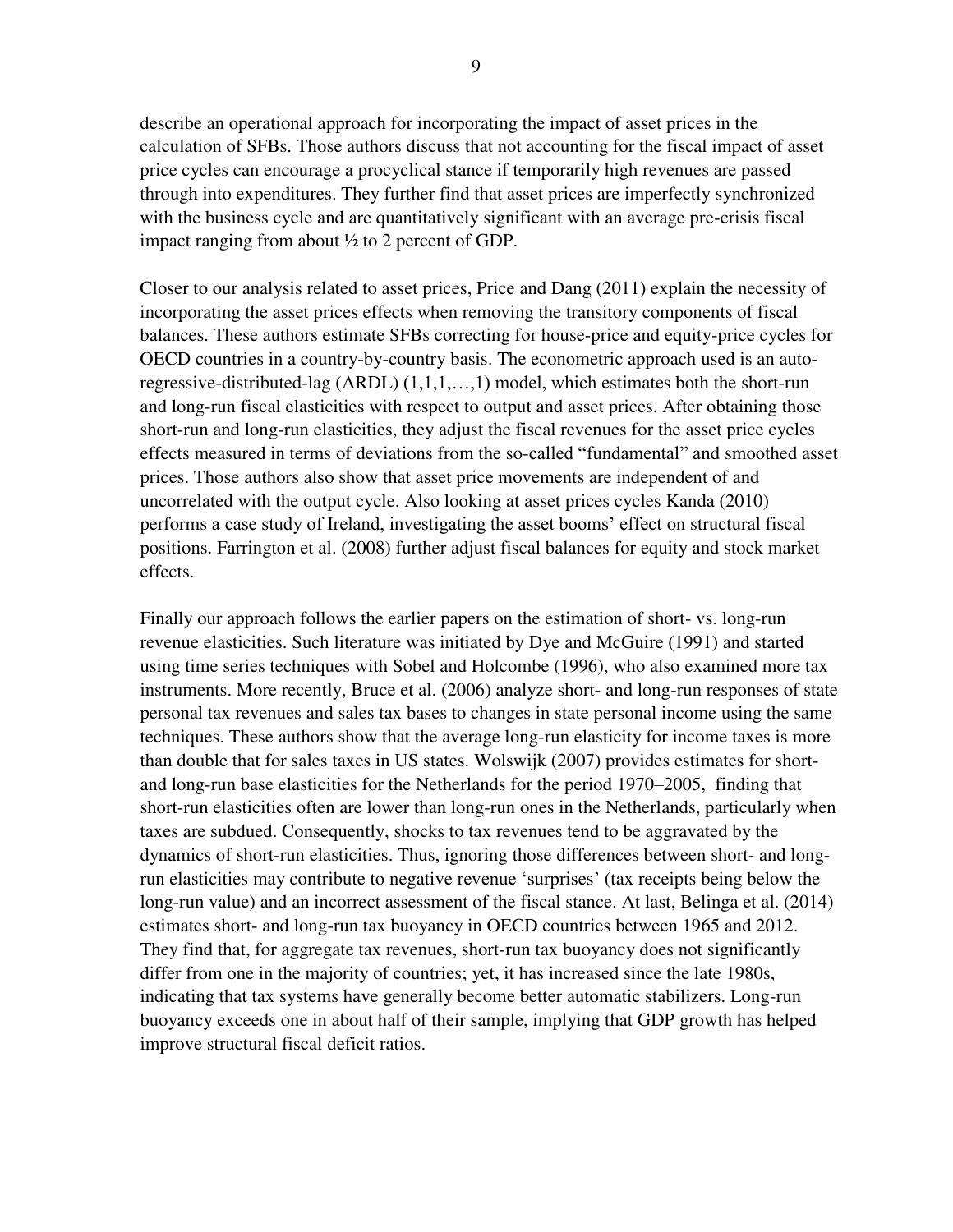Overall, two points are important emphasizing about the existing literature. First of all, most of the existing papers study SFBs and estimate the relevant short- and long-run elasticities for only one country (case study), or a group of (advanced) economies (such as OECD countries). A general investigation of across a large sample of countries including emerging and developing economies is scarce. Second, few studies estimate the fiscal elasticities with respect to all the important cyclical factors, including TOT. This paper tries to close those gaps by estimating country-specific short- and long-run revenue and expenditure elasticities with respect to a broad set of business cycle and other transitory effects (including TOT), and to a large set of countries, as many emerging and developing countries. Both the heterogeneity and homogeneity of country-specific elasticities are examined in detail.

#### **III. THE ECONOMETRIC METHODOLOGY AND EMPIRICAL STRATEGY**

#### **A. The Econometric Model**

To estimate fiscal elasticities, we adopt a panel data version of the econometric model of Price and Dang (2011). We use an ARDL model distinguishing between short-run and longrun elasticities. Our *ARDL(p,q,q,…,q)* panel data model can be described as follows:

$$
y_{it} = \sum_{j=1}^{p} \lambda_{ij} y_{i,t-j} + \sum_{j=0}^{q} \delta_{ij}^{'} X_{i,t-j} + \mu_i + \varepsilon_{it},
$$
\n(1)

where  $i = 1, 2, ..., N$ , are the countries in our sample;  $t = 1, 2, ..., T$ , are the years in our sample;  $y_{it}$  is the logarithmic value of aggregate primary fiscal revenue *PFR<sub>it</sub>* or primary expenditure *PFE<sub>it</sub>* for country *i* in year *t*;  $X_{it} = (x_{it}^1, x_{it}^2, ..., x_{it}^k)$  is a  $k \times 1$  vector of explanatory variables for country  $i$  in time  $t$ ;  $\mu_i$  represents the country-specific fixed effects; the coefficient for the lagged depend variable;  $\lambda_{ij}$ , is a scalar; and the coefficient  $\delta_{ij}$  is a  $1 \times k$  vector. *T* must be large enough such that for each country the dynamic model can be estimated separately. The dimension for the vector of explanatory variables,  $X_{it}$ , depends on the data availability and whether the dependent variable,  $y_i$ , is the fiscal primary revenue or fiscal primary expenditure (in logarithm).

When we consider the nominal aggregate primary fiscal revenue,  $PFR<sub>i</sub>$ , we adjust it to various cyclical effects generated by the output gap, inflation, TOT and financial conditions (this latter indicated by indices of share price, house price or financial stress). Such effects can be denoted by the following set of variables  $\Omega_{it}$ :

$$
\Omega_{it} = \{ ln\_RGDP_{it}, ln\_Def_{it}, ln\_TOT_{it}, ln\_SP_{it}, ln\_HP_{it}, FSI_{it}, Unemp_{it} \}
$$
 (2)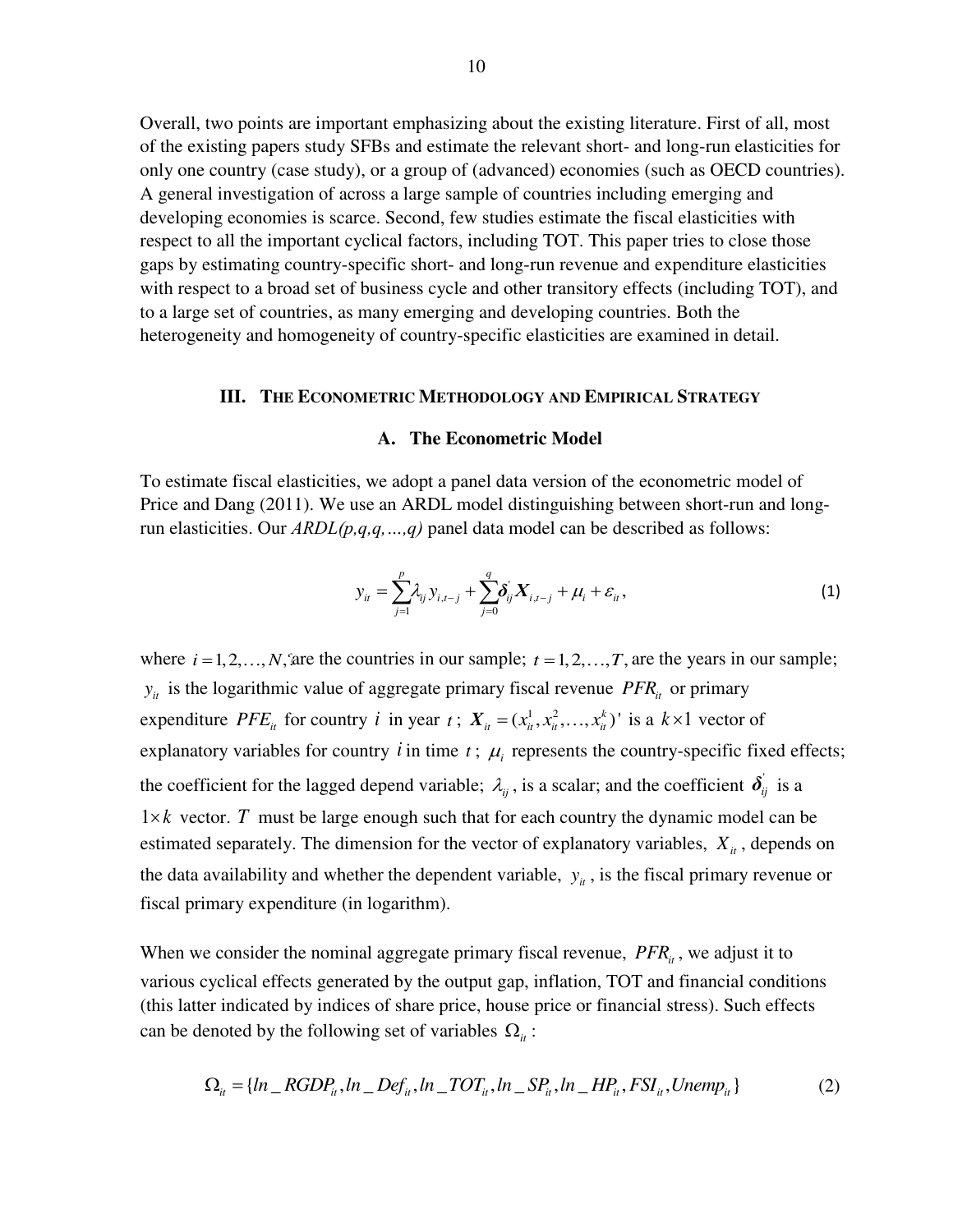where  $ln\_RGDP_i$ ,  $ln\_TOT_i$ ,  $ln\_SP_i$ , and  $ln\_HP_i$  are the logarithms of real GDP, TOT index,<sup>4</sup> share price index, and house price index respectively.  $ln\_Def_{it}$  is the logarithm of GDP deflator,  $FSI<sub>i</sub>$  is the financial stress index (Balakrishnan et al., 2009), and *Unemp*<sub>it</sub> is the unemployment rate. Then  $X_i \subseteq \Omega_i$  is a subset of  $\Omega_i$ , and how many variables it contains depends on the data availability and data properties.

Aggregate fiscal revenue can be viewed as the product of real fiscal revenue and an aggregate price index such as GDP deflator. Real GDP can be roughly regarded as the tax base of real fiscal revenue, capturing the real cyclical effect of output on fiscal revenue. GDP deflator is another independent variable in the regression, capturing the nominal effect of aggregate price and the bracket-creep effects of inflation on tax revenues.

In the literature, the effect of aggregate price is sometimes ignored when nominal aggregate fiscal revenue is cyclically adjusted, and only the effect of real output gap is considered. However, the aggregate price level of an economy also exhibits cyclicality, which is then transmitted to the cyclicality of the inflation rate (see IMF, 2015b). Hence, given that inflation is likely to alter the distributive properties of nominally defined tax systems and has the bracket-creep effects on tax revenues (Immervoll, 2000; Abiad and Ostry, 2005; and Escolano, 2010), we expect that the elasticity of nominal fiscal revenue with respect to GDP deflator is greater than one.

Given that we explore the general influence of financial markets as a whole on the aggregate fiscal revenue, the financial stress index  $(FSI<sub>i</sub>)$  is a comprehensive measure capturing a broad part of stress in a country's financial system. It is calculated by Balakrishnan et al. (2009) and updated to the year 2012. In this methodology, financial stress captures the degree of how the financial system of a country is under strain and its ability to intermediate is impaired. It is associated with four fundamental characteristics of financial markets: (i) large shifts in asset prices, (ii) an abrupt increase in risk and uncertainty, (iii) liquidity droughts, and (iv) concerns about the health of the banking system. A value of zero for  $FSI<sub>i</sub>$  implies neutral financial market conditions on average across the sub-indices; while positive values imply financial strain. A value of 1 indicates a one-standard-error deviation from average conditions across sub-indices. Thus, financial crisis is here defined when  $FSI<sub>it</sub>$  is equal to or greater than 3 for any country *i* and period *t*. 5

<sup>&</sup>lt;sup>4</sup> Terms of trade index is calculated as 100 times the ratio of export price index over import price index, where export price index is the deflator of total exports of goods and services, and import price index is the deflator of total imports of goods and services.

<sup>&</sup>lt;sup>5</sup>  $FSI<sub>it</sub>$  is constructed in a slightly different manner for AEs and EMEs. To capture three financial market

segments (banking, securities markets, and exchange markets),  $FSI<sub>i</sub><sub>i</sub>$  for EMEs comprises five components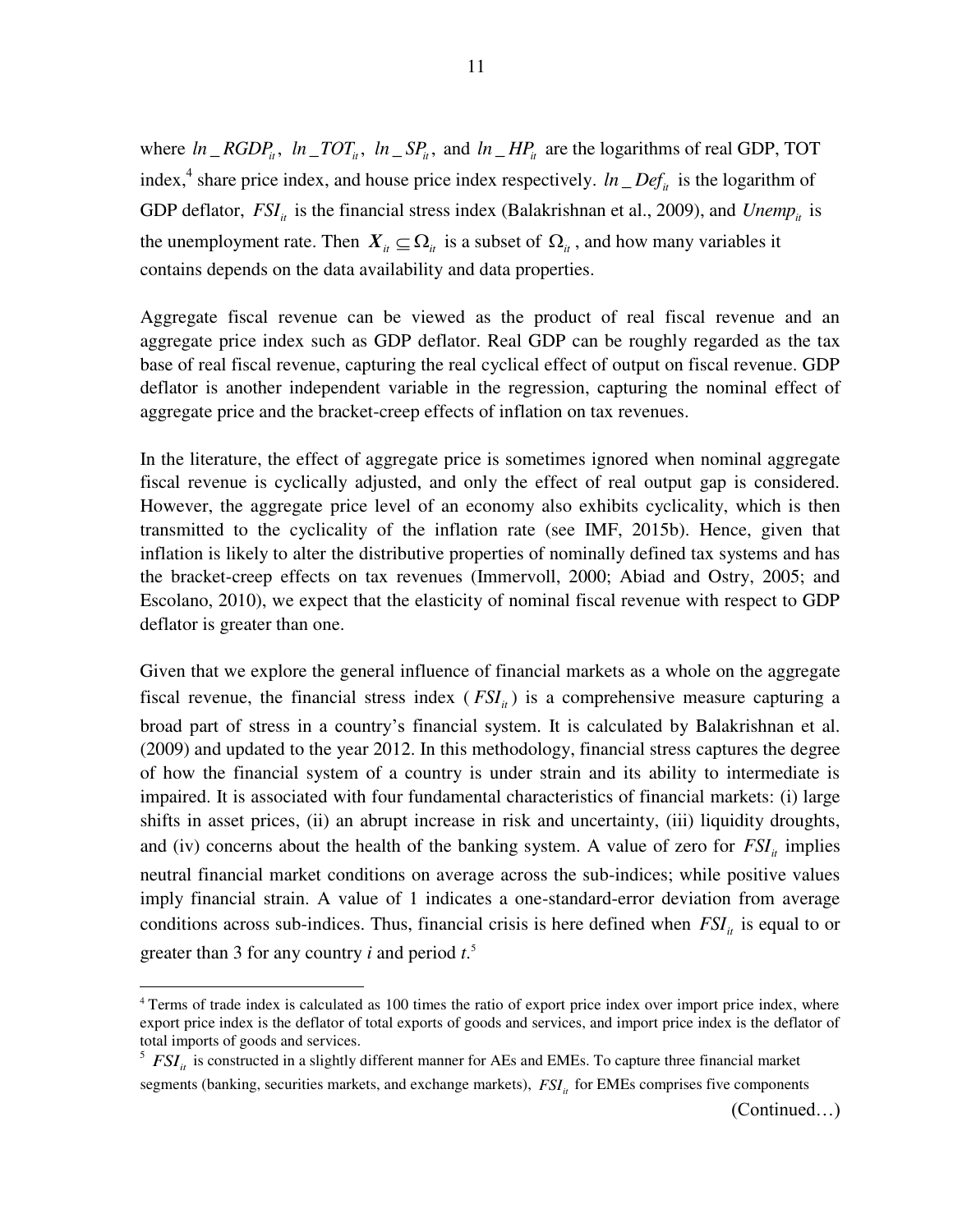Thus, with the set of variables  $\Omega_{it}$ , we can examine two aggregate effects and two compositional effects on nominal fiscal revenue. The two aggregate effects are respectively the real GDP aggregate effect and the GDP deflator nominal aggregate effect. By controlling these two aggregate effects, the two compositional effects from international trade and financial markets reveal the additional effects on trade related taxes and financial-markets related fiscal revenues.

Hence, we simplify the  $ARDL(p,q,q,...,q)$  in (1) to an  $ARDL(1,1,1,...,1)$  model as follows:

$$
y_{it} = \lambda_i y_{i,t-1} + \delta_{i0} X_{it} + \delta_{i1} X_{i,t-1} + \mu_i + \varepsilon_{it},
$$
\n(3)

where  $\delta_{i0} = (\delta_{i0}^1, \delta_{i0}^2, \ldots, \delta_{i0}^k)$ , and  $\delta_{i1} = (\delta_{i1}^1, \delta_{i1}^2, \ldots, \delta_{i1}^k)$ . Equation (3) can be further inserted into an error correction model (ECM):

$$
\Delta y_{it} = \phi_i (y_{i,t-1} - c_i - \theta_i X_{i,t-1}) + \delta_{i0} \Delta X_{it} + \varepsilon_{it},
$$
\n(4)

where  $\phi_i = \lambda_i - 1$  is the equilibrium correction parameter, representing the error-correcting speed of adjustment between the short-run and long run effects of the fiscal policy;  $c_i = -\mu_i / \phi_i$ ; and  $\theta_i = -(\delta_{i0} + \delta_{i1}) / \phi_i = (\theta_i^1, \theta_i^2, ..., \theta_i^k)$ ' links the short-run fiscal elasticities (  $\delta_{i0}^{j}$  $\delta_i^j$  and  $\delta_i^j$ ) and the long-run elasticities ( $\theta_i^j$ ) with respect to the relevant explanatory variable,  $x_i^j$ . The coefficient  $\phi_i$  is expected to have a significantly negative value, as long as it is assumed that there is indeed a long-run equilibrium and the system will return to the long-run equilibrium when it deviates.

If  $\phi_i = 0$ , then there is no evidence for a long-run relationship. When  $\phi_i = 0$  and the long-run elasticities are finite, Equation (4) degenerates to:

$$
\Delta y_{it} = \mu_i + \delta_{i0} \Delta X_{it} + \varepsilon_{it}.
$$
\n(5)

Equation (5) is frequently employed to estimate fiscal elasticities when one does not consider the long-run effects of cyclical factors (Bornhorst et al., 2011).

related to "banking-sector beta", stock market returns, time-varying stock market return volatility, sovereign debt spreads, and an exchange market pressure index (EMPI). The overall index is a composite measure of these sub-indices and captures markets movements relative to averages or trends, as they are likely to signal strain in financial markets. In turn,  $FSI<sub>i</sub>$  for AEs comprises seven components and has more information on banking sector and securities markets. For an empirical analysis using this index see Cimadomo et al. (2014).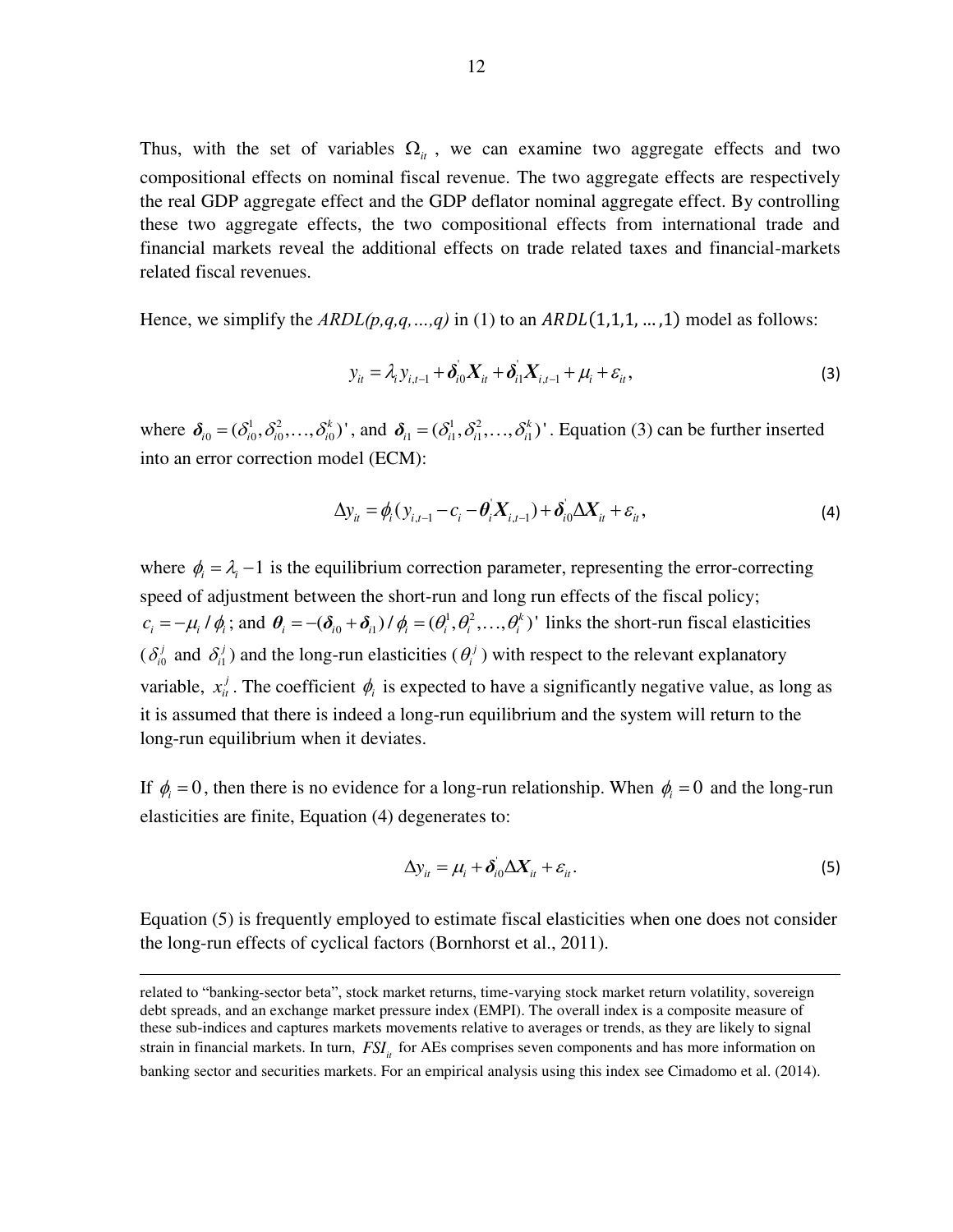However, we use an ARDL model in this paper for the following reasons. First of all, there may be compositional effects on the tax base (especially for the aggregated method), e.g., short-term shifts in the consumption towards higher-taxed goods, driving up the short run elasticity (Price and Dang, 2011). To capture this kind of compositional effect and its longrun influence, the ARDL model is a good option. Secondly, there are at least two kinds of lag effects of explanatory variables on fiscal revenues that cannot be captured by only estimating short-term elasticities. One is the lag effect due to the market incompleteness such as the stickiness in wages. For example, if the inflation rate is high in one period, nominal wages should increase as well, but due to the stickiness of nominal wages it usually takes one additional period to adjust it. This lag effect, therefore, also affects the personal income tax. Another lag effect is due to the revenue accounting and collection (Escolano, 2010; Price and Dang, 2011), which may indicate persistent effects on revenues of the change in the underlying economic variable, e.g., real GDP growth.<sup>6</sup>

With the short-run and long-run elasticities estimated and the one-off fiscal operations adjusted for each country, the trend levels of fiscal revenue can be calculated as follows:

$$
(PFR_{ii})^* = PFR_{ii} \times \prod_{j=1}^k \{ \exp[(1-L)((x_{ii}^j)^* - x_{ii}^j) ] \}^{\delta_{i0}^j} \{ \exp[(x_{i,t-1}^j)^* - x_{i,t-1}^j] \}^{-\phi_i \theta_i^j},
$$
(6)

where the stars denote the trend levels of the relevant variables, and *L* is the lag operator for time *t* . Equation (6) is intuitive, as long as we pay attention to the two short-run elasticities in Equation (3),  $\delta_{i0}^j$  and  $\delta_{i1}^j$ , and write Equation (6) in its equivalent form below:

$$
(PFR_{ii})^* = PFR_{ii} \times \prod_{j=1}^k \{ \exp[(x_{ii}^j)^* - x_{ii}^j] \}^{\delta_{i0}^j} \{ \exp[(x_{i,t-1}^j)^* - x_{i,t-1}^j] \}^{\delta_{i1}^j}.
$$
 (7)

When the aggregate nominal fiscal primary expenditure,  $PFE_i$ , is under consideration, we only adjust it one-to-one to the cyclical effect of the aggregate price level but not to the real output gap or unemployment rate gap. That is because the unemployment-related expenditure is only a small part of social security expenditure, which itself is less than 20 percent of total expenditure for most countries. This is consistent with a rule of thumb for the aggregated method: zero-elasticity assumption for real aggregate fiscal primary expenditure. So its trend level is calculated as below:

<sup>&</sup>lt;sup>6</sup> Regarding accounting effects, for example, even though the system of national accounts (SNA) and the OECD Revenue Statistics data in principle record taxes on an accrual basis, in some cases the liability to pay can only be determined in a later accounting period than when the income accrues.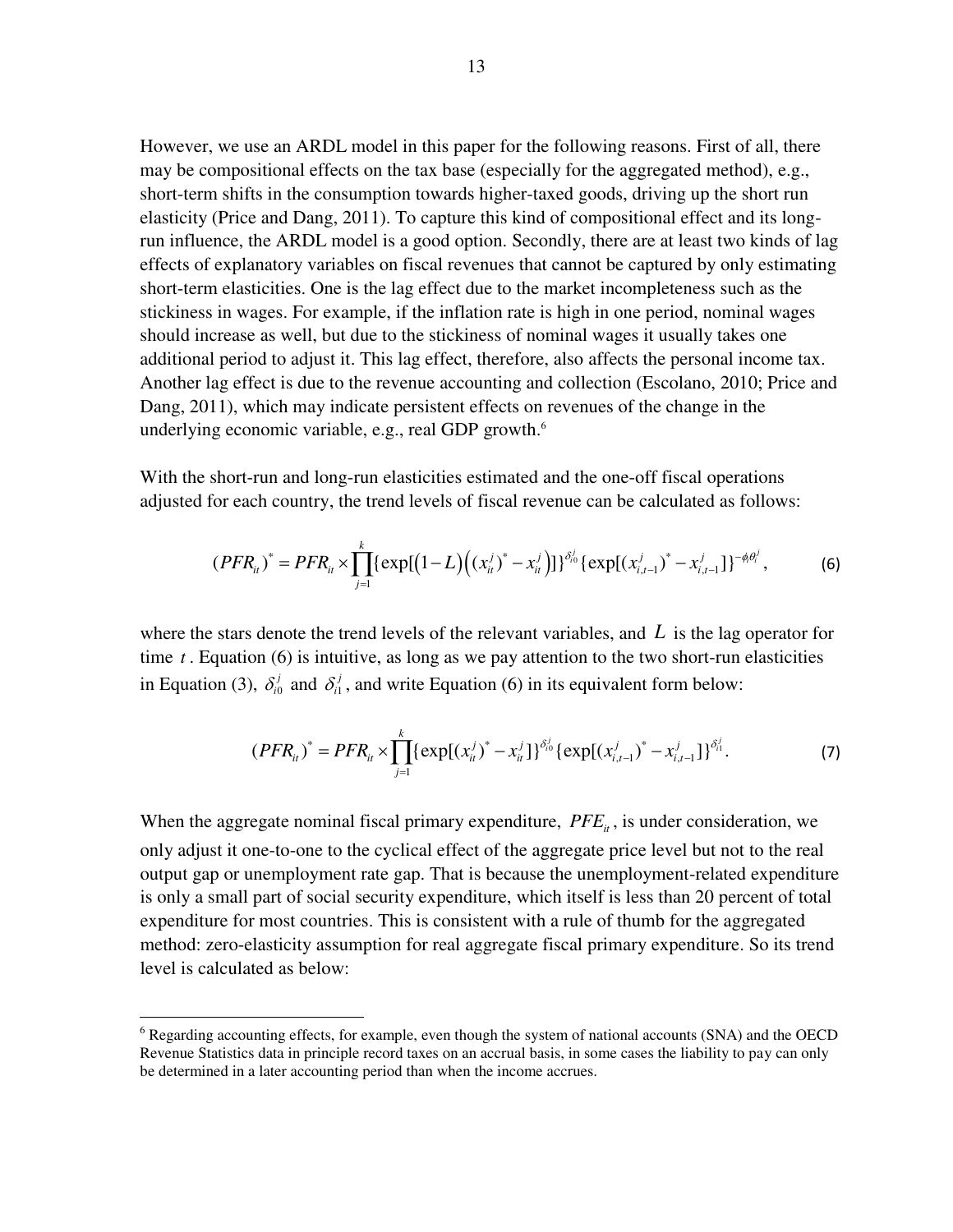$$
(PFE_{ii})^* = PFE_{ii} \times \exp(\left(ln\_Def_{ii}\right)^* - ln\_Def_{ii}\right),\tag{8}
$$

With these two trend levels estimated, we can calculate the structural primary fiscal balances for country  $i$  ( $S PFB_{it}$ ) as follows:

$$
SPFB_{it} = (PFR_{it})^* - (PFE_{it})^*.
$$
\n(9)

#### **B. Empirical Strategy**

We estimate Equation (3) and (4) in a panel data set up. For that at least three alternative estimation methods can be used based on the extent to which they assume and account for the heterogeneity of fiscal elasticities. One possibility is the mean group (MG) estimation in which country-specific equations are estimated separately and the averages of the estimated elasticities are investigated. This method assumes heterogeneity for both the short-run and long-run fiscal elasticities across countries. In fact the MG model is a Random Coefficients Model (RCM) with the coefficients following the random models below:

$$
H_a: \lambda_i = \lambda + \eta_{1i}, \delta_{i0} = \delta_0 + \eta_{2i}, \delta_{i1} = \delta_1 + \eta_{3i},
$$

where  $\eta_{1i}$ ,  $\eta_{2i}$ , and  $\eta_{3i}$  are assumed to have zero means and constant covariances, and their higher-order moments and cross moments are assumed to exit and be finite; the coefficients  $\lambda$ ,  $\delta_0$ ,  $\delta_1$  are the mean values of the relevant heterogeneous coefficients. The above RCM can be characterized in an alternative way, using short-run and long-run elasticities, and the error correction parameter:

$$
H_b: \phi_i = \phi + \xi_{1i}, \delta_{i0} = \delta_0 + \xi_{2i}, \theta_i = \theta + \xi_{3i}.
$$
\n(10)

Pesaran and Smith (1995) show that the MG approach provides consistent estimates for the mean of the coefficients when the data's time series dimension is large enough. The mean values of the heterogeneous country-specific fiscal elasticities can be viewed as the average sensitivity of fiscal revenue with respect to explanatory variables.<sup>7</sup>

 $7$  For the estimation of long run elasticities (co-integrating vectors), one could also employ group mean FMOLS (fully modified OLS) method (Pedroni, 2000), for which each individual FMOLS estimator corrects for endogeneity and for serial correlation. If one cares about cross-section dependence problem, CCEMG (common correlated effects mean group estimator) (Pesaran, 2006) could also be employed. However, the cross-section dependence problem is not likely to exist in our model, since real GDP and GDP deflator are always included as explanatory variables and they can capture the influence of potential global common factors.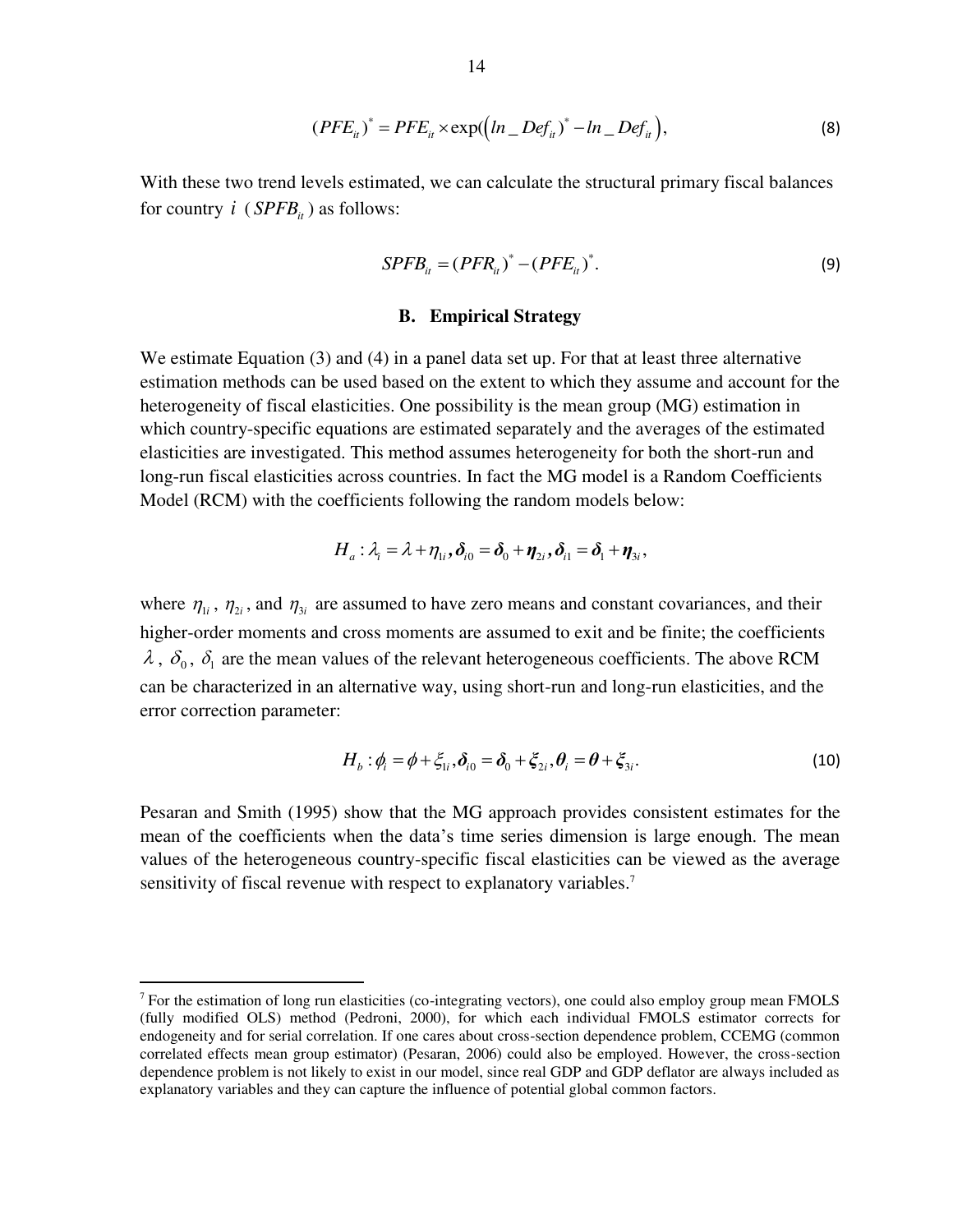Another option is the traditional dynamic fixed effects (DFE) model in which both  $\delta_{i0}$ , and  $\delta_{i1}$  are assumed to be the same for all the countries. In this case both the short-run and longrun fiscal elasticities exhibit homogeneity across countries. This assumption is not completely realistic, especially for the short-run fiscal elasticities. Different countries are on the different levels of development and have different economic structures and business cycle properties. For example, the fiscal revenue elasticity with respect to TOT for an export oriented economy may be different from that of a more closed economy, at least in the short run. Econometrically, Pesaran and Smith (1995) show that if heterogeneity does exist in a dynamic panel data model, the pooled estimation of traditional DFE model would yield inconsistent and misleading parameter estimates.

Besides the above two options, there is an intermediate approach called pooled mean-group (PMG) method (Pesaran et al., 1999). The PMG approach assumes that the short-run fiscal elasticities  $(\delta_{i0})$ , intercepts  $(c_i)$ , error-correction parameters  $(\phi_i)$ , and error variances are heterogeneous across countries; whereas the long-run elasticities  $(\theta_i)$  are restricted to be homogeneous over the cross sections.

Similarly to the MG method, the PMG approach also yields consistent estimate for the mean of short-run fiscal elasticities by taking the arithmetic average of country-specific short-run elasticities. As explained previously, it is reasonable to assume that different countries should have different short-run fiscal elasticities with respect to different types of cyclical effects. The adjustment speed, indicated by the error-correction parameter, could be different as well. However, if the assumption of long-run homogeneity is not true, the PMG estimator would be not consistent, and a downward bias for error-correction parameter would be generated (Robertson and Symons, 1992; Pesaran and Smith, 1995).

The PMG method used to estimate the dynamic heterogeneous panel data model is represented by Equation (3) with the following assumption on the long-run fiscal elasticities:

$$
H_0: \theta_i = \theta, i = 1, 2, \dots, N. \tag{11}
$$

The PMG model is estimated using a maximum likelihood methodology: either the Newton-Raphson algorithm; or the "back-substitution" algorithm (Pesaran et al., 1999). The null hypothesis of long-run homogeneity is tested via a Hausman statistic. Due to omitted group specific factors or measurement errors the country estimates could however be severely biased (Pesaran et al., 1999). Hence, it is necessary to do "poolability" tests based on longrun pooling restrictions.

The Hausman test relies on the result that an estimate of the long-run elasticities in the PMG approach could also be derived from the average (mean group) of the country regressions.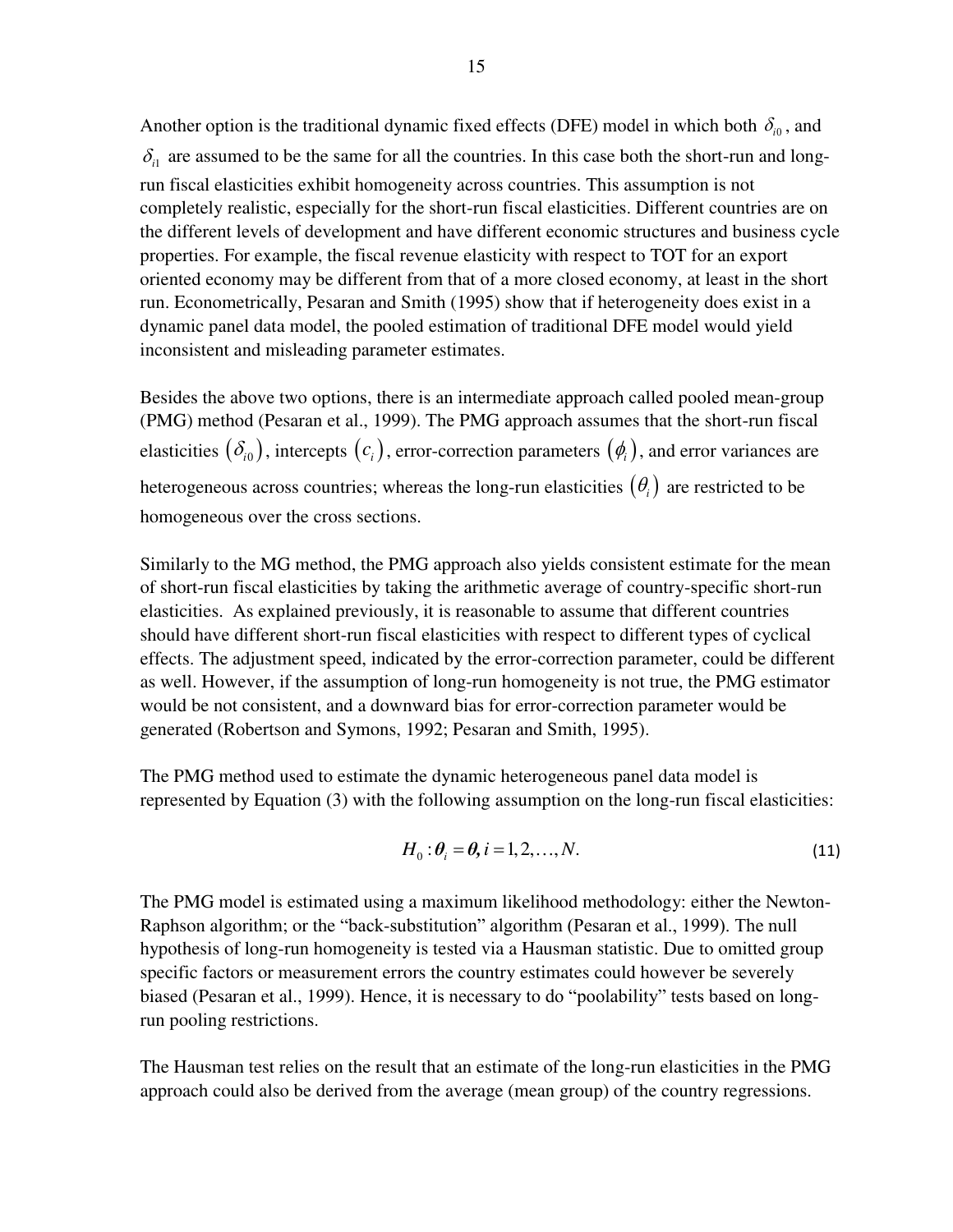This means that the average of the MG long-run elasticities estimates are consistent under both  $H_0: \theta_i = \theta$  and  $H_b: \theta_i = \theta + \xi_{3i}$ . But for the PMG approach, the elasticities estimates are only consistent under  $H_0$ . When the long-run elasticities are homogeneous ( $H_0$  holds), the PMG approach will yield more efficient estimates. This Hausman test statistic can be described as:

$$
Hausman = \hat{q}' \big[ \operatorname{var}(\hat{q}) \big]^{-1} \hat{q} \sim \chi_k^2,
$$

where  $\hat{q}$  is a  $k \times 1$  vector of the differences between the average long-run elasticities of the MG estimation and the PMG long-run elasticities estimates; and var $(\hat{q})$  is the corresponding covariance matrix. Under the null hypothesis  $(H_0)$  that both of the two estimators are consistent, but one (PMG) is efficient, then  $var(\hat{q})$  can be easily calculated as the difference between the covariance matrices of the two estimators. If the pooling assumption of long-run elasticities is not correct, the estimates of PMG approach will no longer be consistent and the Hausman test statistic will reject the null. On the other hand, if the Hausman test is not rejected, the economies in the panel are homogeneous enough from a statistical perspective to assume common long-run elasticities.

The homogeneity assumption of long-run fiscal revenue elasticities with respect to some factors, such as real GDP and GDP deflator, can be justified by theoretical predictions. In a typical DGSE model with economic growth and taxes, such as in Liu (2014), the economy nominal fiscal revenue and nominal GDP normally exhibit balanced growth properties at the steady state. This indicates that in the long run the growth rate of nominal fiscal revenue is equal to the growth rate of real GDP plus the growth rate of GDP deflator. In other words, the long-run elasticities of nominal fiscal revenue with respect to real GDP and GDP deflator both should be one.

These DSGE models usually do not feature progressive taxation, issues with revenue collection, or a bracket-creep effect of inflation, which would suggest that the long-run elasticity with respect to GDP deflator could be larger than one. In this case, assuming the homogeneity of long-run fiscal revenue elasticities with respect to real GDP and GDP deflator for all the economies appears reasonable. Later on, we implement a Kao homogenous panel co-integration test to examine the long-run homogeneity assumption across countries. In turn, assuming that in the long run the relevant elasticities of different economies may vary around a common constant favors the MG approach (or random coefficients model).

Before estimating the MG or PMG model, panel unit root tests and panel co-integration tests are also performed. First of all, all the series including  $y_i$  and  $x_i^j$  ( $j = 1, 2, ..., k$ ) should be at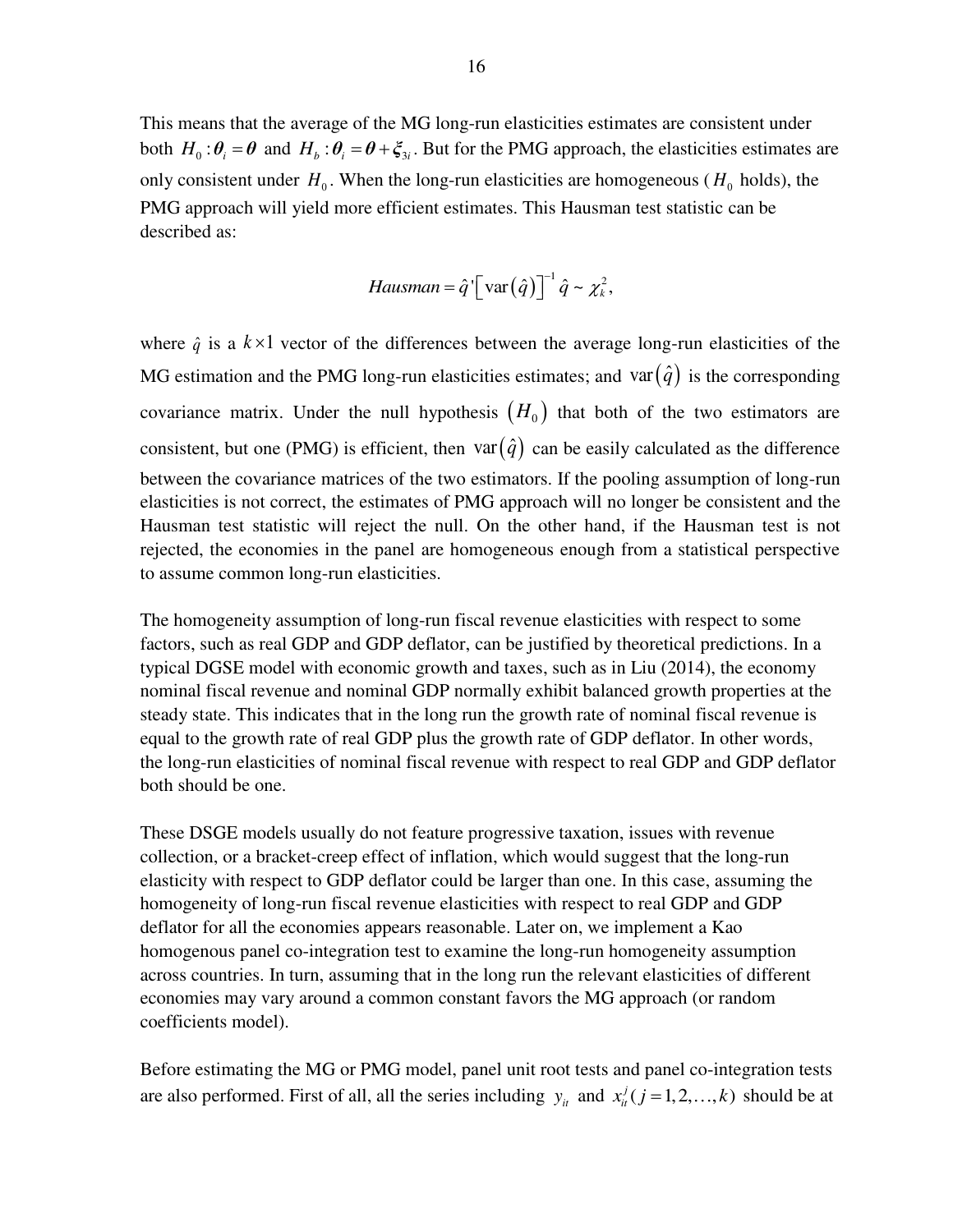most  $I(1)$  process. We apply the IPS (Im, Pesaran and Shin, 2003) panel unit root test. Secondly, there should exist co-integration relationship between the dependent variable  $y_i$ and the vector of explanatory variables,  $X_i$ . We thus perform the traditional Kao homogeneous test (Kao,1999) together with the heterogeneous panel co-integration test introduced by Pedroni (1997, 1999), under the null hypothesis of no co-integration.

At last, besides examining country specific elasticities, this paper also investigates mean elasticities for certain country groupings. The country-specific elasticities can be used to evaluate the country-specific influence of explanatory variables on fiscal revenue and then to calculate structural fiscal balances. The mean elasticities help us judging the average effects of influencing factors for certain country groups and the comparison among different groupings.

#### **C. Data**

The data used in this paper is an annual unbalanced panel dataset covering the years from 1970 to 2012 for 147 countries. Table A1 in the Appendix provides the data sources and Table A2 describes the raw panel data. Since we use an aggregated method to estimate fiscal elasticities,<sup>8</sup> fiscal revenue, expenditure, and fiscal balance respectively refer to general government primary revenue (GGPR), general government primary expenditure (GGPE),<sup>9</sup> and net operating balance, i.e., the difference between GGPR and GGPE.

Given that we are also interested in whether the fiscal elasticities behave differently among different country groupings, we divide our sample (147 countries) into three groups. These groups are defined according to the IMF Fiscal Affairs Department's grouping method: 30 advanced economies (AEs), 29 emerging market economies (EMEs), and 88 low income countries (LICs).

Special attention is paid to the commodity exporting countries whose fiscal revenue should be largely influenced by the commodity prices and TOT. A country is defined as a commodity exporter if the exports of its primary commodities constitute more than 50

<sup>&</sup>lt;sup>8</sup> The aggregated method is also preferred in our estimations given that more disaggregated variable of tax revenues are available for a much more reduced sample of countries, affecting the broadness of our country coverage.

<sup>&</sup>lt;sup>9</sup> Primary fiscal revenue and expenditure are calculated when interest income and interest expenditure are excluded from general government revenue and general government expenditure respectively. Due to the data unavailability for many countries about the effects of one-off factors on fiscal aggregates, we use stastical procedure treating and eliminating outliers as one-off factors.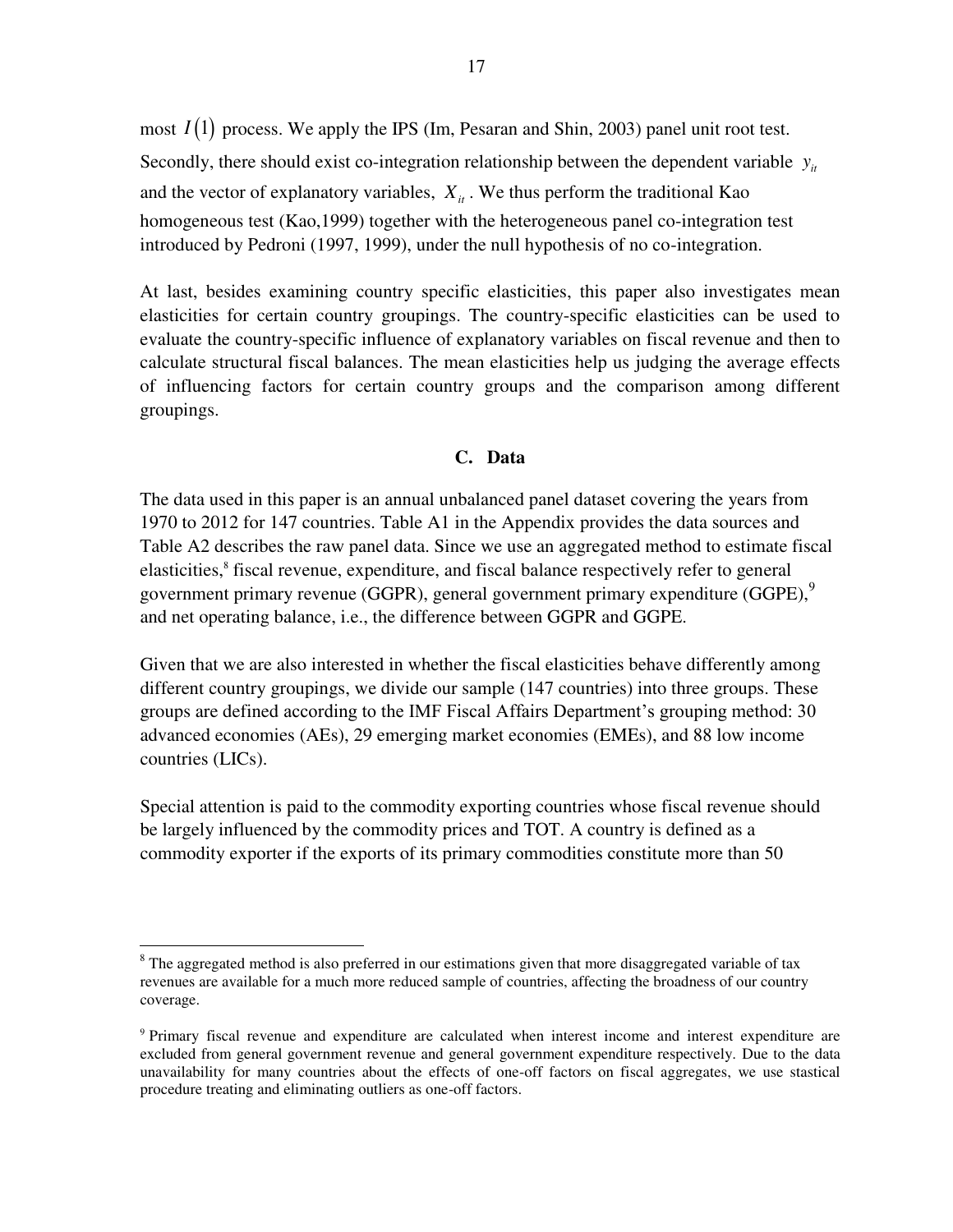percent of its total exports, like in Cavalcanti et al. (2014).<sup>10</sup> Among 50 commodity exporter countries, 10 of them are oil producers. For detailed country groupings and the list of commodity exporter countries, see Table A4 and A5 in the appendix.

As shown in Table A2, the raw data for 147 countries is unbalanced and the number of observations for some countries variables is small. To ensure reliable regression results, we delete countries whose observations for fiscal revenue or real GDP are less than or equal to 14. We also delete countries with data outliers, in which an outlier is defined when (i) the GDP deflator inflation is higher than 100 percent; or (ii) the fiscal revenue-GDP ratio is bigger than 100 percent; or (iii) the growth rate of TOT index is greater than 100 percent.

The processed panel data, which is used to estimate models, is summarized by Table 1 below. The descriptive statistics of the underlying variables are presented in Table A3. Ninety-six economies are retained while nearly one third of the total 147 countries are deleted. The deleted countries with poor data quality are formed mainly by LICs, whereas the major advanced and emerging economies are retained. For nominal fiscal revenue, asset prices and financial stress index nearly 80 percent of the observations are retained.

|                 | No. of cross |         | Observations per cross section |         |              |  |  |  |
|-----------------|--------------|---------|--------------------------------|---------|--------------|--|--|--|
|                 | sections     | minimum | average                        | maximum | observations |  |  |  |
| $ln\_PFR_{it}$  | 96           | 15      | 25.6                           | 43      | 2457         |  |  |  |
| $ln\_RGDP_{it}$ | 96           | 15      | 25.6                           | 43      | 2459         |  |  |  |
| $ln\_Def_{it}$  | 96           | 15      | 25.5                           | 43      | 2449         |  |  |  |
| $ln\_TOT_{it}$  | 96           | 14      | 25.1                           | 43      | 2405         |  |  |  |
| $ln\_HP_{it}$   |              | 16      | 35.4                           | 41      | 601          |  |  |  |
| $ln\_SP_{it}$   | 34           | 10      | 22.7                           | 42      | 772          |  |  |  |
| $FSI_{it}$      | 38           |         | 21.3                           | 33      | 811          |  |  |  |

**Table 1.** Summary of the Processed Panel Data, 1970–2012

Given the processed panel data, Table 2 shows the pairwise correlation coefficients for the levels and first-order differences of all the possible explanatory variables when we estimate the fiscal revenue elasticities. For the first-order differences of these variables, their correlation coefficients are relatively small. Nevertheless, for the levels, the correlations among asset price indices and GDP deflator are large. This is one reason why we only choose the  $FSI<sub>it</sub>$  instead of the house price index and share price index in the coming model estimation, when considering financial market conditions. Another reason is that the  $FSI<sub>i</sub>$  is a more general index of financial markets and by using it more countries will be covered by

 $10$  The literature has various definitions of commodity exporters. In some cases, these are defined as countries in which fiscal revenues originated from resource exports correspond to 20 percent or more of their total revenues (See IMF 2012 or Araujo et al., 2013).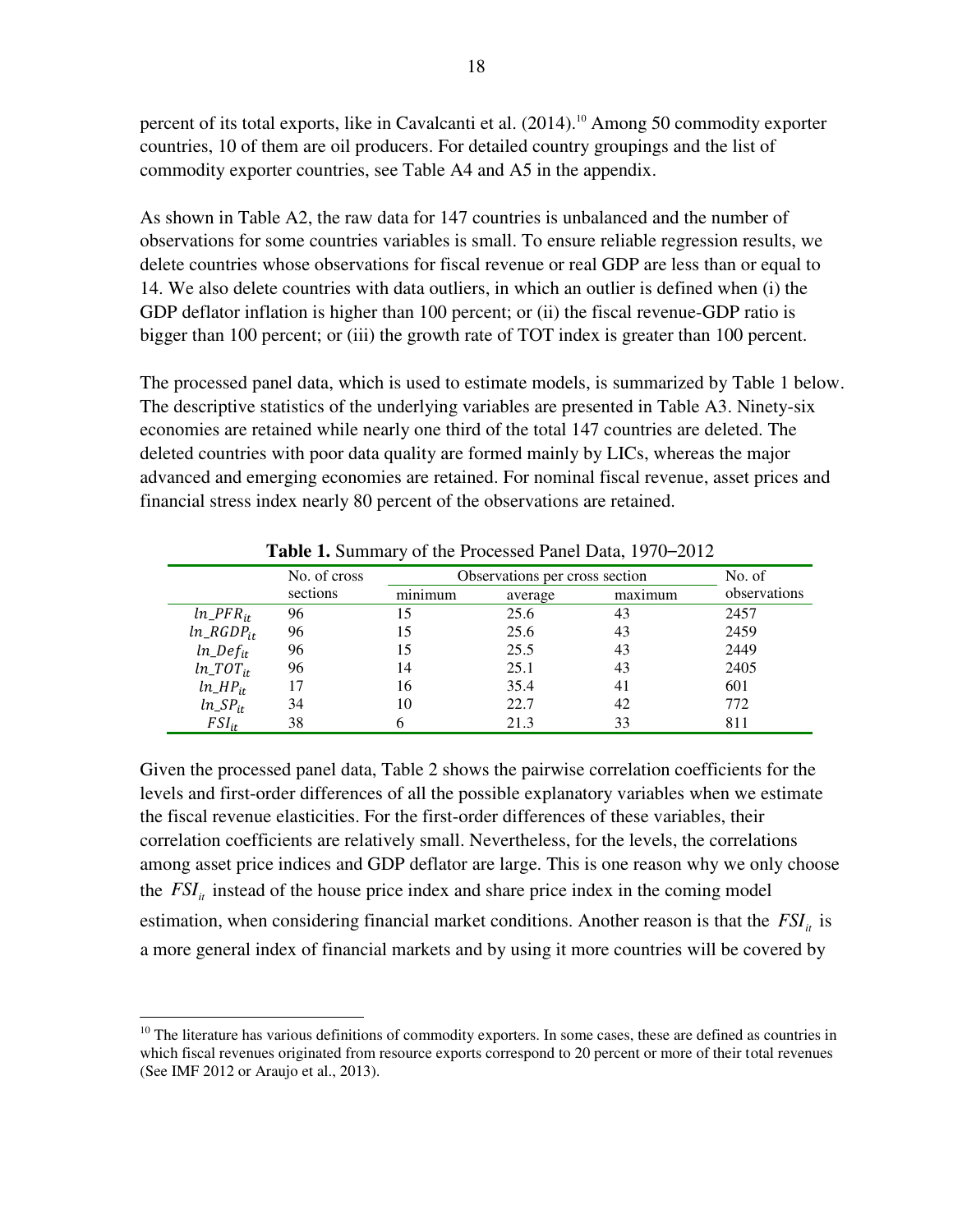the econometric model as well. A third reason is related to panel co-integration, which will be explained in the following section.

|                 | $ln\_RGDP_{it}$ | $ln\_Def_{it}$ | $ln\_TOT_{it}$ | $ln\_HP_{it}$ | $ln\_SP_{it}$ | $FSI_{it}$    |
|-----------------|-----------------|----------------|----------------|---------------|---------------|---------------|
| $ln\_RGDP_{it}$ | 1.000(2459)     | 0.025(2353)    | 0.029(2309)    | 0.408(584)    | 0.452(737)    | 0.098(773)    |
| $ln\_Def_{it}$  | $-0.151(2449)$  | 1.000 (2449)   | 0.100(2309)    | 0.493(574)    | 0.123(727)    | 0.079(773)    |
| $ln\_TOT_{it}$  | $-0.055(2405)$  | 0.046(2405)    | 1.000(2405)    | $-0.014(564)$ | 0.162(727)    | $-0.018(773)$ |
| $ln\_HP_{it}$   | 0.368(601)      | 0.938(591)     | 0.124(581)     | 1.000(601)    | 0.182(389)    | 0.040(461)    |
| $ln\_SP_{it}$   | 0.192(772)      | 0.769(762)     | 0.139(762)     | 0.833(401)    | 1.000(772)    | $-0.110(456)$ |
| $FSI_{it}$      | $-0.025(811)$   | $-0.136(811)$  | $-0.034(811)$  | $-0.099(478)$ | $-0.181(481)$ | 1.000(811)    |

**Table 2.** Pairwise Correlation Coefficients: Level and First-order Difference

Note: the lower-triangle entries are the correlation coefficients for the levels of relevant variables, while the upper-triangle entries are for the first-order differences. The numbers in the parentheses are the corresponding observation numbers of the pairwise samples.

#### **IV. MODEL ESTIMATION AND RESULTS**

In this section, we display the results of the panel unit root test and co-integration test. Secondly, the estimations of the short-run and long-run fiscal elasticities across countries are presented. The homogeneity and heterogeneity of long-run fiscal elasticities are examined and discussed it detail. Then we describe the country sub-sample analyses, focusing on advanced economies, emerging economies, and commodity exporter countries.

#### **A. Panel Unit Root and Co-integration Tests**

Before estimating Model (4), we make sure that all the variables, including the dependent and explanatory, are at most  $I(1)$  processes. And there is indeed a co-integration relationship between the dependent and independent variables.

Table 3 evinces that the nominal primary fiscal expenditure, real GDP, TOT, house price, and share price index (all in logarithm) are  $I(1)$  processes for the whole panel. That is because the relevant IPS test cannot reject the null hypothesis (panel unit root). The ADF unit root tests for individual countries tell a similar story: for most of the cross sections the corresponding time series indeed have a unit root. For the logs of the nominal aggregate primary fiscal revenue  $(PFR<sub>it</sub>)$ , GDP deflator  $(Def<sub>it</sub>)$ ,  $FSI<sub>it</sub>$ , and unemployment rate, the IPS tests reject the panel unit root null hypothesis at the 5 percent significance level, but ADF unit root tests for individual countries cannot reject the individual null for most of the cross sections.

These variables in first-differences are all stationary (Table 4). The IPS tests reject the null hypothesis for all the variables in the panel, and individual ADF unit root tests also reject the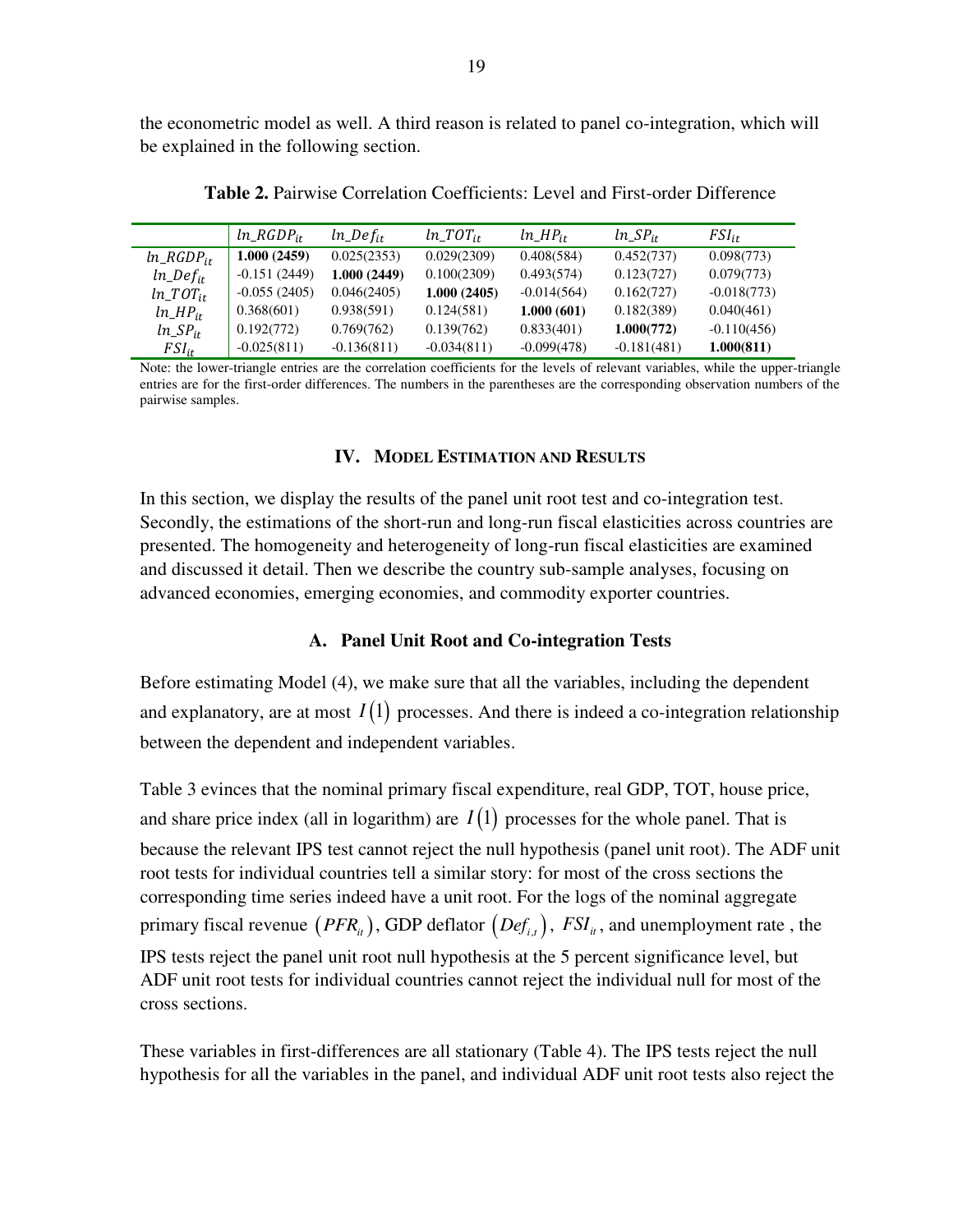null for most cross sections. Therefore, all the variables used in the estimations are at most  $I(1)$  processes; and their first-order differences are all panel stationary.

|                 | cross    | No. of series  | No. of series     | <b>IPS-test</b> | <b>IPS-test</b> |
|-----------------|----------|----------------|-------------------|-----------------|-----------------|
|                 | sections | with unit root | without unit root | statistic       | P-value         |
| $ln\_PFR_{it}$  | 96       | 71             | 25                | $-3.17$         | 0.00            |
| $ln\_PFE_{it}$  | 96       | 81             | 15                | 4.33            | 1.00            |
| $ln\_RGDP_{it}$ | 96       | 89             |                   | 7.79            | 1.00            |
| $ln\_Def_{it}$  | 96       | 65             | 31                | $-5.10$         | 0.00            |
| $ln\_TOT_{it}$  | 96       | 87             | 9                 | 2.21            | 0.99            |
| $ln\_HP_{it}$   | 17       | 16             |                   | $-0.20$         | 0.42            |
| $ln\_SP_{it}$   | 34       | 33             |                   | 0.15            | 0.56            |
| $FSI_{it}$      | 38       | 28             | 10                | $-6.50$         | 0.00            |
| $Unemp_{it}$    | 61       | 49             | 12                | $-15.71$        | 0.00            |

**Table 3.** Panel Unit Root Test: Levels

Note: The critical values of the IPS-test statistic for the significance levels of  $1\%$ ,  $5\%$  and  $10\%$  are respectively -2.33, -1.64 and -1.28 (left tail of the standard normal distribution). For the ADF unit root test for individual countries, when the null hypothesis (there is a unit root) is rejected at the 5% significance level, then the relevant time series is regarded as having no unit root.

|                        | cross<br>sections | No. of series<br>with unit root | No. of series<br>without unit root | <b>IPS-test</b><br>statistic | <b>IPS-test</b><br>P-value |
|------------------------|-------------------|---------------------------------|------------------------------------|------------------------------|----------------------------|
| $\Delta ln\_PFR_{it}$  | 96                | 23                              | 73                                 | $-23.46$                     | 0.00                       |
| $\Delta ln\_PFE_{it}$  | 96                | 17                              | 79                                 | $-24.83$                     | 0.00                       |
| $\Delta ln\_RGDP_{it}$ | 96                | 21                              | 75                                 | $-23.64$                     | 0.00                       |
| $\Delta ln\_Def_{it}$  | 96                | 42                              | 54                                 | $-16.19$                     | 0.00                       |
| $\Delta ln\_TOT_{it}$  | 96                | 3                               | 93                                 | $-34.25$                     | 0.00                       |
| $\Delta ln\_HP_{it}$   | 17                |                                 | 10                                 | $-6.30$                      | 0.00                       |
| $\Delta ln\_SP_{it}$   | 34                | 10                              | 24                                 | $-12.16$                     | 0.00                       |
| $\Delta FSI_{it}$      | 38                | 5                               | 33                                 | $-19.30$                     | 0.00                       |
| $\Delta Unemp_{it}$    | 61                | 11                              | 50                                 | $-38.89$                     | 0.00                       |

**Table 4.** Panel Unit Root Test: First-order Differences

Note: The critical values of the IPS-test statistic for the significance levels of 1%, 5% and 10% are respectively -2.33, -1.64 and -1.28 (left tail of the standard normal distribution). For the ADF unit root test for individual countries, when the null hypothesis (there is a unit root) cannot be rejected at the 10% significance level, then the relevant time series is regarded as having a unit root.

Moving to the regression of Equation (4), we estimate several dynamic heterogeneous models using different explanatory variables, given the different number of observations of each variable. For that, we test whether there is a panel co-integration relationship between dependent and explanatory variables for several combinations. Table 5 lists the results of Kao's homogeneous and Pedroni's heterogeneous panel co-integration tests for five combinations.<sup>11</sup> The Kao homogenous panel co-integration test is used for the PMG models,

<sup>&</sup>lt;sup>11</sup> Real GDP and GDP deflator are always included as explanatory variables, indicating that the fiscal revenue elasticities with respect to output gap and the aggregate price level are the basic ones we are interested, and they can be viewed as two control variables while other cyclical factors' effects on fiscal revenue are being examined.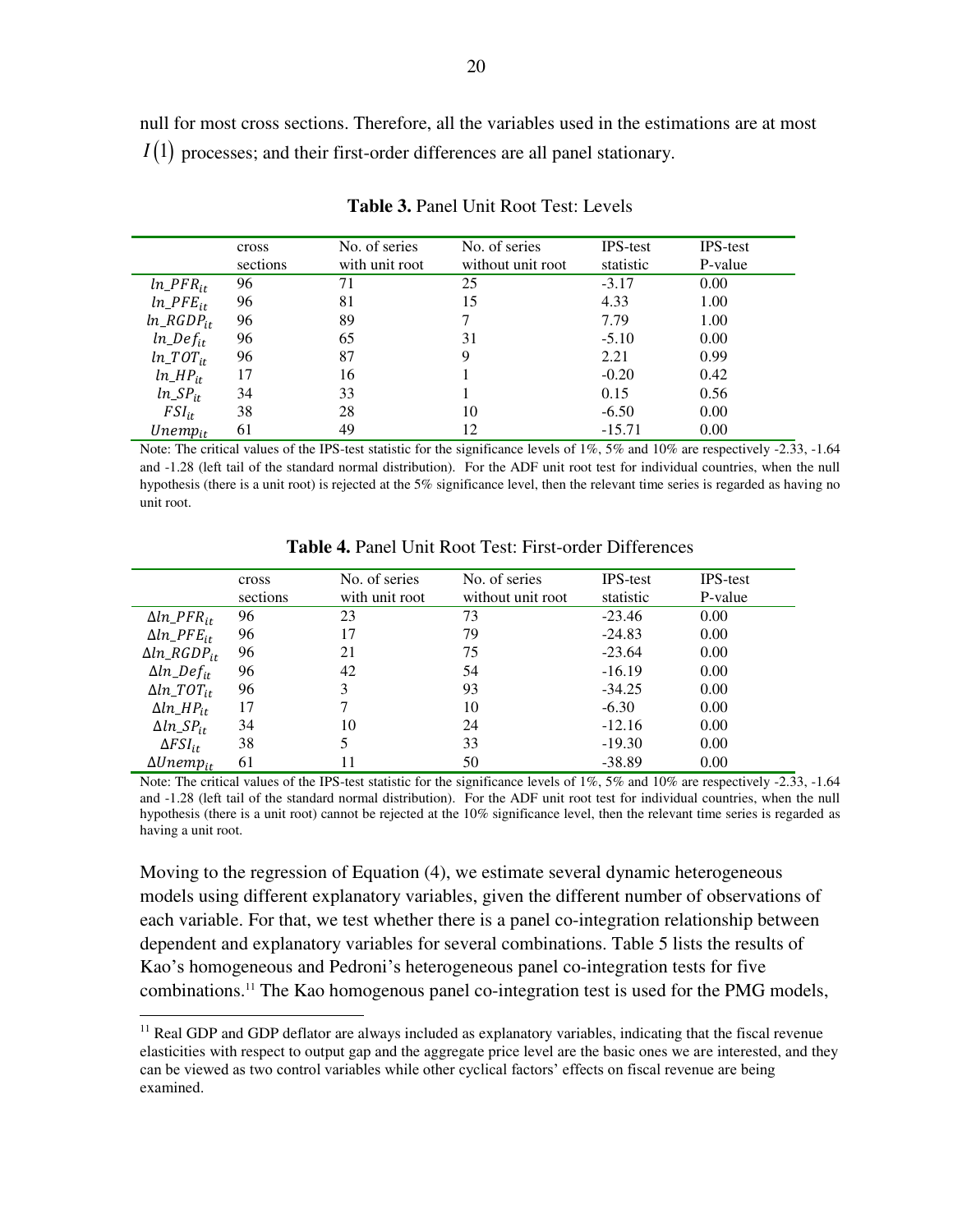since it assumes homogeneous co-integrating vectors corresponding to homogeneous longrun fiscal elasticities. The Pedroni heterogeneous co-integration test is used for MG models, since it allows heterogeneous co-integrating vectors.

| <b>Tests</b>          | <b>Statistics</b> | $\left(1\right)$ | (2)  | (3)  | (4)  | (5)  |
|-----------------------|-------------------|------------------|------|------|------|------|
| Pedroni               | Panel $\nu$       | 0.22             | 0.89 | 0.29 | 0.60 | 1.00 |
|                       | Panel rho         | 0.00             | 0.06 | 0.90 | 0.97 | 1.00 |
|                       | Panel PP          | 0.00             | 0.00 | 0.32 | 0.02 | 0.00 |
|                       | Panel ADF         | 0.00             | 0.00 | 0.00 | 0.00 | 0.00 |
|                       | Group rho         | 0.12             | 1.00 | 0.99 | 1.00 | 1.00 |
|                       | Group PP          | 0.00             | 0.00 | 0.26 | 0.00 | 0.00 |
|                       | Group ADF         | 0.00             | 0.00 | 0.00 | 0.00 | 0.00 |
| Kao                   | ADF               | 0.00             | 0.00 | 0.00 | 0.00 | 0.00 |
| No. of cross sections |                   | 96               | 96   | 17   | 34   | 36   |

**Table 5.** Panel Co-integration Tests: P-values

Note: Seven combinations of dependent variable and explanatory variables are respectively: (1)  $ln\_PFR_{it}$ ,  $ln\_RGBP_{it}$ ,  $ln\_Def_{it}$ ; (2)  $ln\_PFR_{it}$ ,  $ln\_RGDP_{it}$ ,  $ln\_Def_{it}$ ,  $ln\_TOT_{it}$ ; (3)  $ln\_PFR_{it}$ ,  $ln\_RGDP_{it}$ ,  $ln\_Def_{it}$ ,  $ln\_TOT_{it}$ ,  $ln\_HP_{it}$ ; (4)  $ln\_PFR_{it}$ ,  $ln\_RGBP_{it}$ ,  $ln\_Def_{it}$   $ln\_TOT_{it}$ ,  $ln\_SP_{it}$ ; (5)  $ln\_PFR_{it}$ ,  $ln\_RGBP_{it}$ ,  $ln\_Def_{it}$ ,  $ln\_TOT_{it}$ ,  $FSI_{it}$ . For the four withindimension cases of Pedroni test, we use the weighted statistics. The null hypothesis is there is no panel co-integration relationship.

For all the five cases analyzed the Kao statistics in Table 5 reject the null hypothesis that there is no panel co-integration relationship. So under the assumption of co-integration homogeneity, it can be regarded that all the six cases have panel co-integration relationships. Hence, the PMG approach can be applied to all of them. However, if the co-integration homogeneity does not hold strictly, the tests are no longer consistent. Therefore, we rely further on the Pedroni heterogeneous panel co-integration test, which is more general (see also Caceres et al., 2013).

There are seven statistics of the Pedroni panel co-integration test: four based on withindimension approach and three based on between-dimension approach. According to Pedroni (1997), among these seven statistics Panel ADF and Group ADF statistics are more reliable. Using these tests, we find that there is a co-integration relationship among  $\ln (PFR<sub>i</sub>)$ ,

 $\ln (RGDP_{it})$ , and  $\ln (Def_{it})$ —Model (1) in Table 5. That is because both Panel ADF and Group ADF statistics reject the null, besides fiveof the seven Pedroni statistics also rejecting the null hypothesis of no co-integration at the 5 percent significance level.

Now we add another variable  $\ln (TOT_{it})$ , getting Model (2) in Table 5. At the 10 percent significance level only two Pedroni statistics of seven fails to reject the null hypothesis of no co-integration, and both Panel ADF and Group ADF statistics reject the null. So, we conclude that there is a stable long-run relationship among  $\ln (PFR_i)$ ,  $\ln (RGDP_i)$ ,  $\ln (Def_{it})$ , and  $\ln (TOT_{it})$ .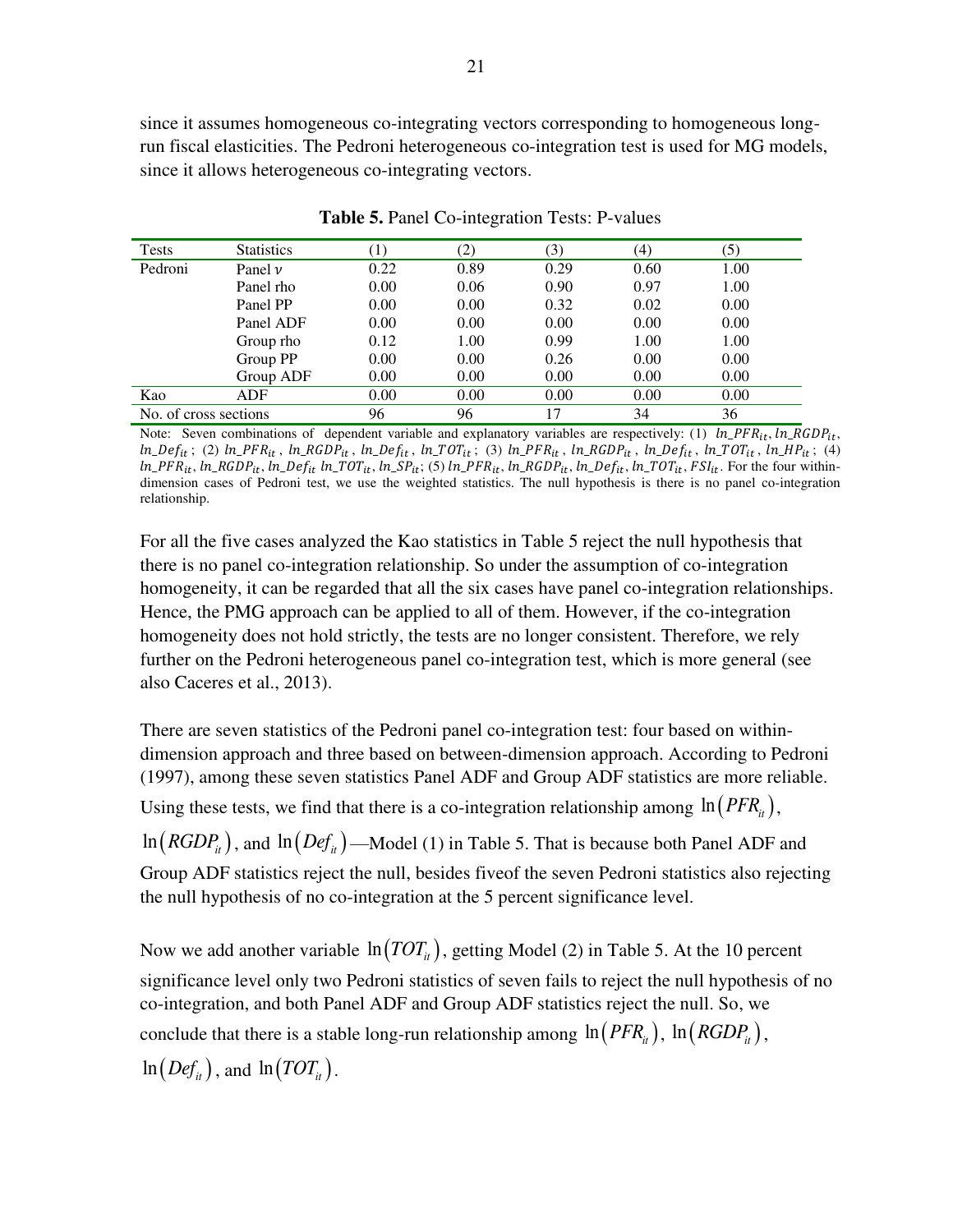Model (3) in Table 5 adds the variable of house price into our benchmark Model (2), Model (4) adds the share prices, and Model (5) adds the  $FSI<sub>i</sub>$ . Due to the data unavailability of asset prices for most developing and low income economies, the number of cross sections decreases sharply when asset prices are taken under consideration. Comparing Models (3), (4) and (5), we can find that Models (4) and (5) perform better than Model (3) under the panel co-integration test: four Pedroni statistics (including both Panel ADF and Group ADF) reject the null hypothesis. Model (5) covers more countries than Model (4). Combining this coverage of Model (5) with the reasons explained in Section III.C, we consider only  $FSI<sub>i</sub>$ and estimate Model (5), abstracting from the variables of house price or share price.

To summarize, based on these cointegration tests, we estimate Models (1), (2) and (5) of Table 5 to obtain fiscal revenue elasticities with respect to various cyclical factors. Model (1) only considers real GDP and GDP deflator and is a basic model. Model (2) is our baseline regression, which covers as many countries as possible and simultaneously covers as many explanatory variables as possible. Model (5) takes all the explanatory variables of interest into account, including financial variables, but covers only 36 countries, most of which advanced economies.

#### **B. Elasticity Estimation Results**

We report both the MG and PMG model estimation results of fiscal revenue elasticities across countries for Models (1), (2) and (5) of Table 5. The Hausman test judges which approach suits the data better. The corresponding results are shown in Table 6, 7, 8 respectively. Again, for the MG approach, we estimate the dynamic model for each individual country separately, and report the average short-run and long-run elasticities. For the PMG approach, the dynamic heterogeneous panel model is estimated by maximum likelihood method with the long-run fiscal elasticities homogeneous across countries.

#### **Real GDP and GDP Deflator**

Our first analysis investigates the fiscal revenue elasticities with respect to the output gap and the deflator gap when real GDP and GDP deflator are included as the only explanatory variables. According to Table 6, the Hausman test statistic for such specification (Model (1) of Table 5) is 1.32, and the corresponding  $P-value$  is 0.52. Therefore, we cannot reject the null hypothesis  $H_0$  and, thus, the PMG estimator is the preferred estimator (most efficient). The mean values of the short-run elasticities with respect to real GDP and GDP deflator across countries are respectively 1.44 and 0.94 for the PMG approach, both of which are statistically significantly different from zero at the 1 percent significance level.

The average short-run elasticity with respect to real GDP is also statistically different from one. Our average estimation is 1.44, which is different from the unit fiscal revenue elasticity with respect to output gap assumed for aggregated method (Fedelino et al., 2009; and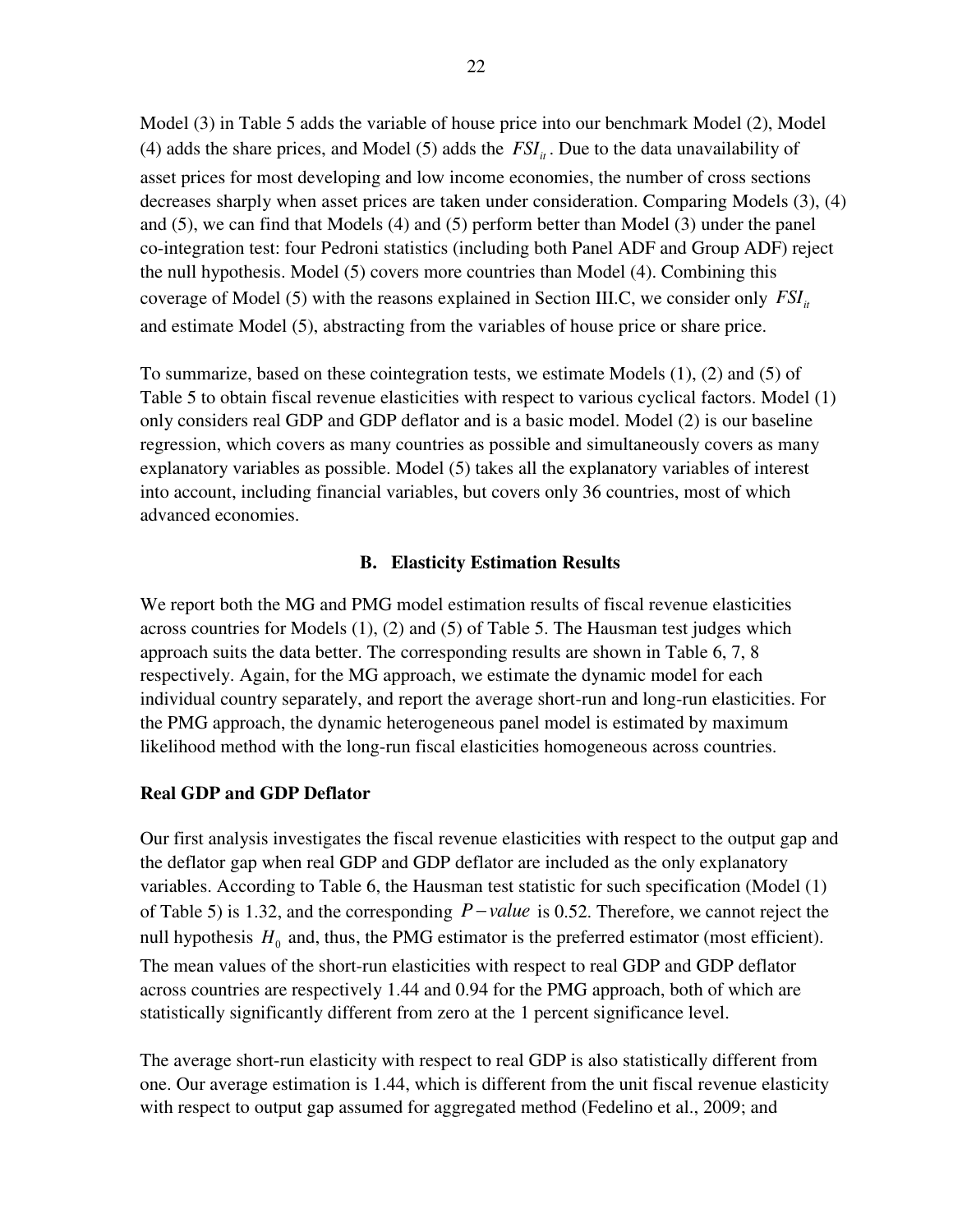Bornhorst, et al., 2011) or for the disaggregated method (Girouard and André, 2005; and European Commission,  $2005$ .<sup>12</sup> This result highlights the automatic stabilizing role of the fiscal revenue in the enlarged sample of 96 countries beyond the OECD countries (Belinga, 2014). For the possible bracket-creep effect of inflation on nominal fiscal revenue, the average short-run elasticity with respect to GDP deflator estimated here, 0.94, is not significantly different from one. So on average, we find that the nominal fiscal primary revenue moves in tandem to the GDP deflator in the short run across the 96 countries in the sample. The long-run fiscal revenue elasticities with respect to the real GDP are on average significantly larger than one for the PMG (preferred) estimator. As it will be shown later on, this result holds only for LICs, suggesting that the tax base has increased more than proportionally to the real GDP. Such result may be related to the increase on revenue mobilization through tax reforms promoting progressive taxation and improvements on revenue collection in the LICs (Gupta and Tareq, 2008; IMF, 2011). Moreover, the (average) error correction parameter (ECP) for the PMG approach is -0.32, which is a significantly different from zero. It indicates the adjustment to the long-run trend is gradual, with only about one third of that adjustment occurring within one year.

|                     |            | MG             |            | PMG (preferred) | Hausman test |
|---------------------|------------|----------------|------------|-----------------|--------------|
| <b>VARIABLES</b>    | LR.        | SR.            | LR         | SR.             | P-value      |
| ECP                 |            | $-0.587***$    |            | $-0.323***$     |              |
|                     |            | (0.032)        |            | (0.027)         |              |
| $D. ln\_RGDP_{it}$  |            | 1.438***       |            | $1.438***$      |              |
|                     |            | (0.115)        |            | (0.105)         |              |
| $D. ln\_Def_{it}$   |            | $0.886***$     |            | $0.941***$      |              |
|                     |            | (0.077)        |            | (0.061)         |              |
| L. $ln\_RGDP_{it}$  | $0.908*$   |                | $1.151***$ |                 | 0.74         |
|                     | (0.527)    |                | (0.020)    |                 |              |
| $L. ln\_Def_{it}$   | $0.949***$ |                | $0.998***$ |                 | 0.87         |
|                     | (0.220)    |                | (0.013)    |                 |              |
| Constant            |            | $-4.470***$    |            | $-2.242***$     |              |
|                     |            | (0.487)        |            | (0.193)         |              |
| Joint Hausman test  |            | Statistic=1.32 |            | $P-value=0.52$  |              |
| <b>Observations</b> |            |                | 2351       |                 |              |
| No. of countries    |            |                | 96         |                 |              |
|                     |            |                |            |                 |              |

**Table 6.** Fiscal Revenue Elasticities (Mean): Real GDP and GDP Deflator, Full Sample

Note: Standard errors in parentheses; \*\*\* p<0.01, \*\* p<0.05, \* p<0.1

 $\overline{a}$ 

Thus, from Table 6 we conclude that: (i) the short-run fiscal revenue elasticities with respect to the output gap are heterogeneous cross countries, and their mean value is 1.44, significantly larger than one; and (ii) it makes sense to assume the homogeneity of the long-

 $12$  Specifically these papers estimate fiscal revenue elasticities larger than one for corporate and personal income taxes, equal to one for indirect taxes, and smaller than one for social security contributions.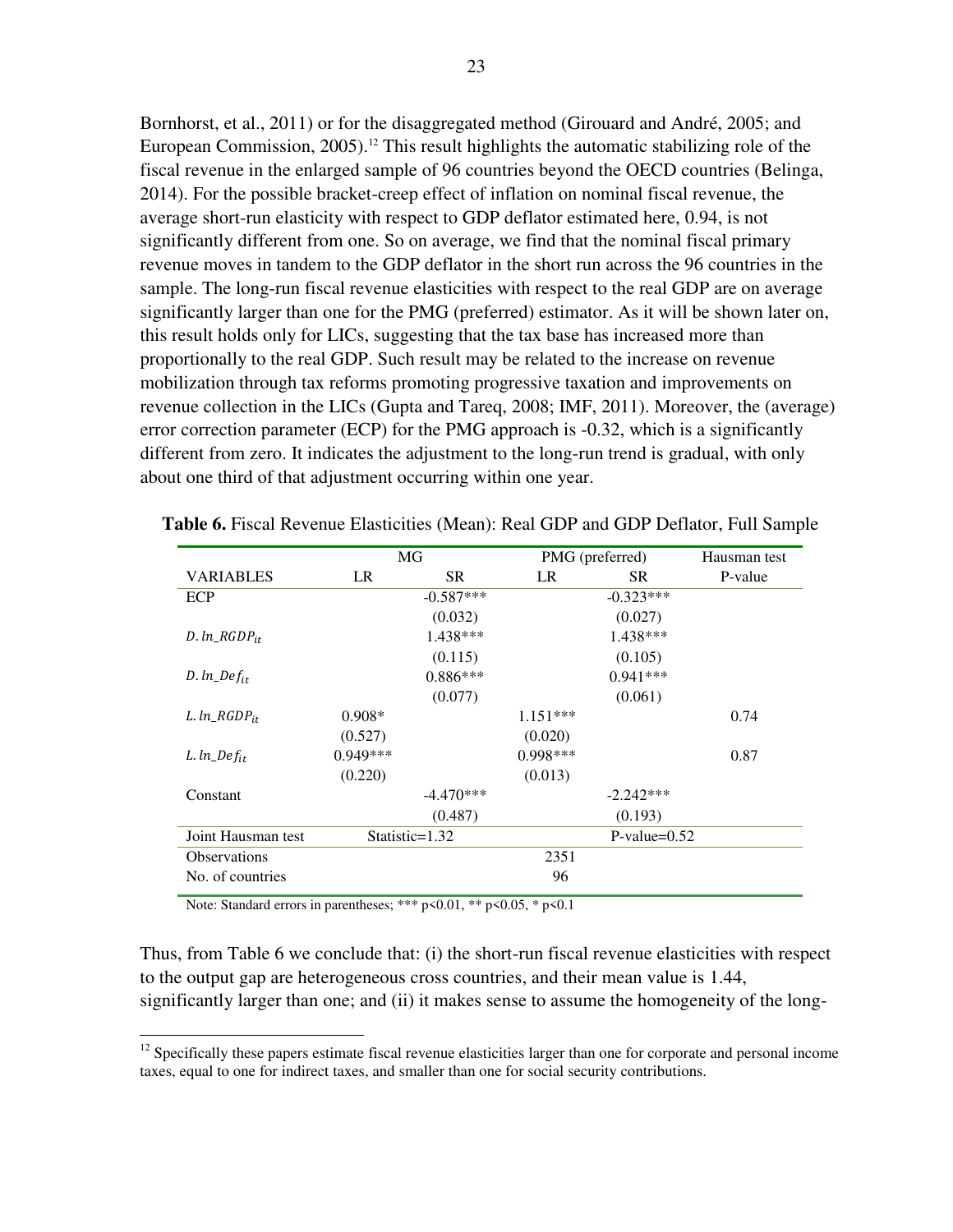run elasticities, which are 1.15 and 1.00 with respect to real GDP and GDP deflator respectively.

#### **Baseline Model Including Terms of Trade**

Model (2) of Table 5 is our most comprehensive specification, including the real GDP, GDP deflator and TOT; and covering all the 96 countries under consideration. Table 7 displays its MG and PMG estimation results, whereas the estimated short-run fiscal revenue elasticities for advanced and emerging economies are listed in Table A6 in the Appendix. The Hausman test cannot reject the null of long-run homogeneity (statistic of 1.08 and P value of 0.78). Hence, we choose again the PMG estimator for this specification.

Some results regarding the fiscal revenue elasticities with respect to real GDP and GDP deflator are consistent with those of the previous subsection. The (average) short-run elasticity with respect to real GDP is significantly larger than one.

|                        |          | MG             | PMG (preferred) | Hausman test   |         |
|------------------------|----------|----------------|-----------------|----------------|---------|
| <b>VARIABLES</b>       | LR       | <b>SR</b>      | LR              | <b>SR</b>      | P-value |
| <b>ECP</b>             |          | $-0.657***$    |                 | $-0.319***$    |         |
|                        |          | (0.038)        |                 | (0.029)        |         |
| $D. ln\_RGDP_{it}$     |          | $1.541***$     |                 | $1.413***$     |         |
|                        |          | (0.129)        |                 | (0.103)        |         |
| $D. ln\_Def_{it}$      |          | $0.775***$     |                 | $0.882***$     |         |
|                        |          | (0.108)        |                 | (0.086)        |         |
| $D. ln\_TOT_{it}$      |          | $-0.008$       |                 | $-0.101$       |         |
|                        |          | (0.076)        |                 | (0.087)        |         |
| $L. ln\_RGDP_{it}$     | 5.368*   |                | $1.143***$      |                | 0.35    |
|                        | (3.019)  |                | (0.021)         |                |         |
| $L. ln\_Def_{it}$      | $-1.301$ |                | $1.010***$      |                | 0.33    |
|                        | (1.609)  |                | (0.014)         |                |         |
| L.ln_TOT <sub>it</sub> | 7.362    |                | $-0.069***$     |                | 0.48    |
|                        | (6.989)  |                | (0.024)         |                |         |
| Constant               |          | $-5.026***$    |                 | $-2.112***$    |         |
|                        |          | (0.637)        |                 | (0.192)        |         |
| Joint Hausman test     |          | Statistic=1.08 |                 | $P-value=0.78$ |         |
| <b>Observations</b>    |          |                | 2307            |                |         |
| No. of countries       |          |                | 96              |                |         |

**Table 7.** Fiscal Revenue Elasticities (Mean): Baseline Model, Full Sample

Standard errors in parentheses; \*\*\*  $p$  < 0.01, \*\*  $p$  < 0.05, \*  $p$  < 0.1

An important finding of Table 7 is that the long-run fiscal revenue elasticity with respect to the TOT is statistically significantly different from zero and negative. This significant negative coefficient suggests that when the TOT increases (i.e., the price of exports increases more than the price of imports), the primary fiscal revenues go down. That may be related to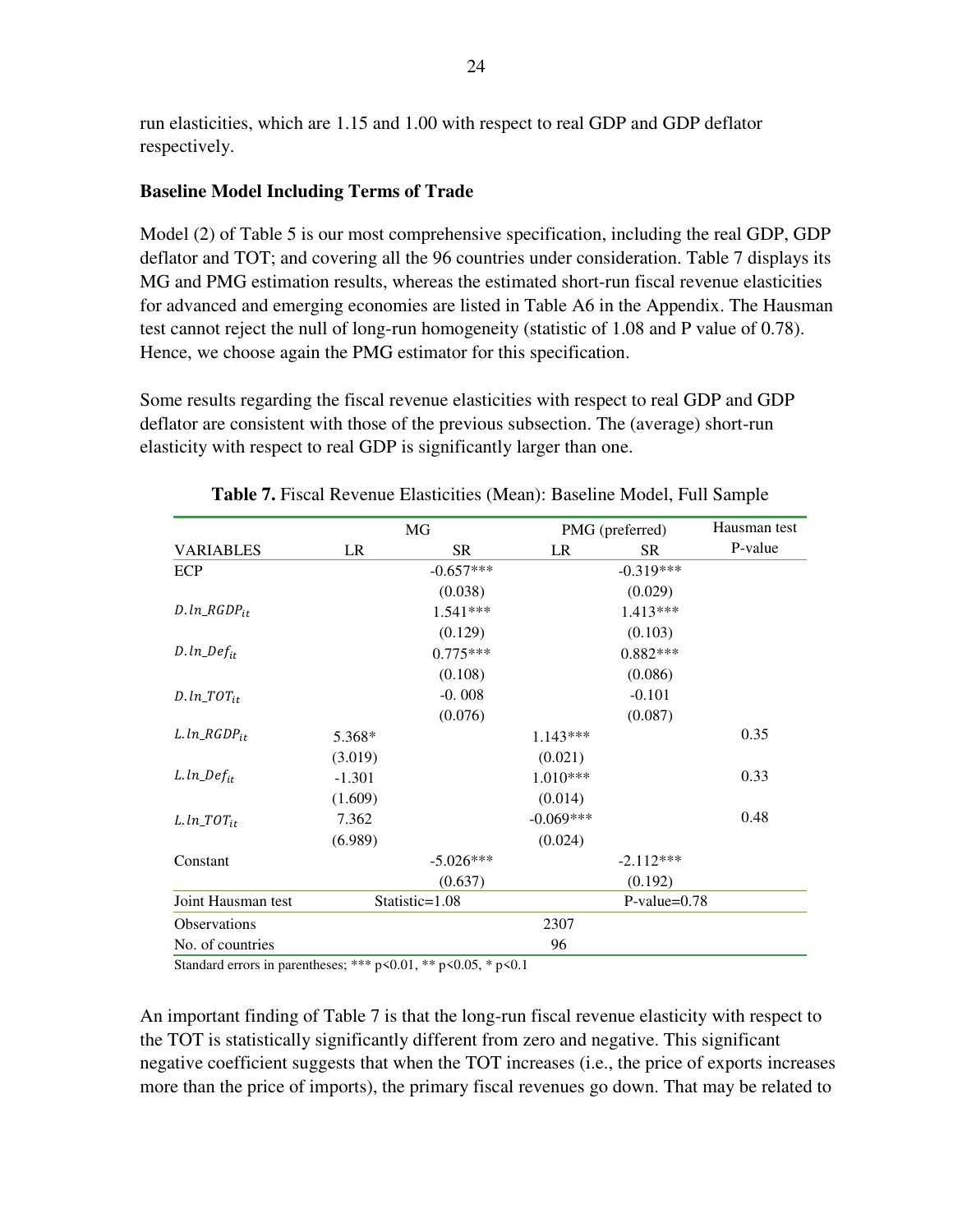tax incentives for exports as well as a large presence of import taxes in the countries of our sample. If indeed the tax structure provides incentives towards exports, an increase in the export-orientation of a country may make that long-run elasticity negative. The mean value of the short-run fiscal revenue elasticity with respect to the TOT, in turn, is not statistically significantly different from zero. However, for countries whose tax on imports and exports are relevant, such as commodity exporters, this short-run elasticity is highly significant as will be shown in the analysis for country groupings later on. This is already clear from Table A6, in which the short-run elasticity with respect to the TOT is found to be significant for some countries.

#### **Financial Stress Index**

Now we examine an additional specification including the financial stress index  $FSI<sub>it</sub>$  as explanatory variable in line with Model (5) of Table 5. Because of the data unavailability for  $FSI<sub>it</sub>$  in LICs, the sample size of such specification becomes much smaller than the previous ones. To ensure the reliability of the regression results, we delete countries whose time series for  $FSI<sub>i</sub>$  are shorter than or equal to 10 years. This way, 32 AEs and EMEs are retained.

We also control for financial crisis episodes separately. If the financial conditions indeed have a significant impact on fiscal revenue, its effect in the episodes of financial crisis could be quite different from that in normal periods. Besides using the short-run revenue elasticity to  $FSI<sub>i</sub>$  in order to measure the response of  $PFR<sub>i</sub>$  to the normal deterioration of financial stress,<sup>13</sup> we add a dummy variable in the regression to capture the possible extra effect of financial markets in crisis periods. Then the dynamic heterogeneous panel data model is modified as follows:

$$
\Delta \ln PFR_{ii} = \phi_i \left( \ln PFR_{i,t-1} - c_i - \theta_i X_{i,t-1} \right) + \delta_{i0} \Delta X_{ii} + \delta_{i0}^5 \times dummy_{ii} \times \Delta FSI_{ii} + \varepsilon_{ii}, \qquad (12)
$$

where:

 $\overline{a}$ 

$$
X_{it} = (\ln RGDP_{it}, \ln Def_{it}, \ln TOT_{it}, FSI_{it})', \text{ and } Dummy_{it} = \begin{cases} 1, if \text{ } FSI_{it} \geq 3\\ 0, if \text{ } FSI_{it} < 3 \end{cases}.
$$

The threshold value of  $FSI_i \geq 3$  is chosen to define a financial crisis given that it indicates a three-standard-error deviation from average financial conditions across sub-indices. This could be generated, for example, by large declines in asset prices or an abrupt increase in risk

<sup>&</sup>lt;sup>13</sup> Such financial stress could be caused by the higher volatility in financial markets or lower returns of financial assets.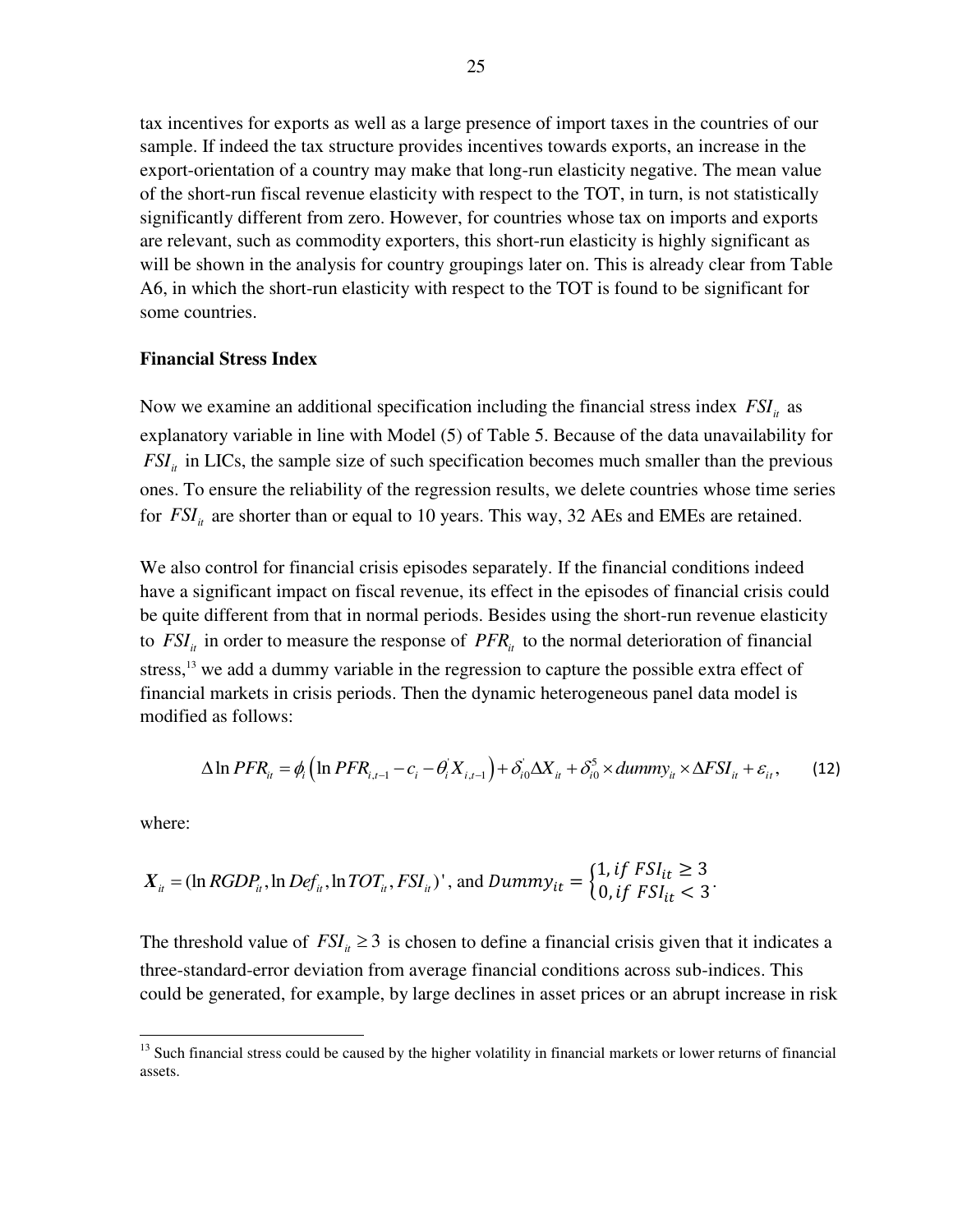and uncertainty of financial markets. In fact, the aggregate short-run fiscal revenue elasticity with respect to  $FSI<sub>i</sub>$  is then given by:

$$
\delta_{i0}^4 + \delta_{i0}^5 \times Dummy_{it}.
$$

Table 8 reports the MG and PMG estimation results for the Equation (12) above. The Hausman test cannot reject the null of long-run homogeneity, since the statistic is 0.47 with the P-value equal to 0.98. Hence, we choose the PMG estimator for this specification. Table A6 in the Appendix provides, in addition, the country-specific short-run elasticities, including those with respect to FSI and the financial crisis dummy variable. For the 32 countries covered, the average elasticity with respect to real GDP becomes smaller, either in the short- or long-run. Regarding the elasticity with respect to the GDP deflator, we find that the bracket-creep effect still exists in the long run.

|                           | MG             |             | PMG (preferred) |                | Hausman test |
|---------------------------|----------------|-------------|-----------------|----------------|--------------|
| <b>VARIABLES</b>          | LR             | <b>SR</b>   | LR              | <b>SR</b>      | P-value      |
| ECP                       |                | $-0.794***$ |                 | $-0.375***$    |              |
|                           |                | (0.102)     |                 | (0.054)        |              |
| $D. ln\_RGDP_{it}$        |                | $0.727***$  |                 | $0.829***$     |              |
|                           |                | (0.190)     |                 | (0.134)        |              |
| $D. ln\_Def_{it}$         |                | 1.057***    |                 | $0.976***$     |              |
|                           |                | (0.317)     |                 | (0.143)        |              |
| $D. ln\_TOT_{it}$         |                | $-0.087$    |                 | $-0.164$       |              |
|                           |                | (0.189)     |                 | (0.121)        |              |
| $D.FSI_{it}$              |                | $-0.003$    |                 | 0.002          |              |
|                           |                | (0.003)     |                 | (0.001)        |              |
| $Dummy \cdot D. FSI_{it}$ |                | $-0.004$    |                 | $-0.004$       |              |
|                           |                | (0.005)     |                 | (0.003)        |              |
| $L. ln_R GDP_{it}$        | $0.986**$      |             | $0.831***$      |                | 0.86         |
|                           | (0.434)        |             | (0.034)         |                |              |
| $L. ln\_Def_{it}$         | $1.203**$      |             | 1.107***        |                | 0.92         |
|                           | (0.488)        |             | (0.021)         |                |              |
| $L. ln\_TOT_{it}$         | 0.315          |             | $0.117***$      |                | 0.62         |
|                           | (0.196)        |             | (0.031)         |                |              |
| $L$ . $FSI_{it}$          | $-0.005$       |             | $-0.005***$     |                | 0.97         |
|                           | (0.004)        |             | (0.002)         |                |              |
| Constant                  |                | $-9.164*$   |                 | $-2.009***$    |              |
|                           |                | (4.969)     |                 | (0.296)        |              |
| Joint Hausman test        | Statistic=0.47 |             |                 | $P-value=0.98$ |              |
| Observations              |                |             | 728             |                |              |
| No. of countries          |                |             | 32              |                |              |

**Table 8.** Fiscal Revenue Elasticities (Mean): Equation (12), Full Sample

Standard errors in parentheses; \*\*\* p<0.01, \*\* p<0.05, \* p<0.1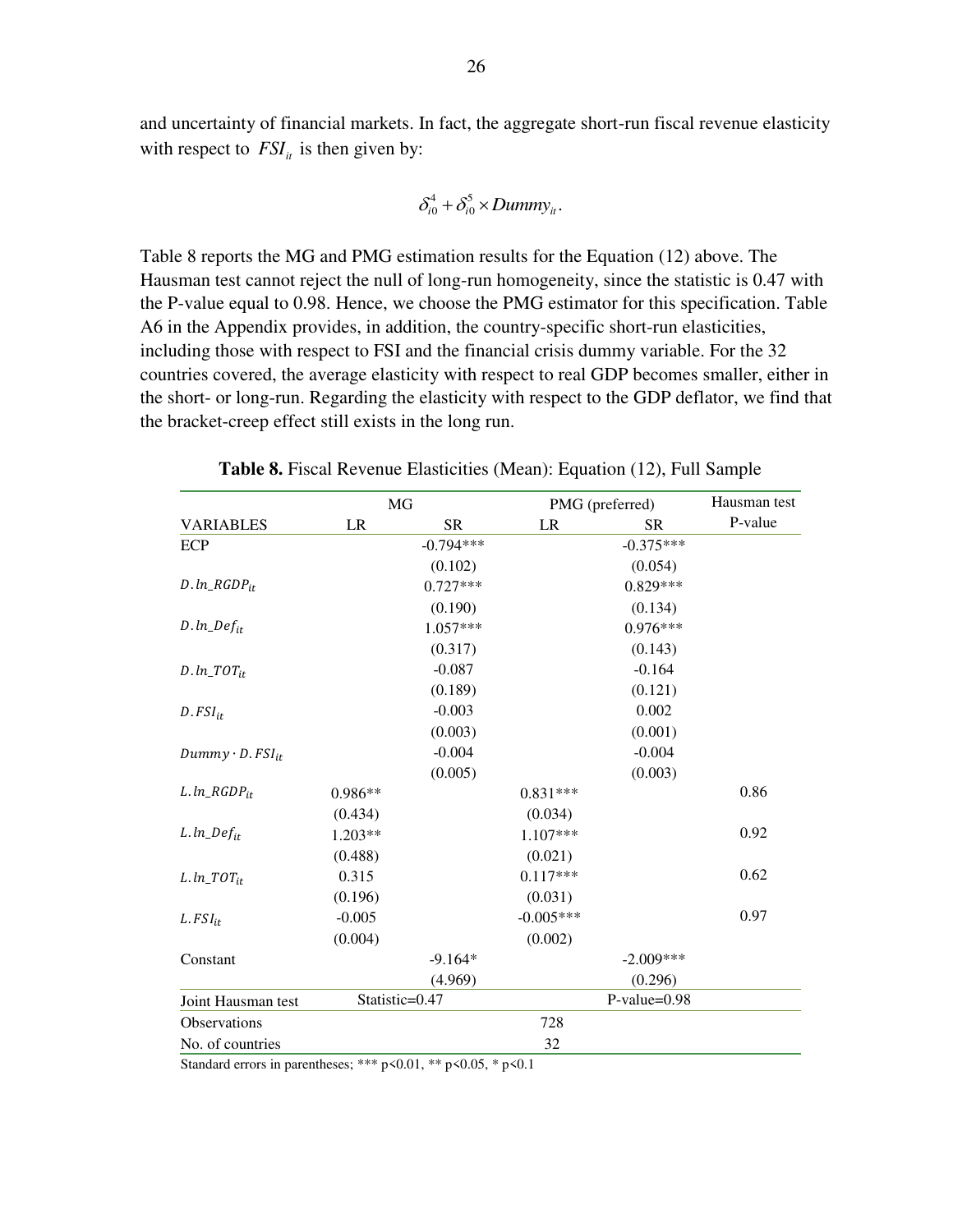The long-run elasticity with respect to the TOT is now significantly positive. As it will be shown later on, this is related to the sample composition in Table 8 towards for AEs and EMEs which are more financially integrated and, therefore, with more data for the  $FSI_{it}$ index. For this sample, a larger terms-of-trade suggests that economic activity is accelerated, generating more revenues for the government. The short-run elasticity on average is, in turn, not significant.

In the long run  $FSI<sub>i</sub>$  has a significantly negative effect on fiscal revenue, even when the real GDP, the GDP deflator, and TOT are controlled for. Along with the deterioration of conditions in financial markets (higher risks or lower assets returns), the aggregate nominal primary fiscal revenue seems to be persistently affected negatively. This reinforces recent calls for the inclusion of financial variables in the analyses of structural balances (Price and Dang, 2011; Borio et al., 2013; and Poghosyan et al., 2015). It might also indicate a change in the country's risk perception as well as a reduction in private investment due to uncertainty (Bloom, 2009), having a persistent effect in the country's revenue base. In the short run, both FSI and the dummy variable of financial crisis, on average, have no significant effect on fiscal revenue.<sup>14</sup>

#### **C. Sub-sample Analyses**

This subsection divides the full sample into several sub samples. Different groups of countries may have different elasticity properties, especially owing to distinguished sources of fiscal revenues and tax systems.

Our first sub-sample analysis utilizes our baseline model in two ways. First, we divide the countries in three groups according to their income level—AEs, EMEs, and LICs. Second, the analysis splits the countries into groups depending on whether they are commodity exporters (CEC), within which a sub-group of oil producing countries is included or not.

The estimation results of these two division criteria are shown in Tables 9 and 10, respectively. For each subgroup, we use again the Hausman test to decide whether the PMG approach should be employed or not. Only the mean values of the heterogeneous elasticities are reported in the tables. For all subsamples, the PMG approach is preferred.

#### **Income level country groups**

<sup>&</sup>lt;sup>14</sup> Table A7 indicates that financial crises have a significant short-run influence on fiscal revenue for a few countries. The effect is usually negative, except for UK. The difference of short-run influences of financial stress and financial crisis among different economies may reflect the differences in the economic and financial structure, the stage of financial development and the tax system of these economies.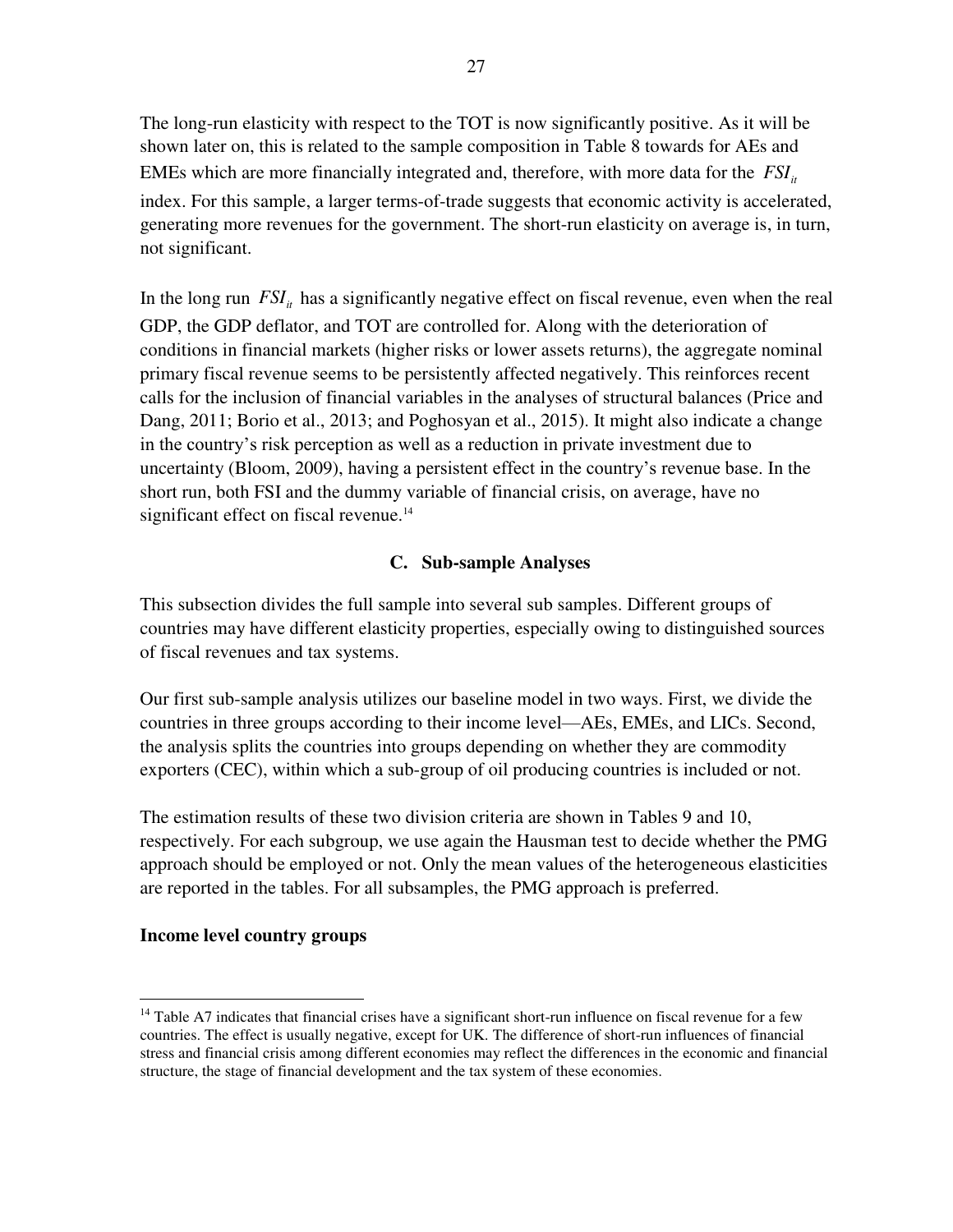For real GDP, on average, LIC's fiscal elasticities seem to be larger than those of advanced economies both, in the short- and in the long-run. This indicates that for those countries, economic growth has more influential impact on the aggregate fiscal revenue. The bracketcreep effect of inflation exists in the long run for AEs, but not for EMEs and LICs. The effect of TOT on fiscal revenue is negative for AEs and LICs in the long-run, but positive for EMEs, albeit small. This may be related to the fact that AEs and LICs tend to be net importers and may rely on more import taxes and tariffs, whereas for EMEs (net exporters) the boost in domestic activity generated by the terms-of-trade leads to a higher revenue collection. The short-run effect of TOT is not significant for any of the three groups.

|                     | AEs (PMG)  |            |            | <b>EMEs</b> (PMG) | $LICs$ (PMG) |            |
|---------------------|------------|------------|------------|-------------------|--------------|------------|
|                     | <b>SR</b>  | LR         | <b>SR</b>  | LR                | <b>SR</b>    | LR         |
| <b>Real GDP</b>     | $1.02***$  | $0.86***$  | $1.21***$  | $1.16***$         | $1.70***$    | $1.53***$  |
| GDP deflator        | $0.91***$  | $1.16***$  | $0.98***$  | $0.98***$         | $0.74***$    | $0.94***$  |
| <b>TOT</b>          |            | $-0.16***$ | --         | $0.07*$           | $- -$        | $-0.30***$ |
| <b>ECP</b>          | $-0.24***$ |            | $-0.37***$ |                   | $-0.37***$   |            |
| <b>Observations</b> | 880        |            | 446        |                   | 981          |            |
| No. of countries    |            | 28         | 21         |                   | 47           |            |

**Table 9.** Fiscal Revenue Elasticities (Mean): Baseline Model, Sub-samples, Case 1

Note: \*\*\*, \*\*, and \* indicate significance at the level of 1%, 5%, and 10% respectively. -- denotes that the relevant coefficient is not significant.

We also perform the sub-sample analysis for Equation (12). For the two groups (20 AEs and 12 EMEs), the results given by Table 10 are consistent with our previous findings. On average, the elasticities of real GDP are larger for EMEs than for AEs both in the short- and in the long-run, but particularly for the latter. The bracket-creep effect of inflation is significant in the long-run for AEs. The long-run effect of the TOT on fiscal revenue remains negative for AEs, but positive for EMEs.

Financial stress has a significantly positive, but very small long-run effect on fiscal revenues for AEs which, therefore, are not relevant for structural balances calculations. In EMEs, the long-run effects of financial stress are significantly negative. In the short run, AEs also have a positive and small elasticity of financial stress on revenues, but a negative extra effect in crisis periods, albeit this latter result is not robust to different crisis identification as we will show later on.<sup>15</sup> For EMEs, financial stress in both, normal and crisis periods, has no significant short-run influence on average. Table A8 in the appendix provides the countryspecific results of sub-sample estimations of Equation (12).

<sup>&</sup>lt;sup>15</sup> Such significant effects may be related to financial taxation among other characteristics of financial markets in those countries (see Matheson, 2011).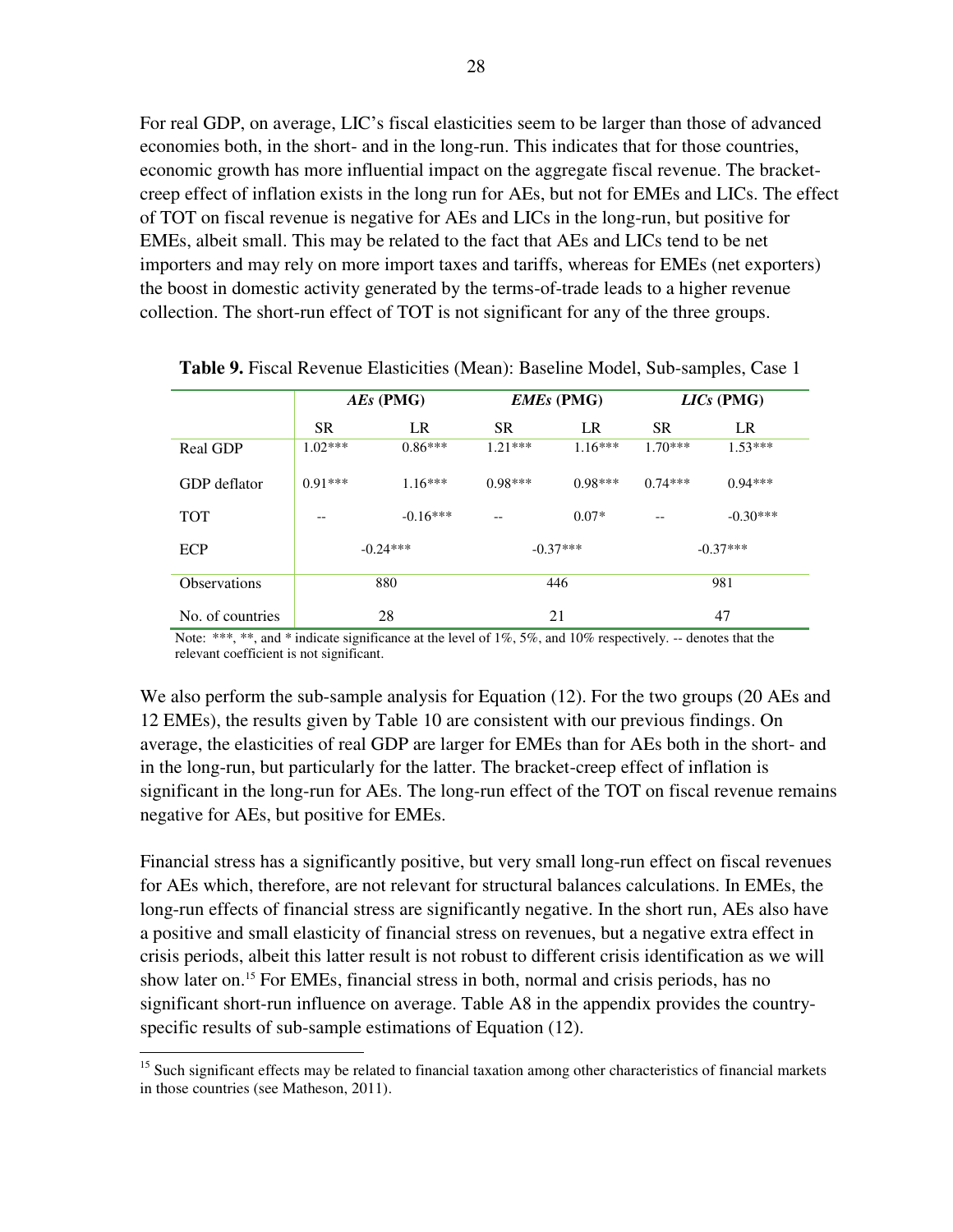|                  |            | $AEs$ (PMG) |           | <b>EMEs</b> (PMG) |
|------------------|------------|-------------|-----------|-------------------|
|                  | <b>SR</b>  | LR          | <b>SR</b> | LR                |
| <b>Real GDP</b>  | $0.75***$  | $0.35***$   | $0.83***$ | $0.90***$         |
| GDP deflator     | $1.05***$  | $1.48***$   | $1.10***$ | $1.07***$         |
| <b>TOT</b>       | $-0.30*$   | $-0.44***$  | $- -$     | $0.09**$          |
| <b>FSI</b>       | $0.003***$ | $0.005***$  |           | $-0.013***$       |
| Dummy·FSI        | $-0.003*$  |             | --        |                   |
| ECP              |            | $-0.30***$  |           | $-0.50***$        |
| Observations     |            | 549         |           | 179               |
| No. of countries |            | 20          |           | 12                |

**Table 10.** Fiscal Revenue Elasticities (Mean): Equation (12), Sub-samples, Case 1

#### **Commodity exporters**

Table 11 presents the analysis for the second type of country grouping depending on whether they are commodity exporters or not. As expected, the results suggest that for oil exporters, the TOT has a significant positive effect on fiscal revenue both in short- and long-run. Again, an improvement in TOT in commodity exports boosts economic activity and increases fiscal savings in those countries (Adler and Magud, 2015; and Celasun et al., 2015). This effect has the inverted sign for the non-exporting countries. For these latter, terms-of-trade has a significantly negative effect on fiscal revenue in the long-run.

|                     | $CEC$ (PMG) |            |           | <i>Oil CEC</i> (PMG) |            | <i>Non-oil CEC</i> (PMG) |           | <i>Non-CEC</i> (PMG) |  |
|---------------------|-------------|------------|-----------|----------------------|------------|--------------------------|-----------|----------------------|--|
|                     | <b>SR</b>   | LR.        | <b>SR</b> | LR.                  | <b>SR</b>  | LR.                      | <b>SR</b> | LR                   |  |
| Real GDP            | $2.00***$   | $1.57***$  | $1.72***$ | $0.66***$            | $2.05***$  | $1.57***$                | $1.19***$ | $1.11***$            |  |
| GDP deflator        | $0.84***$   | $0.94***$  | $1.07***$ | $1.09***$            | $0.80***$  | $0.93***$                | $0.90***$ | $1.01***$            |  |
| <b>TOT</b>          | --          | $-0.28***$ | $0.37*$   | $0.32***$            | $- -$      | $-0.28***$               | $-$       | $-0.10***$           |  |
| ECP                 |             | $-0.41***$ |           | $-0.50***$           | $-0.46***$ |                          |           | $-0.31***$           |  |
| <b>Observations</b> |             | 577        |           | 106                  | 471        |                          | 1730      |                      |  |
| No. of countries    |             | 27         |           | 5                    |            | 22                       |           | 69                   |  |

**Table 11.** Fiscal Revenue Elasticities (Mean): Baseline Model, Sub-samples, Case 2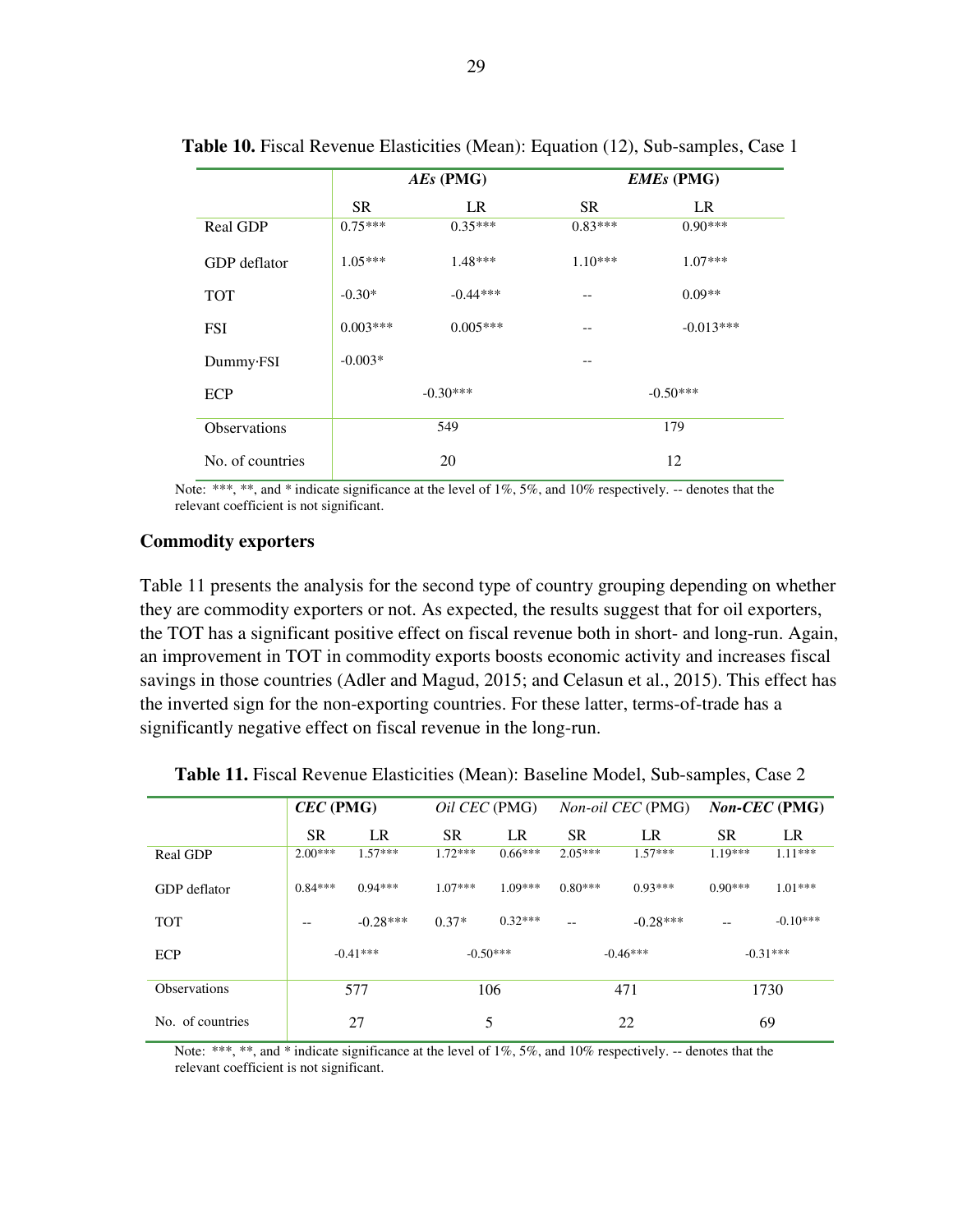The different effects of TOT on fiscal revenues between Oil-CEC countries and Non-oil CEC countries reflect the different economic structure and thus different revenue structure for these two country groups. It also reveals the need to take TOT into account when adjusting fiscal revenue, even when real GDP and GDP deflator have been controlled for.

#### **D. Robustness Checks**

This section presents the robustness checks regarding the analysis using TOT and financial crisis. The roles of real GDP and GDP deflator on nominal fiscal revenue are straightforward. But the influence of TOT and financial stress conditions on fiscal revenue for a particular country may depend on this country's economic structure and the importance of international trade and financial markets for this economy. Therefore, this section implements some robustness checks to test whether our previous results concerning TOT and financial stress and crisis are sensitive to different specifications of the model or parameters.

#### **Terms of Trade**

For TOT, our sub-sample analysis indicates that for oil-exporting countries, terms-of-trade has a significantly positive effect on fiscal revenue (Table 11). In this section we test if this result holds for largely opened economies in which taxation on international trade constitute a significant part of their fiscal revenues.

An increase of export price or a decline of import price can result in an improvement of TOT, but they may have quite different and even opposite influences on one country's international trade, aggregate economy and fiscal revenue. For oil-exporting countries, the fluctuation of TOT is more likely to be a result of the fluctuation of oil (export) price; but for other opened economies, the fluctuation of imported goods' prices may govern the variability of TOT.

Hence, we examine a group of countries for which the taxes on international trade and transactions  $(FRT<sub>i</sub>)$  constitute a big proportion of their total fiscal revenues  $(PFR<sub>i</sub>)$ . We call these countries as "Trader (T) countries". The proportion of the taxes on international trade and transactions to total fiscal revenues is denoted by T. When T is equal to or greater than 25 percent, 30 percent, or 35 percent, this country is called a T20 country, T25 country, or T30 country, accordingly. Table 12 gives the "T countries" in our sample, together with oil exporting countries. Most of the T countries are not oil exporters.

Table A8 in the Appendix shows the PMG estimation results of our baseline model for "T countries". It evinces that for these three groups of T countries the TOT has a significantly robust negative effect on fiscal revenue in the long run. This result is opposite to that for the group of oil exporters, revealing how the TOT affect negatively fiscal revenue in some of largely opened countries whose taxation may be more skewed towards import tariffs.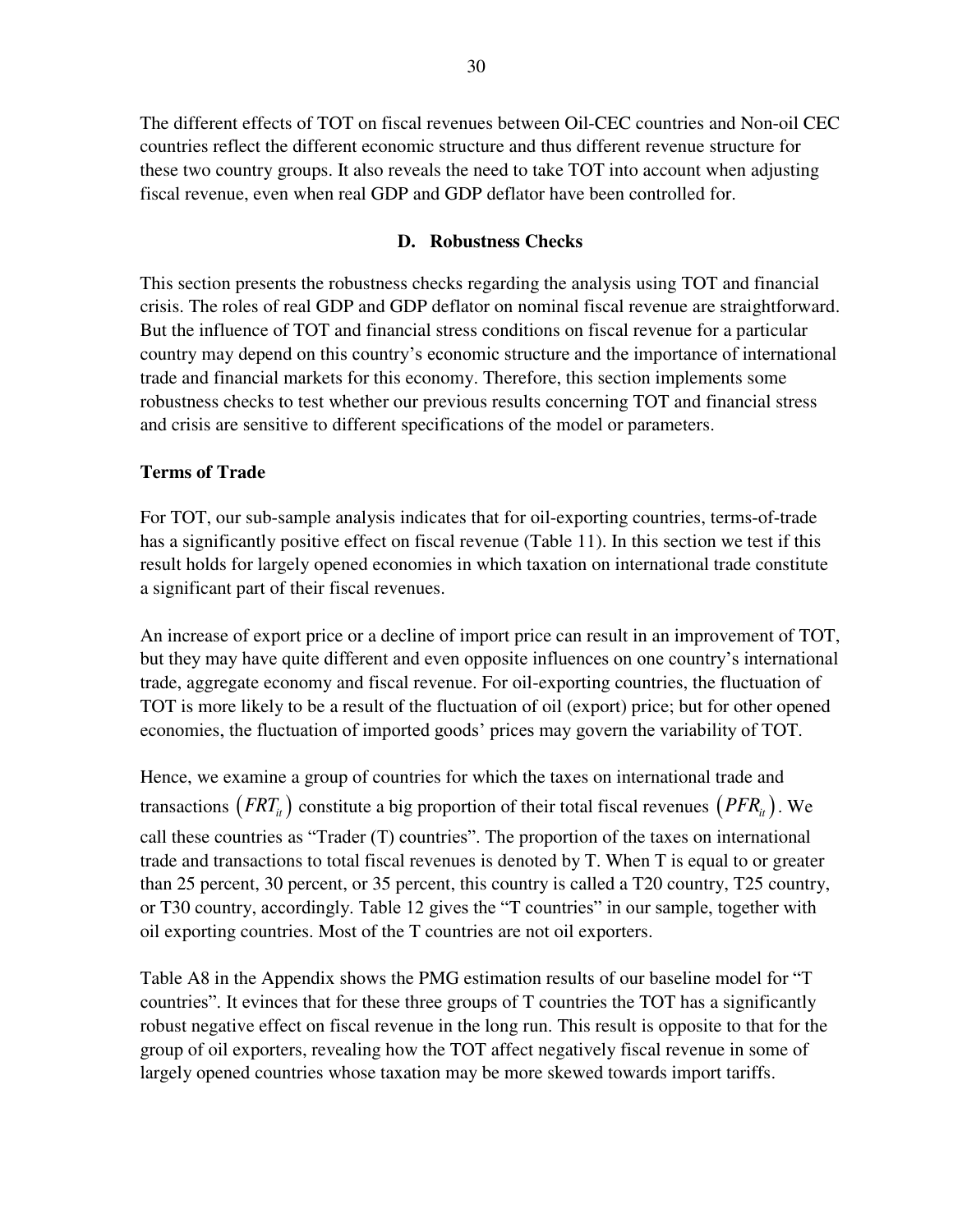| <b>Oil CEC</b> | T20 countries | <b>T25 countries</b> | T30 countries |
|----------------|---------------|----------------------|---------------|
| Algeria        | Algeria       | Algeria              | Algeria       |
| Ecuador        | Benin         | Benin                | Benin         |
| Indonesia      | Comoros       | Comoros              |               |
| Kazakhstan     | Dominica      | Dominica             | Dominica      |
| R. of Congo    | Ethiopia      |                      |               |
| Sudan          | Ghana         |                      |               |
| Venezuela      | Grenada       |                      |               |
|                | Jamaica       | Jamaica              |               |
|                | Lebanon       | Lebanon              |               |
|                | Madagascar    | Madagascar           | Madagascar    |
|                | Maldives      | Maldives             | Maldives      |
|                | Niger         | Niger                |               |
|                | St. Vincent   | St. Vincent          | St. Vincent   |
|                | Sudan         |                      |               |
|                | Togo          | Togo                 | Togo          |

**Table 12.** Oil exporter countries (Oil CEC) and Trader "T" countries

Note: The definition of Oil CEC is given in Table A4 in the appendix. A country is defined as a "T country" if its taxes on international trade and transactions constitute more than or equal to x percent of its total fiscal revenue (in the sense of sample mean): when x=20, 25, or 30, it is a T20 country, T25 country or T30 country, respectively.

#### **Financial Stress**

We also check whether our previous results about the influences of financial stress condition and financial crisis on fiscal revenue are sensitive to our definition of financial crisis. Robustness checks are implemented in two ways. One is that a financial crisis period is defined when financial stress index is greater than or equal to 2.5 or 3.5:

> $Dumm y2_{it} = \begin{cases} 1, \, tf\, FSI_{it} \geq 2.5 \\ 0, \, if\, FSI_{it} < 2.5 \end{cases}$ 0, if  $FSI_{it} < 2.5$ Dummy3<sub>it</sub> =  $\begin{cases} 1, \text{if } FSI_{it} \geq 3.5 \\ 0, \text{if } FSI_{it} < 3.5 \end{cases}$ 0, if  $FSI_{it} < 3.5$

The other check is the use of Laeven and Valencia (2008), covering the period of 1970–2007, to identify financial crisis periods. These authors define financial crisis as systemic banking crisis, currency crisis or debt crisis.

Table A9 in the Appendix displays the financial crisis episodes identified by this database for the 32 countries covered by Equation (12). Since our dataset for model estimations covers the period 1970–2012, we extend the identification Laeven and Valencia (2008) for the period 2008–2012 by using the financial stress index in the same way as before. Thus in the new financial-crisis dummy variable,  $D \text{ummy4}_{i}$ , a financial crisis year is identified when the financial stress index is again greater than or equal to 3 for the period 2008–2012.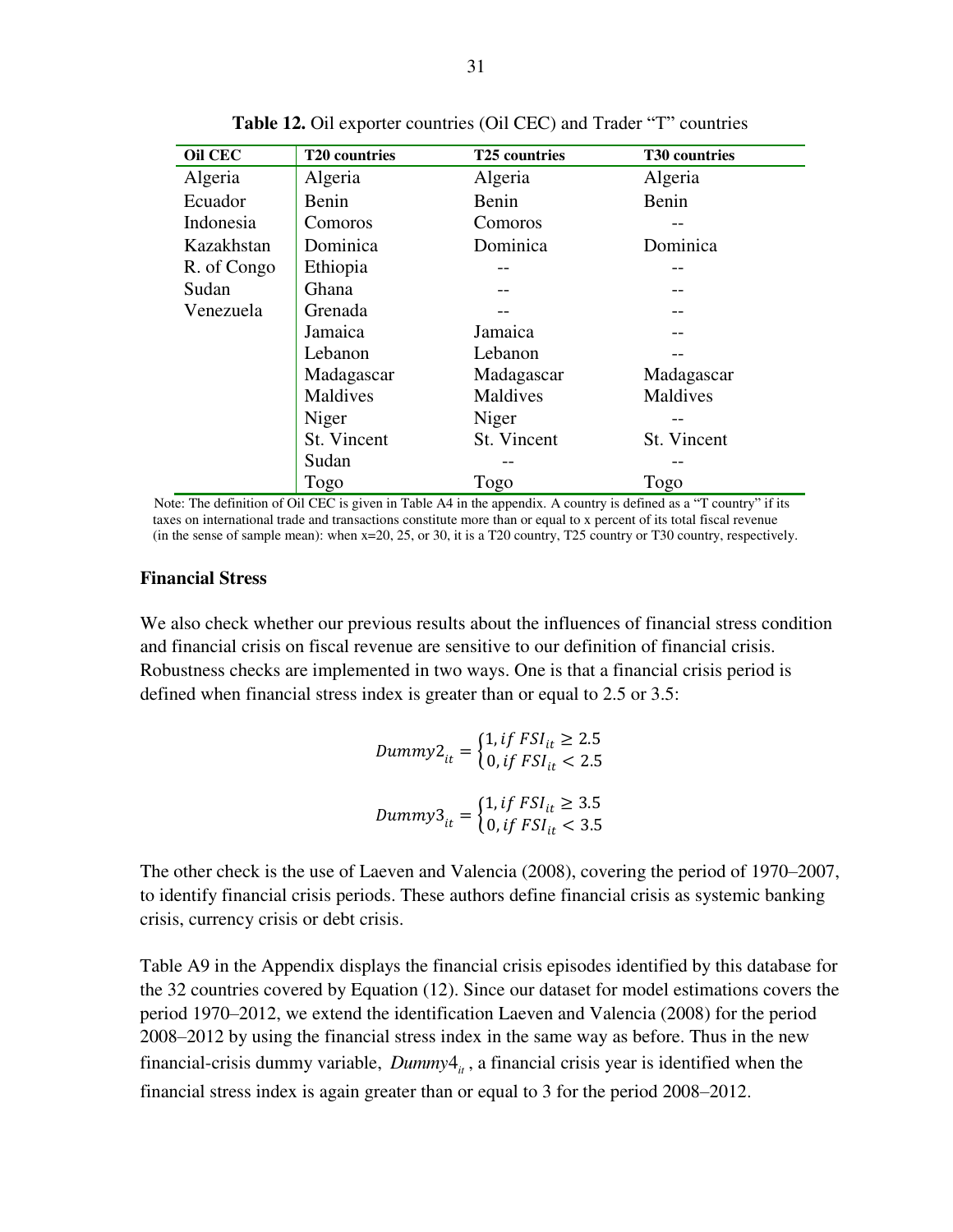For the previous estimations of Equation (12), shown in Tables 8 or 10, the number of financial crisis episodes identified for the 32 countries in that model was 79. For  $D \text{unim} y2_i$ , *Dummy*  $3<sub>ii</sub>$ , and *Dummy*  $4<sub>ii</sub>$ , the numbers of financial crisis episodes identified for the 32 countries are respectively 97, 56, and 56. Because the country grouping analysis using the  $FSI<sub>i</sub>$  indicates that financial stress (and financial crisis) has different effects on fiscal revenue for AEs and EMEs, we assume different long-run homogeneity of fiscal revenue elasticities for these two groups of countries. So in our robustness checks, we re-estimate Equation (12) for these two country groupings.

The PMG estimation results, corresponding to  $Dummy2_{it}$ ,  $Dummy3_{it}$ , and  $Dummy4_{it}$  are shown in Table A10, A11, and A12, respectively. Comparing these tables with Table 11, we conclude that our results are robust to the financial crisis episodes identification methods. Financial stress has a positive long-run effect on fiscal revenue for AEs, but a negative longrun effect for EMEs. In the short run, financial stress has a positive effect in normal time on average for AEs, and for EMEs financial crisis episodes have no significant short-run influence, on average. The only non-robust result is that crisis episodes have a negative extra effect in the short-run for AEs.

#### **V. STRUCTURAL FISCAL BALANCES**

This section displays the calculation of structural fiscal balances for several representative countries using the estimated fiscal elasticities. With the estimated revenue elasticities, we calculate the trend level of fiscal revenue for each country, given the trend-cycle decomposition method for explanatory cyclical factors. The trend level of government expenditure can be obtained according to Equation (7). The structural fiscal balances are then computed as the difference of trend fiscal revenue and trend fiscal expenditure.

There exist several methods to do the trend-cycle decomposition in the literature.<sup>16</sup> For simplicity, here we use the HP filter (with the usual HP parameter set to be 100 for annual  $data$ <sup>17</sup> to do this decomposition for three cyclical factors under consideration: real GDP,

<sup>&</sup>lt;sup>16</sup> Liu (2014) gives a detailed literature review of the trend-cycle decomposition of aggregate variables, and provides a new framework to estimate structural fiscal balances, which combines DSGE modelling and statespace econometric models and is different from the one employed in this paper.

 $17$  Tereanu et al. (2014) argue that successful implementation of structural fiscal targets requires the ability to measure output gaps accurately in real time, and potential GDP and the output gap are subject to significant revisions especially during crisis periods. They claim about a third of a growth surprise reflects on average a permanent change in potential growth and such an indicative rule of thumb could help improve the estimation of cyclically adjusted primary balances.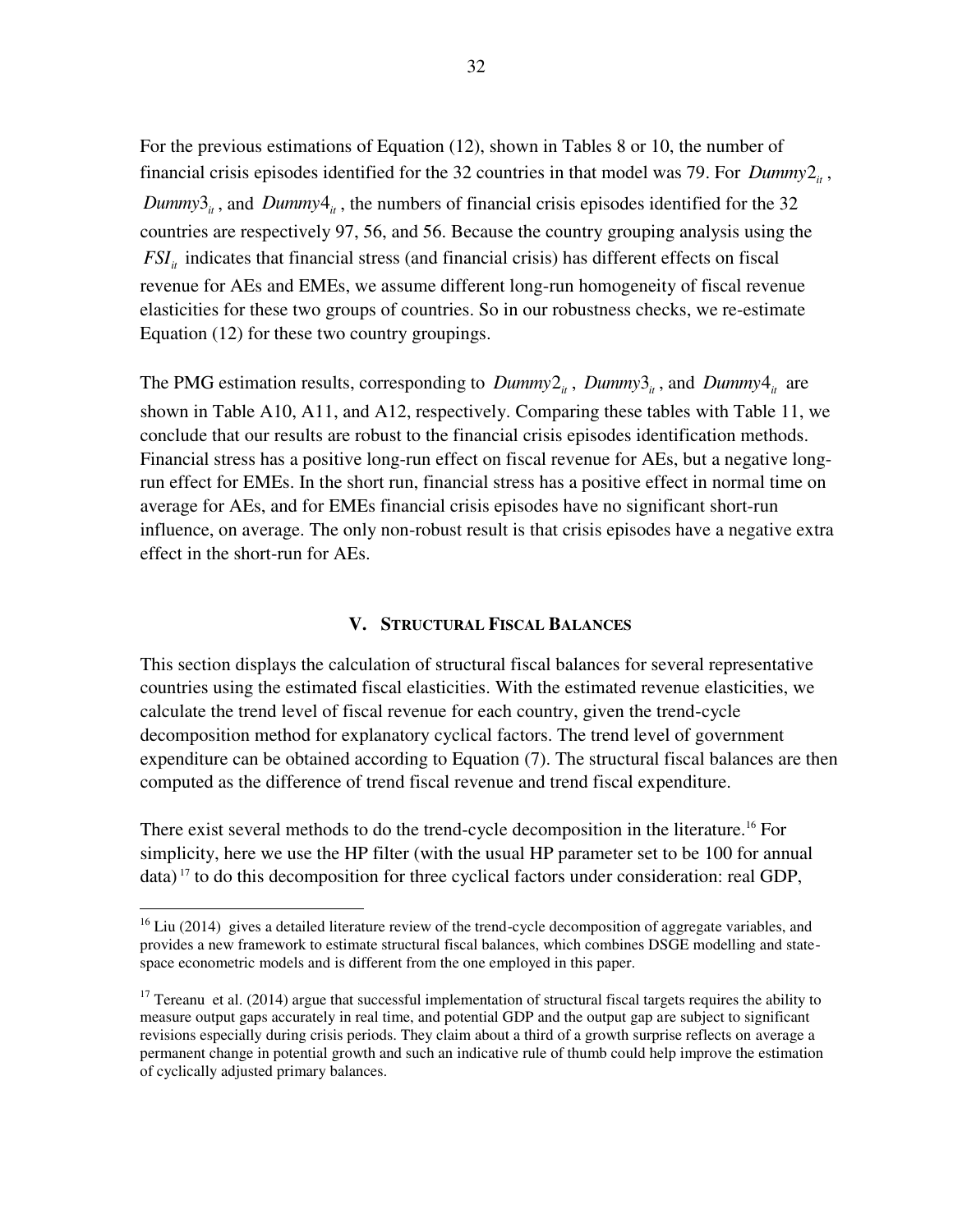GDP deflator, and the term of trade index (all in logarithm). We assume zero as the constant trend level value for the financial stress index, which implies neutral financial market conditions on average across the banking sector, the securities markets and the exchange markets.



**Figure 2.** US Structural Primary Fiscal Balances (in percent of potential nominal GDP) Note: PFB means primary fiscal balances (in percent of nominal GDP), and SPFB refers to structural primary fiscal balances (in percent of potential nominal GDP) adjusted using the elasticities estimated from model (5) (PMG approach) for two sub samples. SPFB1 is primary fiscal balances (in percent of potential nominal GDP) partially adjusted according to real GDP cycle and GDP deflator cycle only; and SPFB2 is primary fiscal balances (in percent of potential nominal GDP) partially adjusted according to real GDP cycle, GDP deflator cycle and TOT cycle only.



**Figure 3.** Brazil Structural Primary Fiscal Balances (in percent of potential nominal GDP) Note: PFB means primary fiscal balances (in percent of nominal GDP), and SPFB refers to structural primary fiscal balances (in percent of potential nominal GDP) adjusted using the elasticities estimated from model (5) (PMG approach) for two sub samples. SPFB1 is primary fiscal balances (in percent of potential nominal GDP) partially adjusted according to real GDP cycle and GDP deflator cycle only; and SPFB2 is primary fiscal balances (in percent of potential nominal GDP) partially adjusted according to real GDP cycle, GDP deflator cycle and TOT cycle only.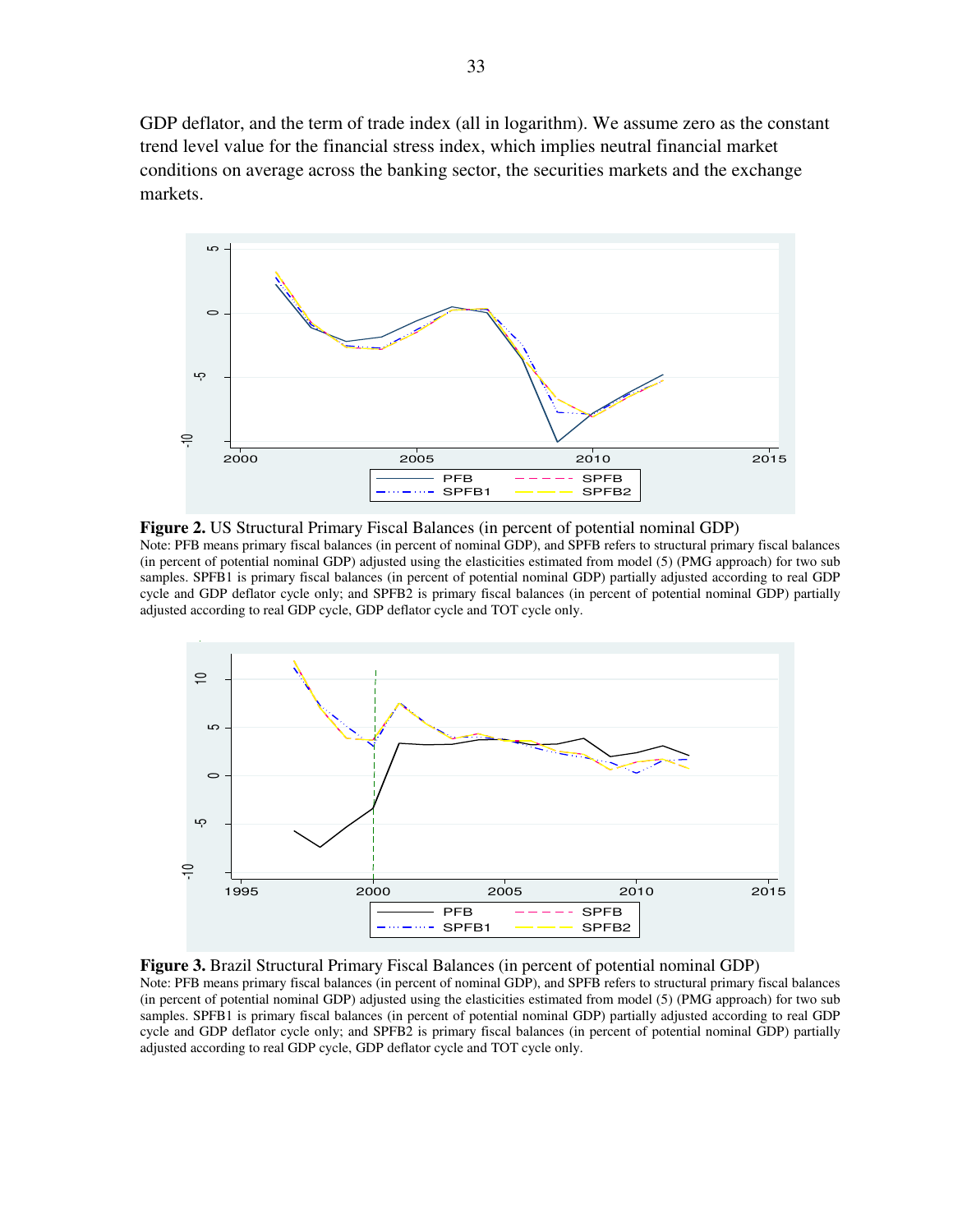Figures 2 and 3 depict the primary fiscal balances (*PFB<sub>it</sub>*) (in percent of nominal GDP) and structural primary fiscal balances ( $S P F B_{i}$ )—in percent of potential nominal GDP defined as the product of trend real GDP and trend GDP deflator—for the US and Brazil. In addition, Figures B1 and B2 in Appendix B display  $PFB_i$  and  $SPFB_i$  for Italy and China. In those figures we use the fiscal revenue elasticities estimated using the specification of Equation (12) for AEs and EMEs groups (Table A8). There, we also plot the primary fiscal balances (in percent of potential nominal GDP) partially adjusted according to the real GDP cycle and the GDP deflator cycle only; or according to the real GDP cycle, the GDP deflator cycle and the TOT cycle.

For the US (and Italy), the evolving path of  $SPEB<sub>it</sub>$  does not deviate much from that of *PFB<sub>it</sub>*. But for Brazil (and China), the *SPFB<sub>it</sub>* deviates substantially from *PFB<sub>it</sub>*. For Brazil, before the year 2000, the  $PFB_i$  is always negative (indicating a fiscal deficit), but the  $SPEB<sub>it</sub>$  is always positive, suggesting a structural primary surplus.

We obtain several interesting findings for the four countries analyzed. First of all, the adjustment of the fiscal balances to the real GDP cycle and the GDP deflator cycle accounts for most of the necessary correction. This implies that the real GDP and the GDP deflator are the most important factors that would affect nominal fiscal balances for them. Secondly, adjusting fiscal balances according to the cyclical fluctuation of TOT is necessary for some countries, especially for the US and Brazil. Third, financial stress conditions and financial crises seem to play a little role in the structural adjustment of fiscal balances in those countries, even though their elasticities are statistically significant. This is because the revenue elasticities (both in the short- and long-run) with respect to  $FSI<sub>i</sub>$  and financial crisis are very small, normally less than 1 percent in absolute value for these countries.<sup>18</sup>

#### **VI. CONCLUDING REMARKS**

How large are fiscal revenues elasticities around the world? This paper investigates empirically revenue elasticities for 96 countries spanning from 1970 to 2012. Revenue elasticities are estimated using a dynamic heterogeneous panel data model with respect to gaps in the real GDP, GDP deflator, TOT, and financial stress conditions.

 $18$  It is necessary to emphasize that the country-specific elasticities estimated in this paper are for reference only given that for many countries the time series of data are short. If quarterly data, rather than annual, are available, this increases the number of degrees of freedom and improves the estimations.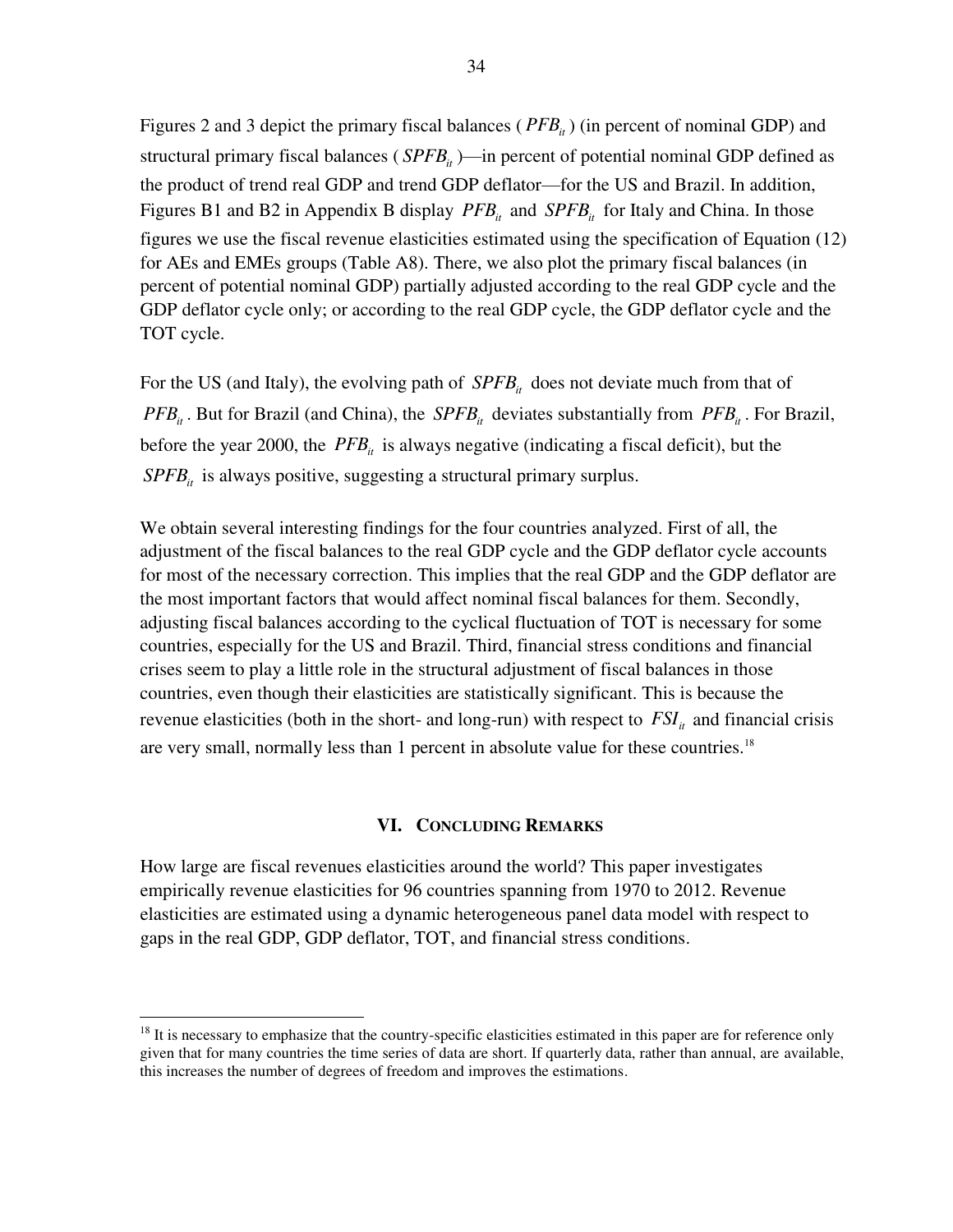Homogeneity and heterogeneity of fiscal revenue elasticities are examined in detail. Subsample analyses are implemented to see the distinct roles of real GDP, GDP deflator, TOT, and financial stress and financial crisis for different groups of economies. Sensitivity analyses are further implemented in order to verify the influences of TOT and financial stress and crisis on fiscal revenue. Finally, we calculate structural fiscal balances for Brazil, China, Italy, and the US as examples of how to apply our - elasticity-trend approach.

Our main result evinces that for the 96 economies analyzed, on average, the TOT elasticity is significant, indicating the importance of using this variable in the calculation of structural fiscal balances. For the total sample that elasticity is negative, but for EMEs and oil exporters, the elasticity is highly significant and positive, as expected.

Another important finding is that the short-run elasticity with respect to real GDP is significantly larger than one for our sample. This finding confirms the important automatic stabilizing role that fiscal policy plays around the world. This was particularly the case for LICs, as our subsample analysis demonstrates, indicating a rise in revenue mobilization in those economies over time through tax reforms and improvements in revenue collection (Gupta and Tareq, 2008; and IMF, 2011).

Finally, we also obtain that the bracket-creep effect of inflation on nominal aggregate fiscal revenue exists on average for AEs in the long-run. Moreover, for a reduced sample of 32 countries, we find that financial stress (here captured by the financial stress index, FSI) has a negative long-run effect on fiscal revenue in EMEs, but in the short run both FSI and the dummy variable of financial crisis on average have no significant effect on fiscal revenues.

With those elasticities, we calculate the structural fiscal balances for Brazil, China, Italy and the US to illustrate our methodology. Such exercise highlights that for these countries, real GDP cycle and GDP deflator cycle explain most part of the fluctuation of nominal fiscal balances. However, adjusting fiscal balances according to the cyclical fluctuation of TOT is relevant for Brazil, a large emerging and commodity exporting country.

Our research also points out to the importance of using terms of trade and long-run (besides short-run) elasticities when computing structural balances. Ignoring that short-term tax elasticities may differ from long-term tax elasticities may contribute to inaccurate (cyclicallyadjusted) fiscal indicators on which policy actions or recommendations may be based (Wolswijk, 2007).

Further research on fiscal elasticities and structural fiscal balances based on the cross-country perspective of this paper can be carried on at least in three dimensions. First, with more available data, one-off effects could be better corrected and the same estimations can be perfomed for different types of tax revenues. This would allow us to apply different elasticities for different tax bases. Secondly, one could estimate long-run elasticities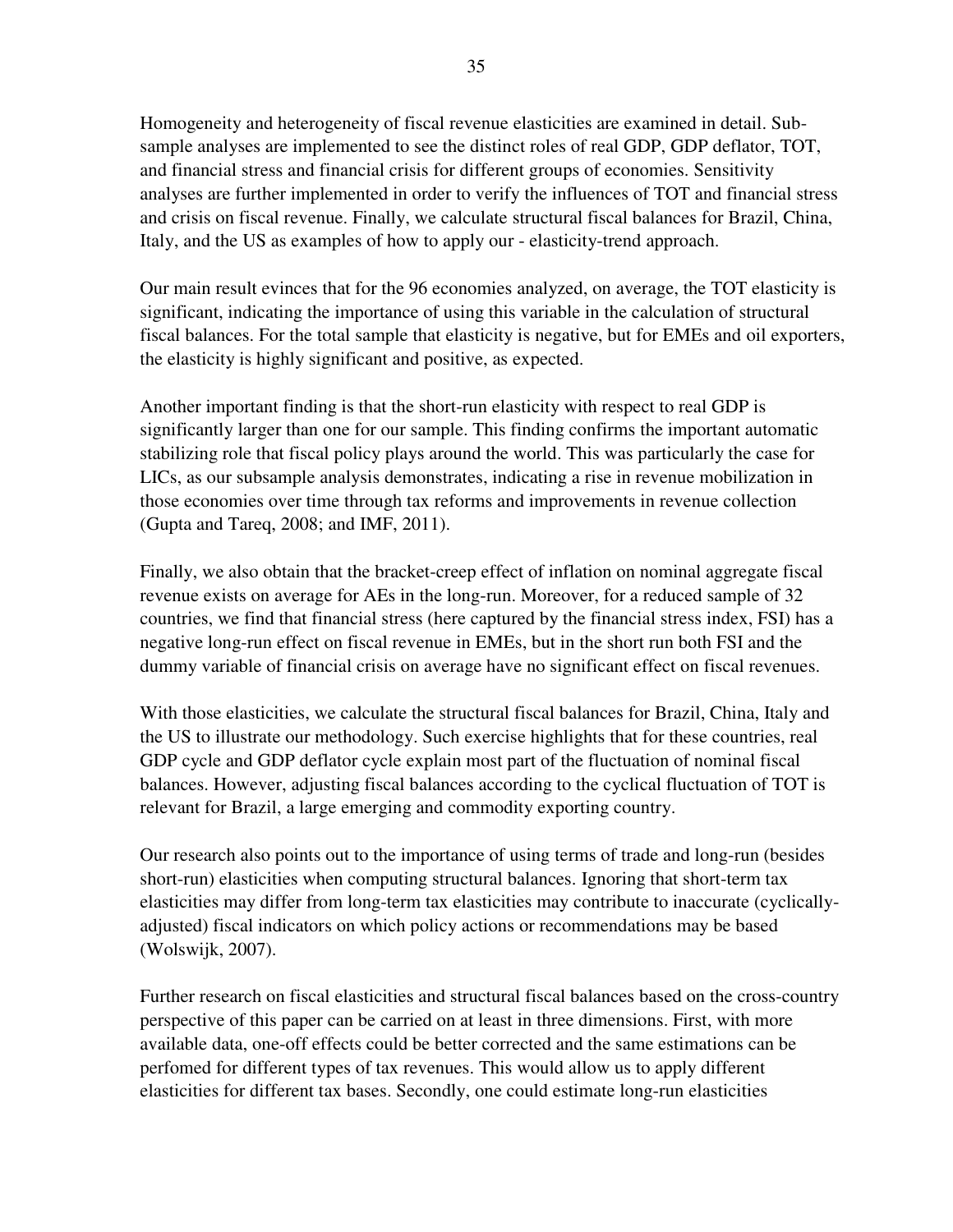assuming a Pooled Mean Group approach in which only a subset of them are homogeneous across countries (Pesaran et al., 1997). Third, a comprehensive theoretical macroeconomic model could be developed, in order to better understand the mechanism of the cyclical factors affecting the aggregate fiscal revenue, expenditures, and their interactions. We leave these extensions for further research.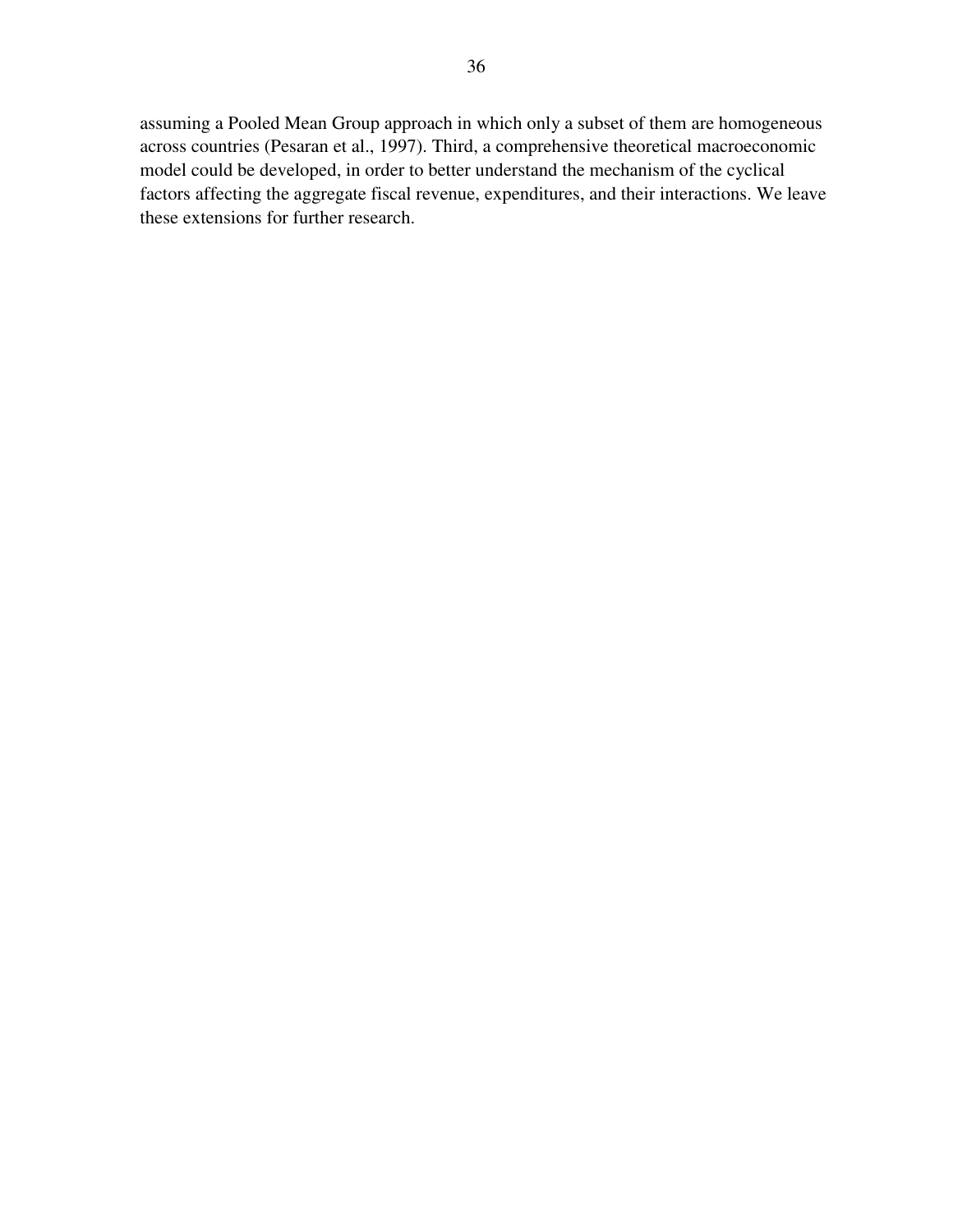#### **REFERENCES**

- Abiad, A. and J.D. Ostry (2005). "Primary Surpluses and Sustainable Debt Levels in Emerging Market Countries." IMF Policy Discussion Paper, No. 05/6.
- Adler, G., and N.E. Magud (2015). "Four decades of terms-of-trade booms: A metric of income windfall," *Journal of International Money and Finance*, Vol. 55, pp. 162–92.
- Araujo, J., G. B. Li, M. Poplawski-Ribeiro, and L.F. Zanna (2013). "Current Account Norms in Natural Resource Rich and Capital Scarce Economies," IMF Working Paper No. 13/80.
- Aydin, B. (2010). "Cyclicality of Revenue and Structural Balances in South Africa." IMF Working Paper, No. 10/216.
- Balakrishnan, R., S. Danninger, S. Elekdag, and I. Tytell (2009). "The Transmission of Financial Stress from Advanced to Emerging Economies." IMF Working Paper, No. 09/133.
- Belinga, V., D. Benedek, R. de Mooij, and J. Norregard (2014). "Tax Buoyancy in OECD Countries." IMF Working Paper No. 14/110, June.
- Bénétrix, A.S., and P.R. Lane (2013). "Fiscal cyclicality and EMU," *Journal of International Money and Finance*, Vol. 34, pp. 164–176.
- Bloom, N. (2009). "The Impact of Uncertainty Shocks," *Econometrica*, Vol. 77(3), pp. 623– 685.
- Borio, C., P. Disyatat, and M. Juselius (2013). "Rethinking Potential Output: Embedding Information about the Financial Cycle." BIS Working Papers No. 395.
- Bornhorst, F., G. Dobrescu, A. Fedelino, J. Gottschalk, and T. Nakata (2011). "When and How to Adjust Beyond the Business Cycle? A Guide to Structural Fiscal Balances." IMF Fiscal Affairs Department Technical notes and Manuals 11/02.
- Bruce, Donald, William F.; Fox, M. H. Tuttle (2006). "Tax Base Elasticities: A Multi-State Analysis of Long-Run and Short-Run Dynamics," *Southern Economic Journal*, Vol 73(2), pp. 315–341.
- Caceres, C., M. Poplawski-Ribeiro, and D. Tartari (2013). "Inflation Dynamics in the CEMAC Region," *Journal of African Economies*, Vol. 22, number 2, pp. 239–275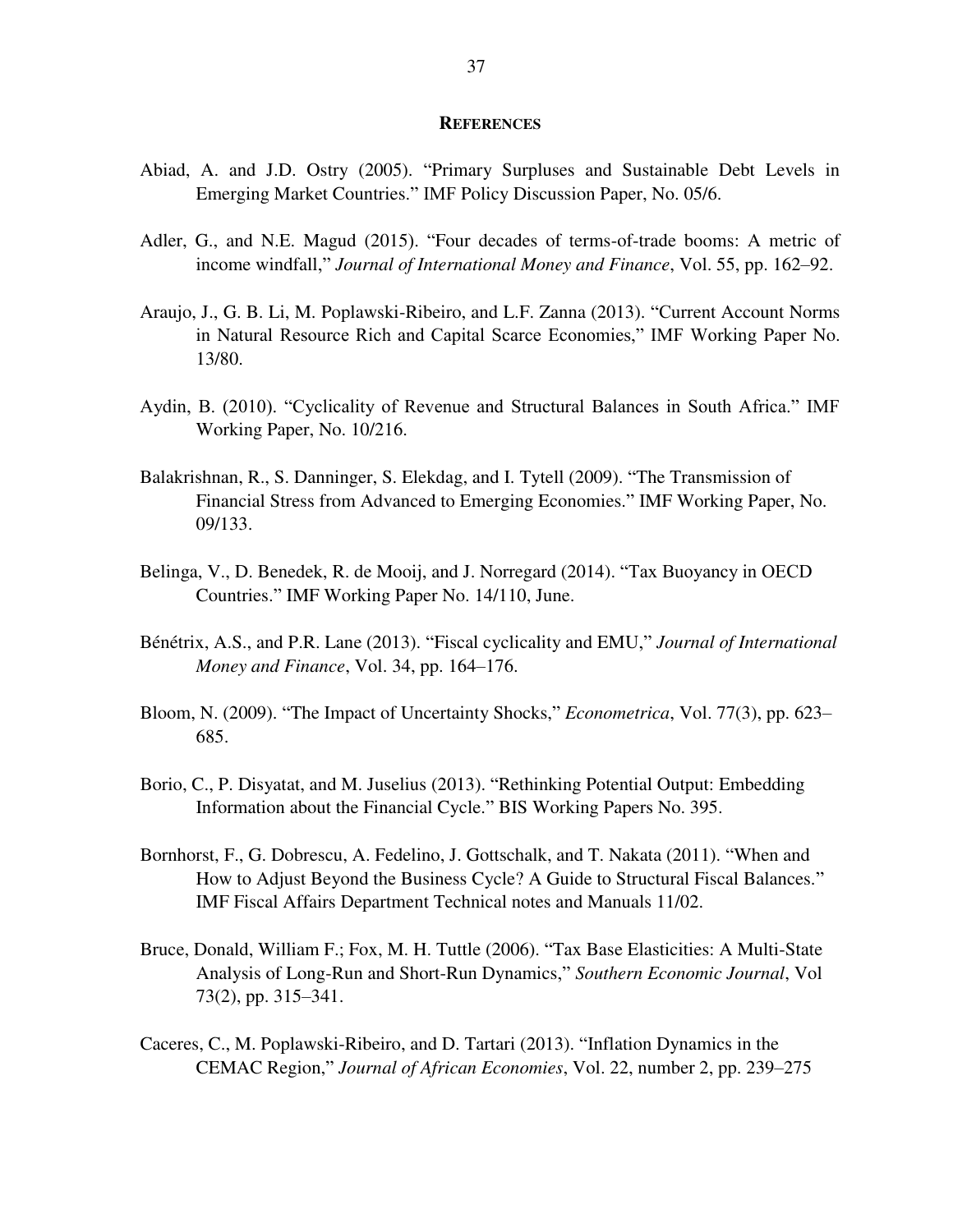- Cavalcanti, T.V.de V., K. Mohaddes, and M. Raissi (2014). "Commodity Price Volatility and the Sources of Growth." *Journal of Applied Econometrics*, DOI: 10.1002/jae.2407 .
- Celasun, O., F. Grigoli, K. Honjo, J. Kapsoli, A. Klemm, B. Lissovolik, J. Luksic, M. Moreno-Badia, J. Pereira, M. Poplawski-Ribeiro, B. Shang, and Y. Ustyugova, 2015, "Fiscal Policy in Latin America: Lessons and Legacies of the Global Financial Crisis" IMF Staff Discussion Note SDN/15/06, April (Washington: International Monetary Fund).
- Cimadomo, J., P. Claeys, and M. Poplawski-Ribeiro, 2014, "How do Financial Institutions Forecast Sovereign Spreads?" ECB Working Paper No. 1750, December (Frankfurt: European Central Bank).
- Claeys, Peter, 2007, "Estimating the effects of fiscal policy under the budget constraint," IREA Working Papers 2007-15, University of Barcelona, Research Institute of Applied Economics.
- Dye, Richard F., and Therese J. McGuire (1991). "Growth and Variability of State Individual Income and General Sales Taxes." *National Tax Journal*, Vol. 44, pp. 55-66.
- Debrun, X., and R. Kapoor (2010). "Fiscal Policy and Macroeconomic Stability: New Evidence and Policy Implications," *Nordic Economic Policy Review*, Vol. 1, No. 1, pp. 35–70.
- Escolano, Julio (2010). "A Practical Guide to Public Debt Dynamics, Fiscal Sustainability, and Cyclical Adjustment of Budgetary Aggregates." IMF Fiscal Affairs Department Technical notes and Manuals 10/02.
- European Commission (2005). "New and Updated Budgetary Sensitivities for the EU Budgetary Surveillance." Information note for the Economic and Policy Committee, European Commission, ECFIN/B/6(2005) REP54508, September.
- Farrington, S., J. McDonagh, C. Colebrook, and A. Gurney (2008). "Public Finances and the Cycle." Treasury Working Paper No. 5 (Washington: U.S. Department of Treasury).
- Fatás, A., and I. Mihov (2001). "Government size and automatic stabilizers: international and intranational evidence," *Journal of International Economics*, Vol. 55(1), pp. 3-28.
- Fatás A., and I. Mihov (2012). "Fiscal Policy as a Stabilization Tool," *The B.E. Journal of Macroeconomics*, Vol. 12(3), pp. 1–68.
- Fedelino, A., A. Ivanova, and M. Horton (2009). "Computing Cyclically Adjusted Balances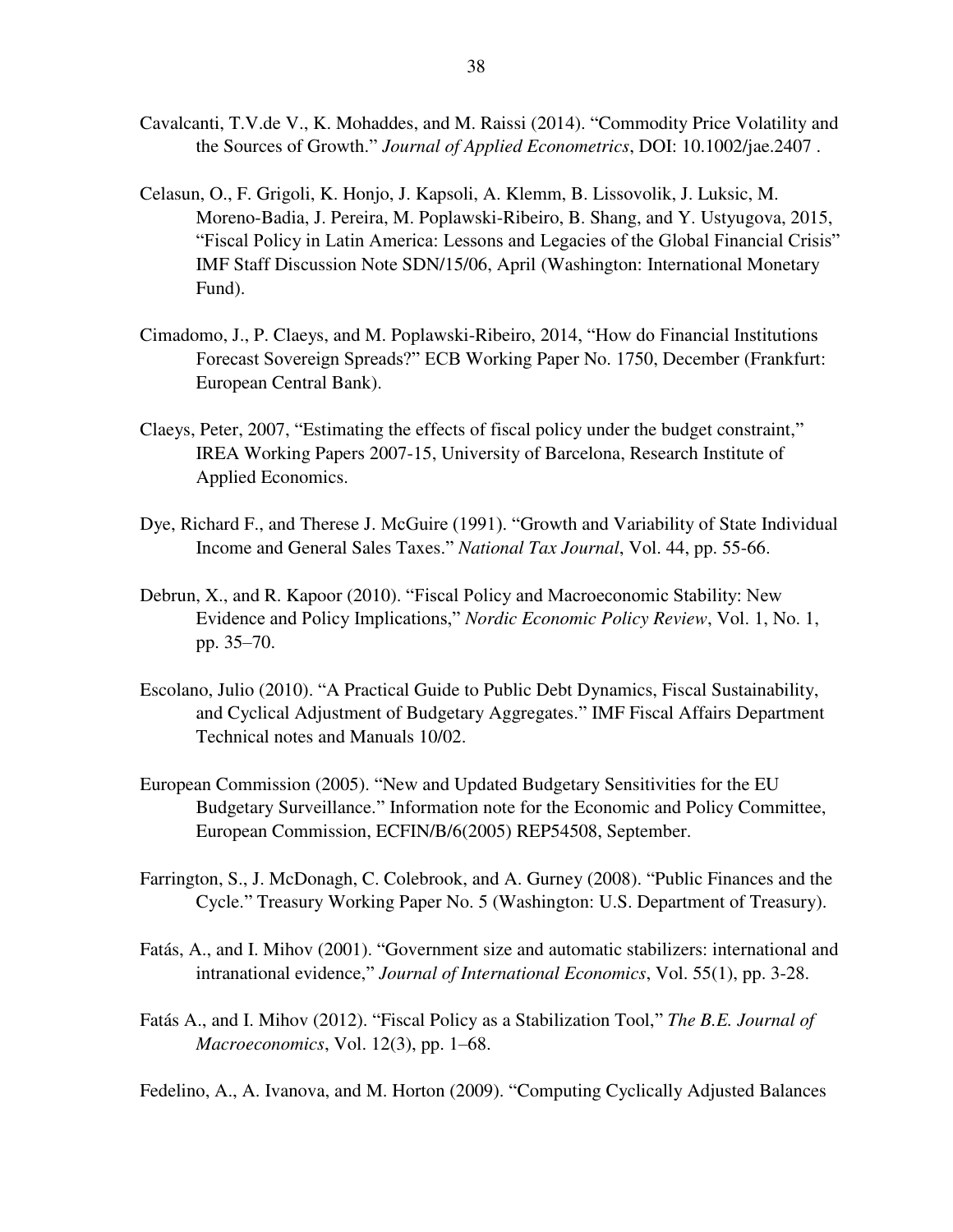and Automatic Stabilizers." IMF Fiscal Affairs Department Technical notes and Manuals 09/05.

- Galí, J. (1994), "Government Size and Macroeconomic Stability," *European Economic Review*, Vol. 38, pp. 117–32.
- Girouard, N., and C. André (2005). "Measuring Cyclically Adjusted Budge Balances for OECD Countries." OECD Economics Department Working Paper No. 434 (Paris: OECD).
- Gupta, S., and S. Tareq (2008). "Revenue Mobilization." *Finance and Development*, Vol. 45, No. 3, pp. 44–47.
- Im, K.S., M.H. Pesaran, and Y. Shin (2003). "Testing for Unit Roots in Heterogeneous Panels." *Journal of Econometric*, Vol. 115, pp. 53-74.
- IMF (2011). "Revenue Mobilization in Developing Countries." (Washington: International Monetary Fund).
- IMF (2012). "Fiscal Monitor April 2012: Balancing Fiscal Policy Risks." (Washington: International Monetary Fund).
- IMF (2015a). "World Economic Outlook, Chapter 3 (Disconnected? Effects of Exchange Rate Movements on Trade)," forthcoming October (Washington: International Monetary Fund).
- IMF (2015b). "2015 Spillover Report." (Washington: International Monetary Fund).
- Immervoll, H. (2000). "The Impact of Inflation on Income Tax and Social Insurance Contributions in Europe." EUROMOD Working Paper No. EM2/00.
- Kanda, D. (2010). "Asset Booms and Structural Fiscal Positions: The Case of Ireland." IMF Working Paper, No. 10/57.
- Kao, C. (1999)."Spurious Regression and Residual-based Tests for Cointegration in Panel Data." *Journal of Econometrics*, 90(1), 1-44.
- Klemm, A. (2015). "Fiscal policy over the cycle: the role of automatic stabilizers," *Applied Economic Letters*, forthcoming.
- Laeven C. and F. Valencia (2008). "Systemic Banking Crises: A New Database." IMF Working Paper, No. 08/224.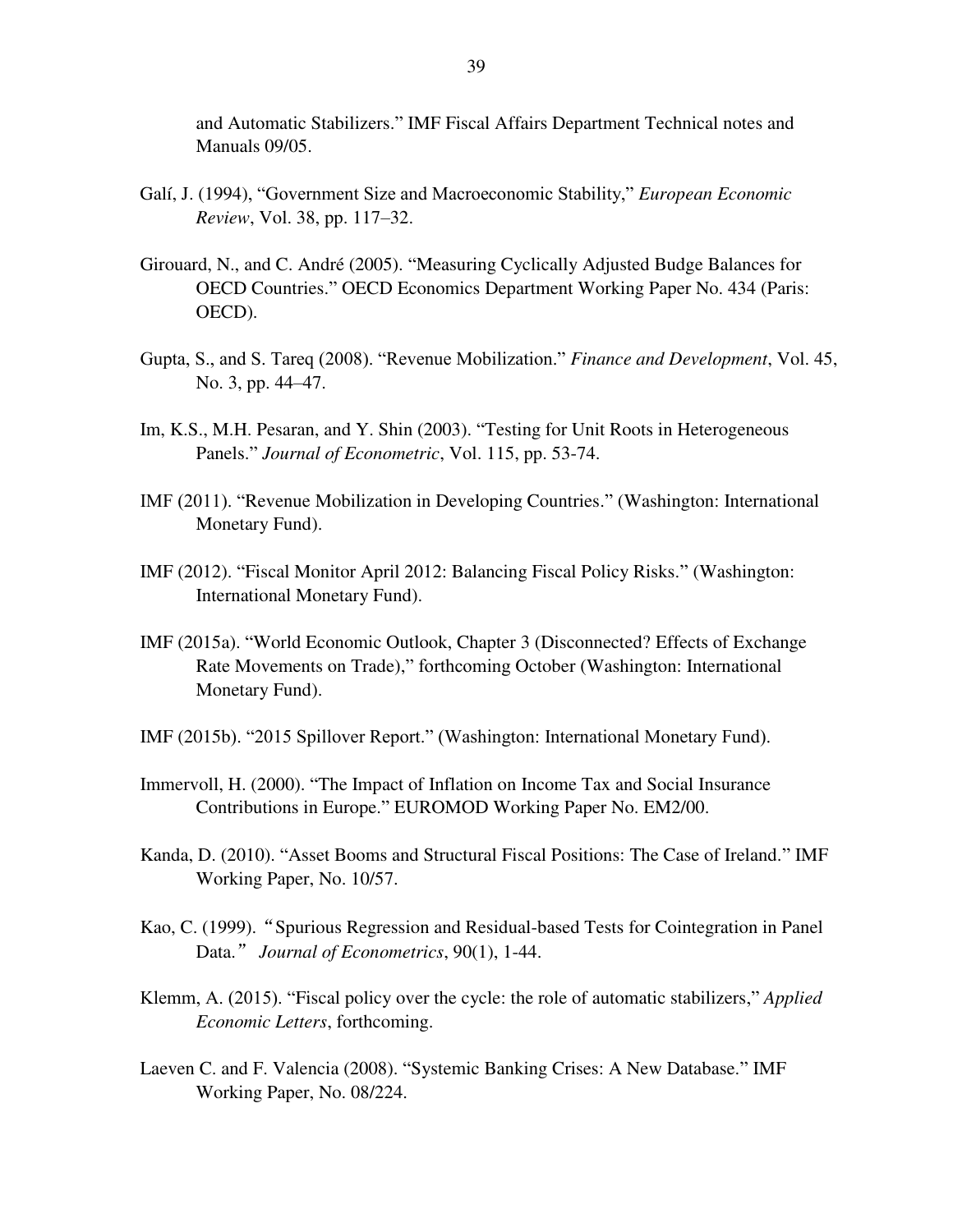- Liu, K. (2014). "Public Finances, Business Cycles and Structural Fiscal Balances." Cambridge Working Papers in Economics, No. 1411.
- Matheson, T. (2011). "Taxing Financial Transactions: Issues and Evidence," IMF Working Paper No. 11/54, March. (Washington: International Monetary Fund).
- Pedroni, P. (1997). "Panel Co-integration: Asymptotic and Finite Sample Properties of Pooled Time Series with an Application to the PPP Hypothesis: New Results." Indiana University Working Paper.
- Pedroni, P. (1999). "Critical Values for Co-integration Tests in Heterogeneous Panels with Multiple Regressors." *Oxford Bulletin of Economics and Statistics*, Special Issue, November, 61, pp. 653-670.
- Pedroni, P. (2000). "Fully-Modified OLS for Heterogeneous Cointegrated Panels." *Advances in Econometrics*, Vol. 15, pp. 93-130.
- Pesaran, M.H. (2006). "Estimation and Inference in Large Heterogeneous Panels with a Multifactor Error Structure." *Econometrica*, Vol. 74(4), pp. 967-1012.
- Pesaran, M. H., Y. Shin, and R. P. Smith (1997). "Pooled Estimation of Long-Run Relationships in Dynamic Heterogeneous Panels." Cambridge Working Papers in Economics, No.9721.
- Pesaran, M. H., Y. Shin, and R. P. Smith (1999). "Pooled Mean Group Estimation of Dynamic Heterogeneous Panels." *Journal of the American Statistical Association* Vol. 94(446), pp. 621–634.
- Pesaran, M. H., and R. Smith (1995). "Estimating Long-run Relationships from Dynamic Heterogeneous Panels." *Journal of Econometrics* Vol. 68(1), pp. 79–113.
- Poghosyan, T., E. Liu, and T. Mattina (2015). "Correcting "Beyond the Cycle": Accounting for Asset Prices in Structural Fiscal Balances," forthcoming IMF Working Paper.
- Price, R., and T. Dang (2011). "Adjusting Fiscal Balances for Asset Price Cycles." OECD Economics Department Working Paper No. 868.
- Price, R., and T. Dang, and Y. Guillemette (2014). "New Tax and Expenditure Elasticity Estimates for EU Budget Surveillance." OECD Economics Department Working Paper No. 868, December.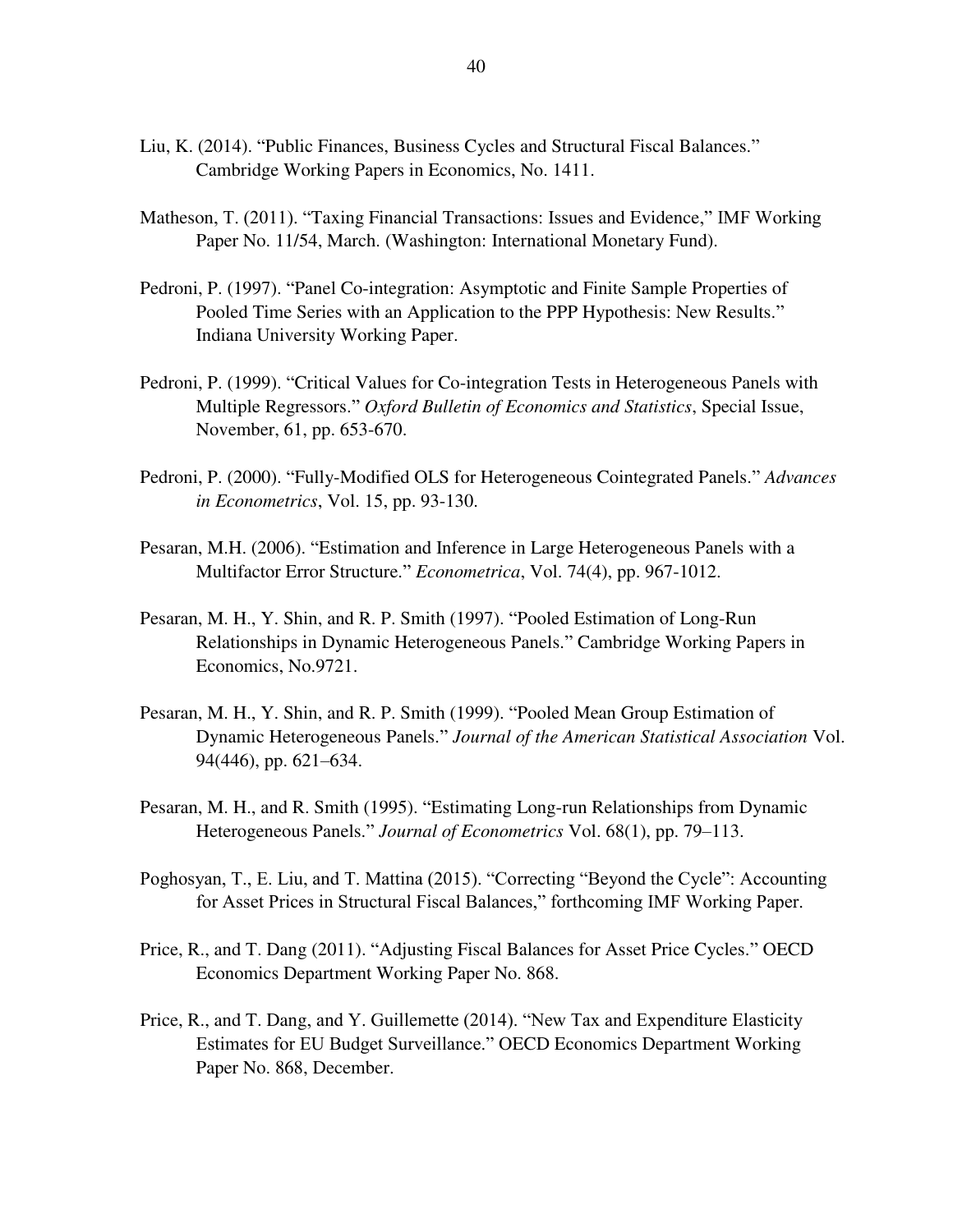- Robertson, D., and J. Symons (1992). "Some Strange Properties of Panel Data Estimators." *Journal of Applied Econometrics*, Vol. 7(2), pp. 175-189.
- Rodriguez, J.C., C.R. Tokman, and A.C. Vega (2007). "Structural Balance Policy in Chile." Studies in Public Finance of the Budget Office of the Finance Ministry (Santiago).
- Sobel, R.S., and R.G. Holcombe (1996). "Measuring Growth and Variability of Tax Bases Over the Business Cycle," *National Tax Journal*, 49(4), pp. 535–32.
- Tereanu E., A. Tuladhar, and A. Simone (2014). "Structural Balance Targeting and Output Gap Uncertainty." IMF Working Paper, No.14/107.
- Turner, D. (2006). "Should Measures of Fiscal Stance be Adjusted for Terms of Trade Effects?" OECD Economics Department Working Paper, No. 519 (Paris: OECD).
- Wolswijk, Guido (2007). "Short- and Long-Run Tax Elasticities: The Case of the Netherlands," ECB Working Paper Series No. 763,
- Woo, J. (2003). "Economic, Political, and Institutional Determinants of Public Deficits," *Journal of Public Economics*, Vol. 87, pp. 387–429.
- Zeng, L., (2012). "Determinants of the Primary Fiscal Balance—Evidence from a Panel of Countries." IMF Working Paper.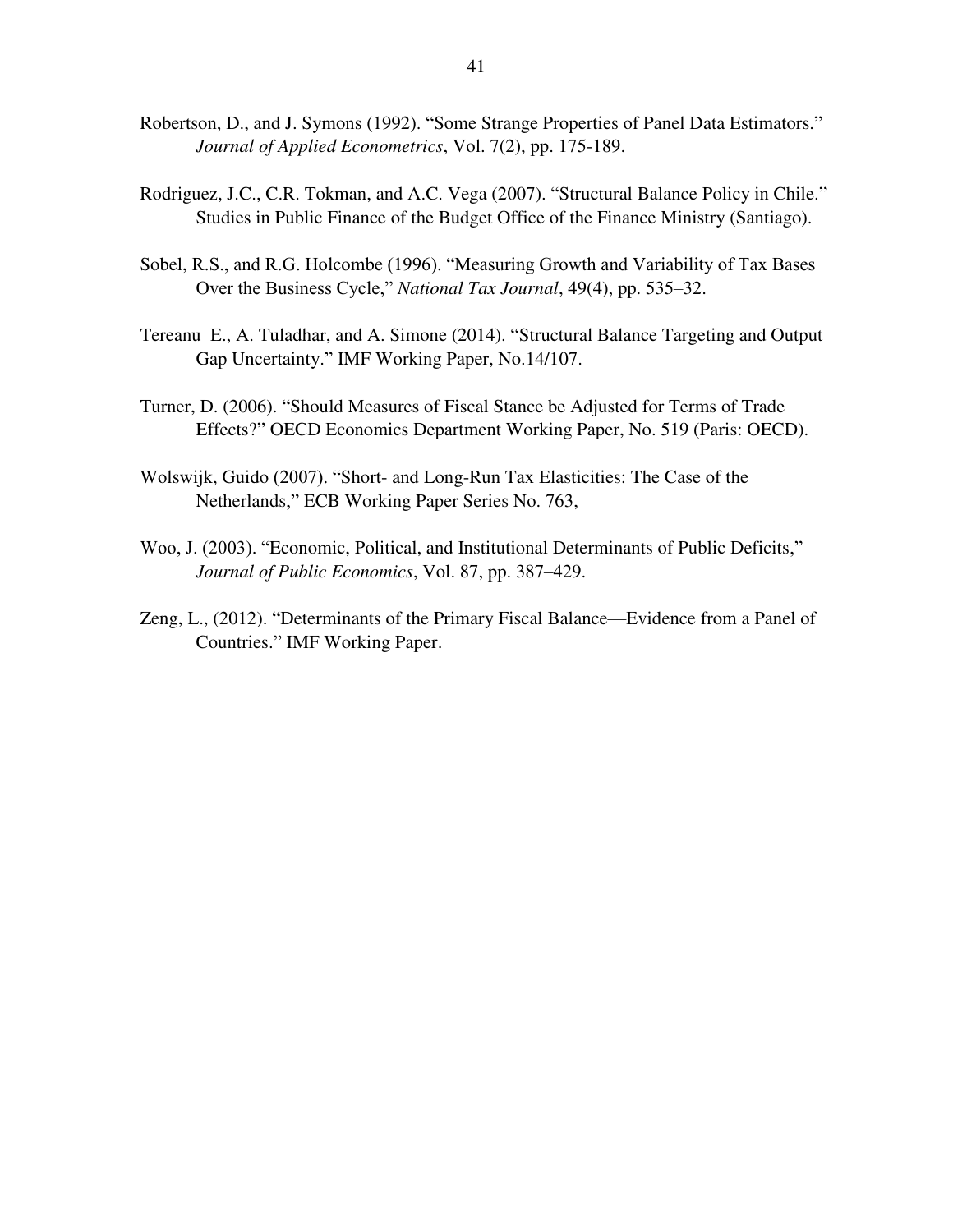## **APPENDICES**

## **Appendix A: Supplementary Tables**

|             | Variable Description                          | Source                                    |
|-------------|-----------------------------------------------|-------------------------------------------|
| $PFR_{it}$  | Primary fiscal revenue                        | IMF WEO database and author's computation |
| $PFE_{it}$  | Primary fiscal expenditure                    | IMF WEO database and author's computation |
| $RGDP_{it}$ | <b>Real GDP</b>                               | <b>IMF WEO</b> database                   |
| $Def_{it}$  | GDP deflator                                  | <b>IMF WEO</b> database                   |
| $TOT_{it}$  | Terms of trade                                | <b>IMF WEO</b> database                   |
| $HP_{it}$   | Index of house price                          | <b>OETSADB</b> database                   |
| $SP_{it}$   | Index of share price                          | <b>IFTSTSUB</b> database                  |
| $FSI_{it}$  | Financial stress index                        | Balakrishnan et al. (2009) and IMF update |
| $U_{it}$    | Unemployment rate                             | <b>IMF WEO Database</b>                   |
| $FRT_{it}$  | Taxes on international trade and transactions | <b>IMF WEO Database</b>                   |
| <b>FCE</b>  | Financial crisis episodes                     | Laeven and Valencia (2008)                |

|--|

## **Table A2.** Summary of the Raw Panel Data

|                 | No. of cross |         | Observations per cross section |         |              |  |  |  |
|-----------------|--------------|---------|--------------------------------|---------|--------------|--|--|--|
|                 | sections     | minimum | average                        | Maximum | observations |  |  |  |
| $ln\_PFR_{it}$  | 147          | 8       | 22.6                           | 43      | 3328         |  |  |  |
| $ln\_PFE_{it}$  | 147          | 6       | 21.1                           | 43      | 3095         |  |  |  |
| $ln\_RGDP_{it}$ | 147          |         | 38.0                           | 43      | 5585         |  |  |  |
| $ln\_Def_{it}$  | 147          | 11      | 38.1                           | 43      | 5607         |  |  |  |
| $ln\_TOT_{it}$  | 142          | 9       | 36.1                           | 43      | 5133         |  |  |  |
| $ln\_HP_{it}$   | 18           | 25      | 40.1                           | 41      | 721          |  |  |  |
| $ln\_SP_{it}$   | 39           | 8       | 25.1                           | 42      | 977          |  |  |  |
| $FSI_{it}$      | 44           |         | 20.3                           | 33      | 895          |  |  |  |
| $U_{it}$        | 88           |         | 29.4                           | 43      | 2585         |  |  |  |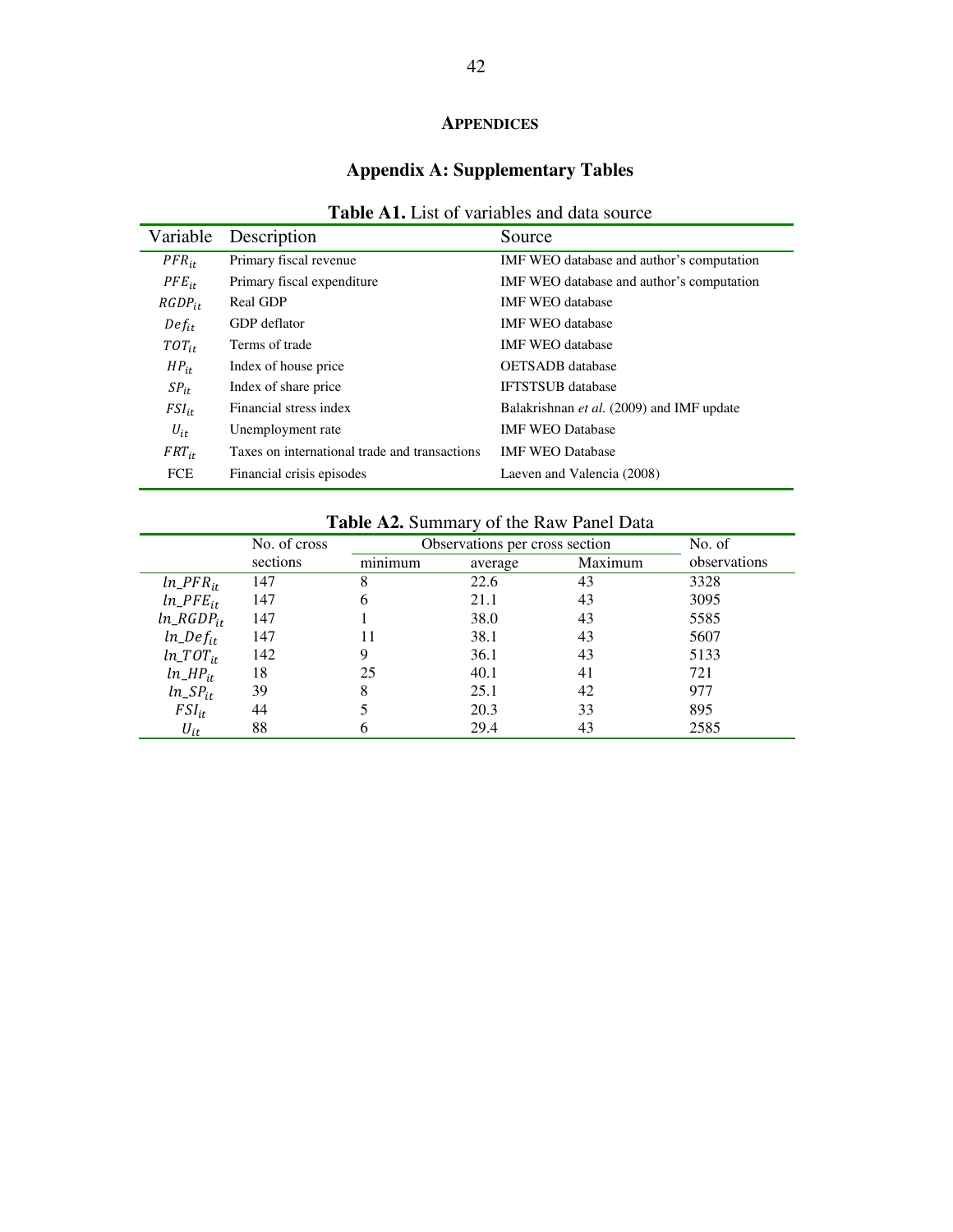| Statistic                 | Country    | PFR/GDP                 | PFE/GDP        |          | RGDP growth GDP Deflator Inflation | TOT growth | Housing price inflation | Share Prices Inf. | <b>FSI</b>  | Unemp. Rate | FRT/GDP        |
|---------------------------|------------|-------------------------|----------------|----------|------------------------------------|------------|-------------------------|-------------------|-------------|-------------|----------------|
|                           |            | Grouping percent of GDP | percent of GDP | percent  | percent                            | percent    | percent                 | percent           | ndex number | percent     | percent of GDP |
|                           | All        | 29.99                   | 30.05          | 3.61     | 6.97                               | 0.65       | 6.82                    | 12.29             | $-0.02$     | 7.97        | 3.29           |
| Mean                      | AE         | 39.26                   | 39.14          | 2.65     | 5.16                               | 0.05       | 6.82                    | 9.28              | 0.05        | 6.50        | 0.91           |
|                           | <b>EME</b> | 25.32                   | 25.65          | 4.59     | 8.52                               | 0.78       | <b>NA</b>               | 18.21             | $-0.23$     | 8.28        | 1.98           |
|                           | All        | 12.21                   | 12.04          | 4.06     | 7.89                               | 11.12      | 8.66                    | 31.84             | 2.28        | 5.69        | 3.98           |
| <b>Standard Deviation</b> | AE         | 9.70                    | 10.22          | 2.83     | 6.48                               | 4.42       | 8.66                    | 23.97             | 2.43        | 3.90        | 1.03           |
|                           | <b>EME</b> | 8.83                    | 9.35           | 4.13     | 8.19                               | 8.21       | <b>NA</b>               | 41.70             | 1.83        | 4.44        | 1.66           |
|                           | All        | 4.48                    | 8.42           | $-41.89$ | $-24.57$                           | $-50.87$   | $-18.31$                | $-92.67$          | $-5.87$     | 0.31        | 0.00           |
| Minimum                   | AE         | 13.19                   | 11.98          | $-14.10$ | $-6.01$                            | $-21.83$   | $-18.31$                | $-92.67$          | $-5.87$     | 0.31        | 0.00           |
|                           | <b>EME</b> | 10.72                   | 10.97          | $-17.70$ | $-5.99$                            | $-27.88$   | <b>NA</b>               | $-60.09$          | $-3.64$     | 0.66        | 0.15           |
|                           | All        | 67.79                   | 80.13          | 33.63    | 77.30                              | 90.41      | 70.10                   | 321.05            | 14.99       | 37.25       | 37.75          |
| Maximum                   | AE         | 60.37                   | 66.43          | 14.78    | 77.30                              | 28.20      | 70.10                   | 111.15            | 14.99       | 25.00       | 4.99           |
|                           | <b>EME</b> | 53.83                   | 48.22          | 15.20    | 75.27                              | 63.05      | <b>NA</b>               | 321.05            | 7.15        | 22.45       | 9.63           |

**Table A3.** Descriptive Statistics for the Processed Panel Data, 1970–2012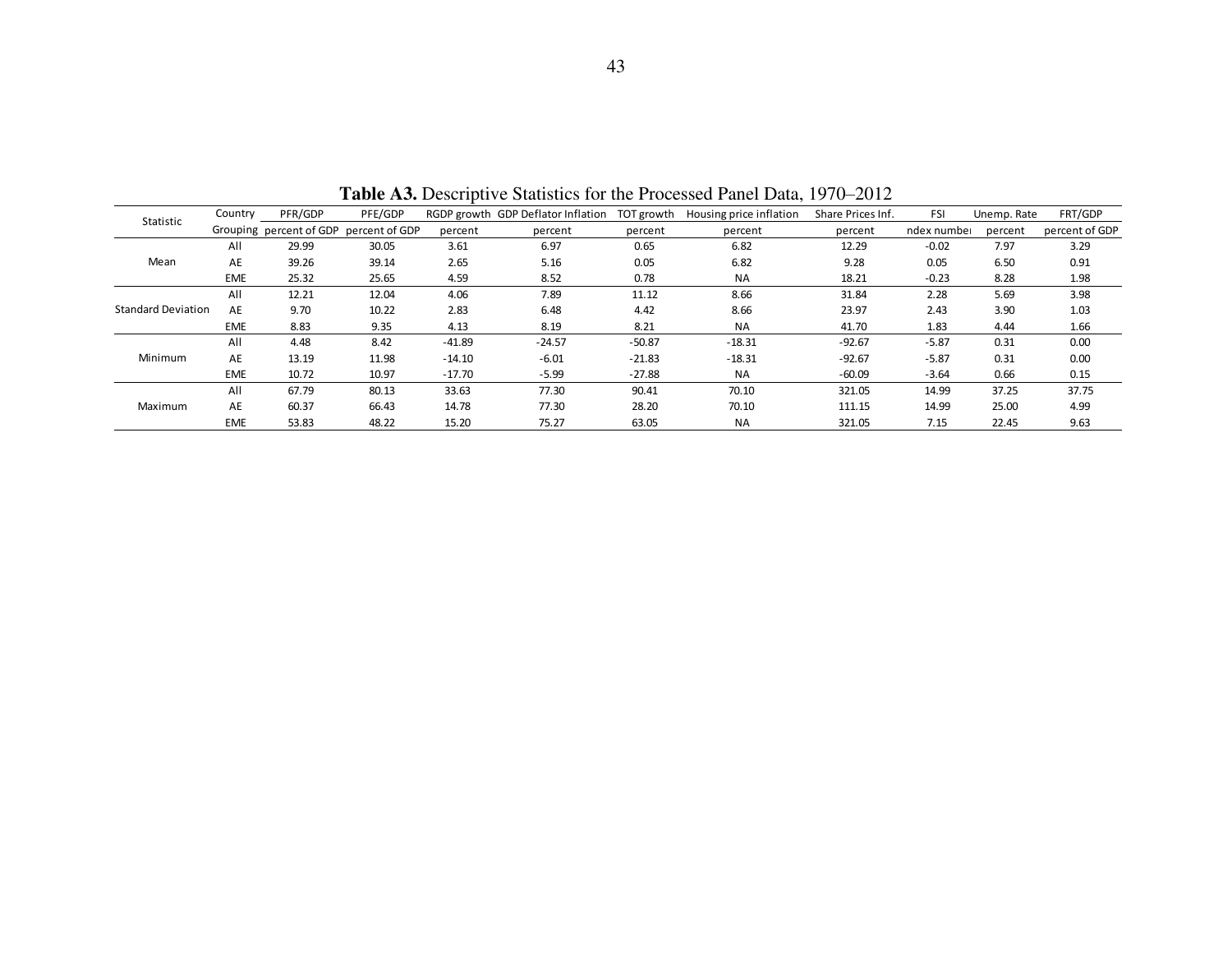|                    |      | <b>Advanced Economies (AEs) (30)</b> |      | <b>Emerging Market Economies (EMEs) (29)</b> |      |                 |      |  |
|--------------------|------|--------------------------------------|------|----------------------------------------------|------|-----------------|------|--|
| country            | code | country                              | code | country                                      | code | country         | code |  |
| U.S                | 111  | Greece                               | 174  | Turkey                                       | 186  | Thailand        | 578  |  |
| U.K                | 112  | Iceland                              | 176  | South Africa                                 | 199  | Kenya           | 664  |  |
| Austria            | 122  | Ireland                              | 178  | Argentina                                    | 213  | Morocco         | 686  |  |
| Belgium            | 124  | Portugal                             | 182  | Brazil                                       | 223  | Nigeria         | 694  |  |
| Denmark            | 128  | Spain                                | 184  | Chile                                        | 228  | Kazakhstan      | 916  |  |
| France             | 132  | Australia                            | 193  | Colombia                                     | 233  | <b>Bulgaria</b> | 918  |  |
| Germany            | 134  | New Zealand                          | 196  | Mexico                                       | 273  | Russia          | 922  |  |
| Italy              | 136  | Israel                               | 436  | Peru                                         | 293  | China           | 924  |  |
| <b>Netherlands</b> | 138  | Hong Kong                            | 532  | Jordan                                       | 439  | Ukraine         | 926  |  |
| Norway             | 142  | Korea                                | 542  | Saudi Arabia                                 | 456  | Latvia          | 941  |  |
| Sweden             | 144  | Singapore                            | 576  | India                                        | 534  | Hungary         | 944  |  |
| Switzerland        | 146  | Czech                                | 935  | Indonesia                                    | 536  | Lithuania       | 946  |  |
| Canada             | 156  | Slovak                               | 936  | Malaysia                                     | 548  | Poland          | 964  |  |
| Japan              | 158  | Estonia                              | 939  | Pakistan                                     | 564  | Romania         | 968  |  |
| Finland            | 172  | Slovenia                             | 961  | Philippines                                  | 566  |                 |      |  |

**Table A4.** IMF FAD-specific Country Groupings

Note: There are 147 countries in the sample, and the remaining countries are defines as *Other Developing Economies* (ODE).

| <b>Twore</b> they commodity Exposite Countries (CEC), so countries |      |                         |      |                     |      |                        |      |
|--------------------------------------------------------------------|------|-------------------------|------|---------------------|------|------------------------|------|
| country                                                            | code | country                 | code | country             | code | country                | code |
| Algeria <sup>1</sup>                                               | 612  | Ecuador $1$             | 248  | Mauritania          | 682  | Senegal                | 722  |
| Argentina                                                          | 213  | Egypt                   | 469  | Moldova             | 921  | Sierra Leone           | 724  |
| Armenia                                                            | 911  | Gambia, The             | 648  | Mozambique          | 688  | Sudan <sup>1</sup>     | 732  |
| Australia                                                          | 193  | Ghana                   | 652  | New Zealand         | 196  | Tajikistan             | 923  |
| Benin                                                              | 638  | Guatemala               | 258  | Nicaragua           | 278  | Tanzania               | 738  |
| <b>Bolivia</b>                                                     | 218  | Guyana                  | 336  | Niger               | 692  | Togo                   | 742  |
| Burundi                                                            | 618  | Honduras                | 268  | Norway              | 142  | Uganda                 | 746  |
| $C$ ameroon $^1$                                                   | 622  | Indonesia <sup>1</sup>  | 536  | Panama              | 283  | Uruguay                | 298  |
| Central African                                                    | 626  | Kazakhstan <sup>1</sup> | 916  | Papua New           | 853  | Venezuela <sup>1</sup> | 299  |
| Republic                                                           |      |                         |      | Guinea              |      |                        |      |
| Chile                                                              | 228  | Kenya                   | 664  | Peru                | 293  | Zambia                 | 754  |
| Colombia                                                           | 233  | Kyrgyz Republic         | 917  | Russia <sup>1</sup> | 922  | Zimbabwe               | 698  |
| Congo, R. of $1$                                                   | 634  | Malawi                  | 676  | Rwanda              | 714  |                        |      |
| Côte d'Ivoire                                                      | 662  | Mali                    | 678  | Saudi Arabia        | 456  |                        |      |

**Table A5.** Commodity Exporter Countries (CEC): 50 Countries

Note: A country is defined as a commodity exporter if the exports of its primary commodities constitute more than 50 percent of its total exports (in the sense of sample mean), like in Cavalcanti et al.  $(2014)$ .  $\frac{1}{1}$  indicates that this country is an oil producer, also according to IMF FAD-specific country groupings.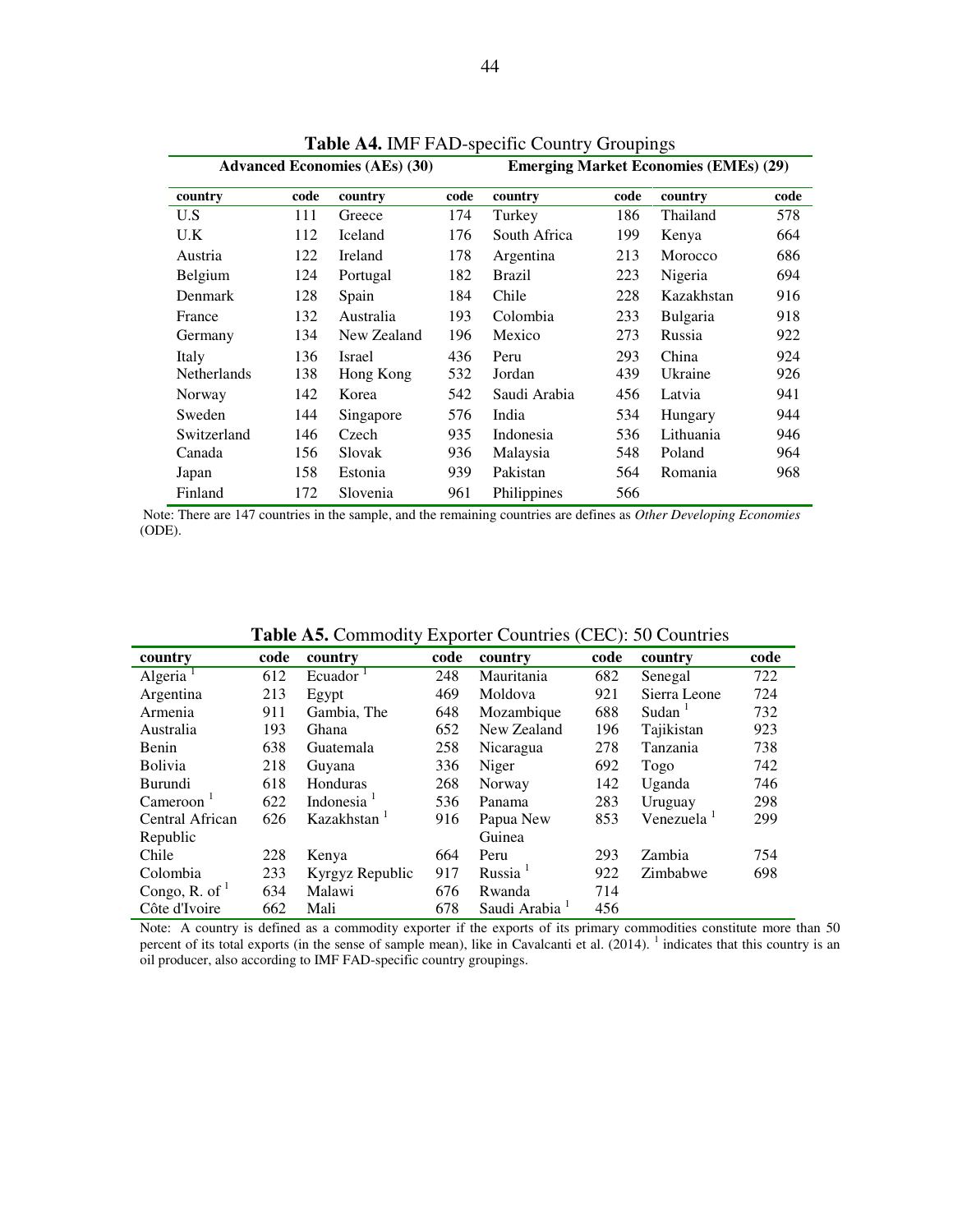|        | Country              | EC parameter | <b>Real GDP</b> | GDP deflator | <b>TOT</b>  |
|--------|----------------------|--------------|-----------------|--------------|-------------|
| AE(28) | Australia            |              | 1.293***        |              |             |
|        | Austria              |              | $0.611***$      | $1.333***$   |             |
|        | Belgium              | $-0.178***$  | $0.465***$      | 1.259***     |             |
|        | Canada               |              | 0.895***        | 1.172***     | $-0.274*$   |
|        | Czech Republic       | $-0.681**$   | 1.244***        | $0.880***$   | --          |
|        | Denmark              | $-0.549***$  | $1.113***$      | $0.502***$   |             |
|        | Estonia              |              | $0.486***$      | $0.868***$   | 1.699***    |
|        | Finland              | $-0.240***$  | $0.635***$      | $0.985***$   | --          |
|        | France               | $-0.252**$   | $0.924***$      | 1.028***     | $-0.155*$   |
|        | Germany              | --           | $0.767***$      | 1.222***     | --          |
|        | Greece               |              | $0.639**$       | 1.095***     | --          |
|        | Iceland              | $-0.377***$  | $1.241***$      | $0.870***$   |             |
|        | Italy                |              | $0.701***$      | 0.988***     | $0.182*$    |
|        | Hong Kong SAR        | $-0.484***$  | 1.750***        | 0.981*       |             |
|        | Japan                | $-0.223**$   | 1.034***        | 1.009***     | $-0.146***$ |
|        | Korea                | $-0.380**$   | $0.857***$      |              | --          |
|        | Netherlands          |              | $0.726***$      | 1.977***     | $-2.158**$  |
|        | New Zealand          |              | 1.075***        | 1.482***     |             |
|        | Norway               | $-0.145**$   | 1.308***        | $0.985***$   | $0.220***$  |
|        | Portugal             |              | $1.039***$      | $0.719***$   |             |
|        | Singapore            |              | 3.269***        | 2.070***     | $-4.130***$ |
|        | Slovak               | $-0.336**$   | $0.893***$      |              |             |
|        | Slovenia             | $-0.562**$   | $1.047***$      | 1.093***     |             |
|        | Spain                |              | $1.064***$      | 1.191***     |             |
|        | Sweden               |              | 1.038***        | $1.123***$   |             |
|        | Switzerland          | $-0.164*$    | $0.924***$      |              |             |
|        | United Kingdom       | $-0.339***$  | $0.737***$      | 1.319***     | $-0.368***$ |
|        | <b>United States</b> | $-0.109*$    | $1.649***$      | 1.183***     | $-0.204**$  |
| EE(21) | Argentina            |              | $1.395***$      | 1.187***     | --          |
|        | <b>Brazil</b>        | $-1.070***$  | --              | $1.052***$   |             |
|        | Chile                | $-0.465***$  | 2.481 ***       | 0.799***     |             |
|        | China                | $-0.0706**$  | $0.746*$        |              |             |
|        | Colombia             |              | 1.338***        | $0.954***$   | $-0.165**$  |
|        | Hungary              | $-0.676***$  | --              | 1.290***     | $-1.903**$  |
|        | India                | $-0.304**$   | $1.063**$       | 1.444 ***    | $-0.939**$  |
|        | Indonesia            | $-0.372***$  |                 | $0.959***$   |             |
|        | Jordan               |              | $0.677*$        | $0.947***$   |             |
|        | Kenya                | $-0.392***$  | 2.405***        |              |             |
|        | Latvia               | $-0.422***$  | $1.029***$      | $1.042***$   |             |
|        | Lithuania            | $-0.802***$  | $0.962***$      | $0.897***$   |             |
|        | Malaysia             |              | $0.954**$       | --           |             |
|        | Mexico               | $-0.287**$   | $0.679*$        | $0.800***$   |             |
|        | Morocco              | $-0.295*$    | --              | --           |             |
|        | Pakistan             | --           |                 |              |             |
|        | Philippines          |              | 2.119***        | $2.172***$   |             |
|        | Poland               | $-0.511**$   | 1.235**         | $1.630***$   | $-0.704***$ |
|        | Russia               | $-0.585**$   | 1.884***        | $0.833***$   | $-$         |
|        | Thailand             | $-0.477***$  | 1.998***        | $2.136***$   |             |
|        | Ukraine              | $-0.118$     | 1.199***        | $0.891***$   |             |

**Table A6.** Short-run Fiscal Revenue Elasticities: Model (2), PMG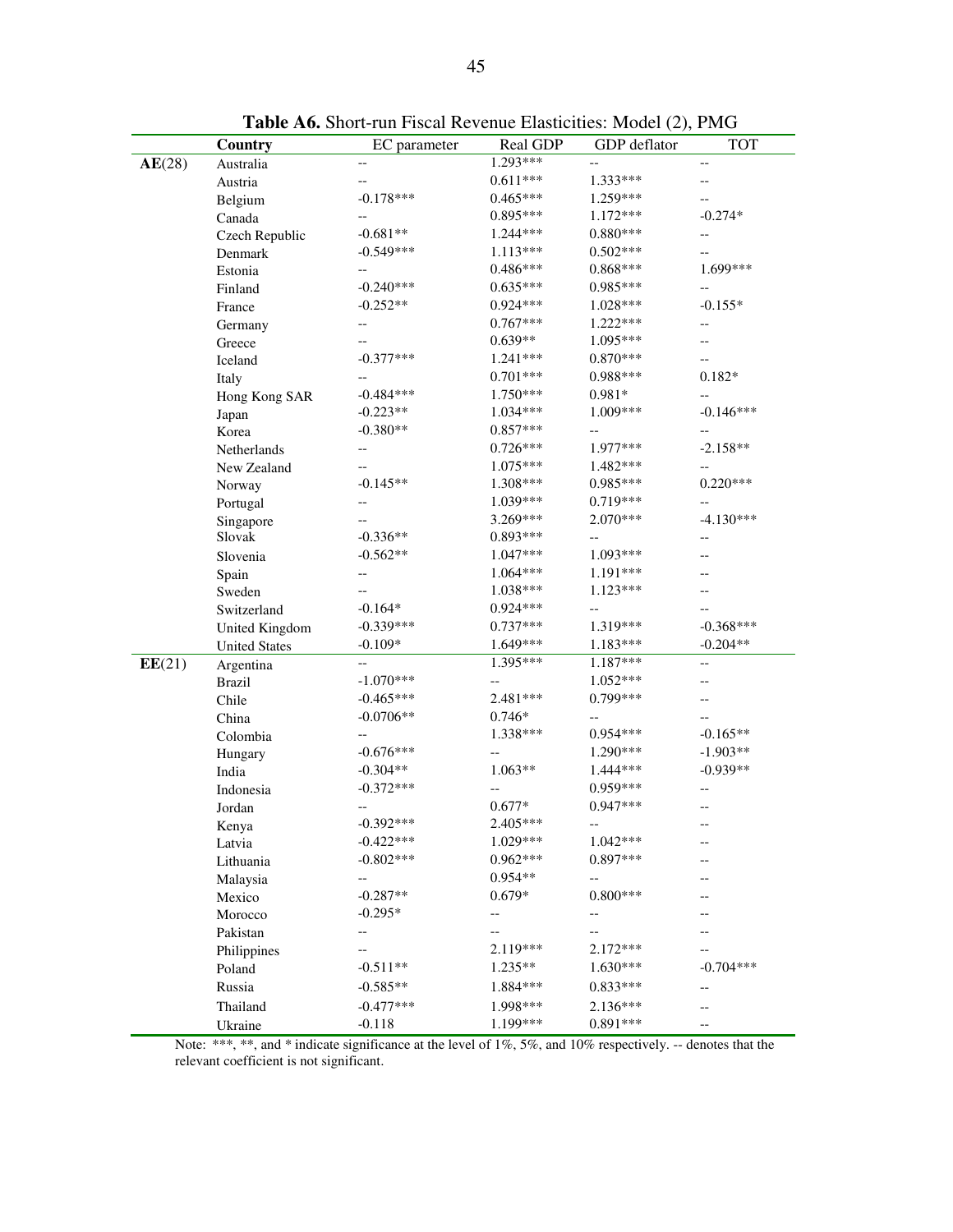| Country              | EC          | Real       | <b>GDP</b> | <b>TOT</b>  | Financial  | Financial crisis |
|----------------------|-------------|------------|------------|-------------|------------|------------------|
|                      | parameter   | <b>GDP</b> | deflator   |             | stress     | dummy            |
| Australia            | --          | $1.223***$ | --         | --          | $0.006*$   | $-0.008*$        |
| Austria              | $-0.379***$ | $-$        | $0.865***$ |             |            | --               |
| Belgium              | $-0.205**$  |            | $0.881***$ |             |            |                  |
| Canada               | --          | $0.851***$ | 1.281***   | $-0.312**$  |            |                  |
| Denmark              | $-0.312***$ | $0.975***$ | $0.543***$ | $0.322*$    |            |                  |
| Finland              | $-0.274***$ | $0.825***$ | $0.770***$ |             |            |                  |
| France               | $-0.136*$   | $0.582***$ | $1.123***$ | $-0.373***$ | --         |                  |
| Germany              | $-0.295*$   | $0.594**$  | 1.435***   |             |            |                  |
| Greece               | --          | --         | 2.964**    |             |            |                  |
| Italy                | $-0.328***$ |            | $0.814***$ |             | $0.004*$   |                  |
| Japan                | $-0.129**$  | $1.084***$ | $0.763**$  |             |            |                  |
| Korea                | $-0.736***$ |            |            |             | $0.012***$ |                  |
| Netherlands          |             | $0.661***$ | $1.777***$ | $-2.112**$  | --         |                  |
| Norway               | $-0.121*$   | $1.404***$ | 1.048***   | $0.213**$   |            |                  |
| Portugal             | $-1.205***$ | $-$        |            |             |            |                  |
| Spain                | $-0.297***$ | 1.516***   | $0.981***$ |             |            |                  |
| Sweden               |             | 1.099***   | $1.315***$ |             | $-0.005**$ |                  |
| Switzerland          | $-0.195***$ | $1.257***$ |            | $0.360***$  |            | $-0.015***$      |
| United Kingdom       | $-$         | $1.121***$ | $1.182***$ |             |            | $0.008**$        |
| <b>United States</b> | $-0.121*$   | $1.265***$ | $1.266***$ | $-0.482***$ | --         | $-0.009***$      |
| Argentina            | --          | $0.953***$ | $1.464***$ | --          | --         | --               |
| <b>Brazil</b>        | $-1.085***$ | $0.882***$ | 1.542***   |             | $0.012**$  |                  |
| Chile                | $-0.564***$ | 3.583***   | 3.337***   | $-0.646***$ | --         |                  |
| China                | $-0.060**$  | $0.986*$   | 1.582***   | --          | $-0.009*$  |                  |
| Colombia             | $-1.037***$ | $1.414***$ | $0.763**$  |             |            |                  |
| Hungary              | $-0.678***$ | $- -$      | --         | $-2.553**$  |            |                  |
| Malaysia             | $-0.593***$ | --         |            |             | $0.018***$ |                  |
| Mexico               | $-0.355***$ | $1.471***$ |            | $1.221**$   | $0.017**$  | $-0.024*$        |
| Morocco              |             | --         |            |             | $0.018**$  | --               |
| Pakistan             | $-0.498**$  | --         |            | $0.584*$    |            |                  |
| Philippines          | $-0.485**$  | 1.095*     | 1.184*     |             |            |                  |
| Poland               | $-0.621***$ | $1.347***$ | $0.918***$ | $-0.392**$  | --         |                  |

**Table A7.** Short-run Fiscal Revenue Elasticities: Equation (12), PMG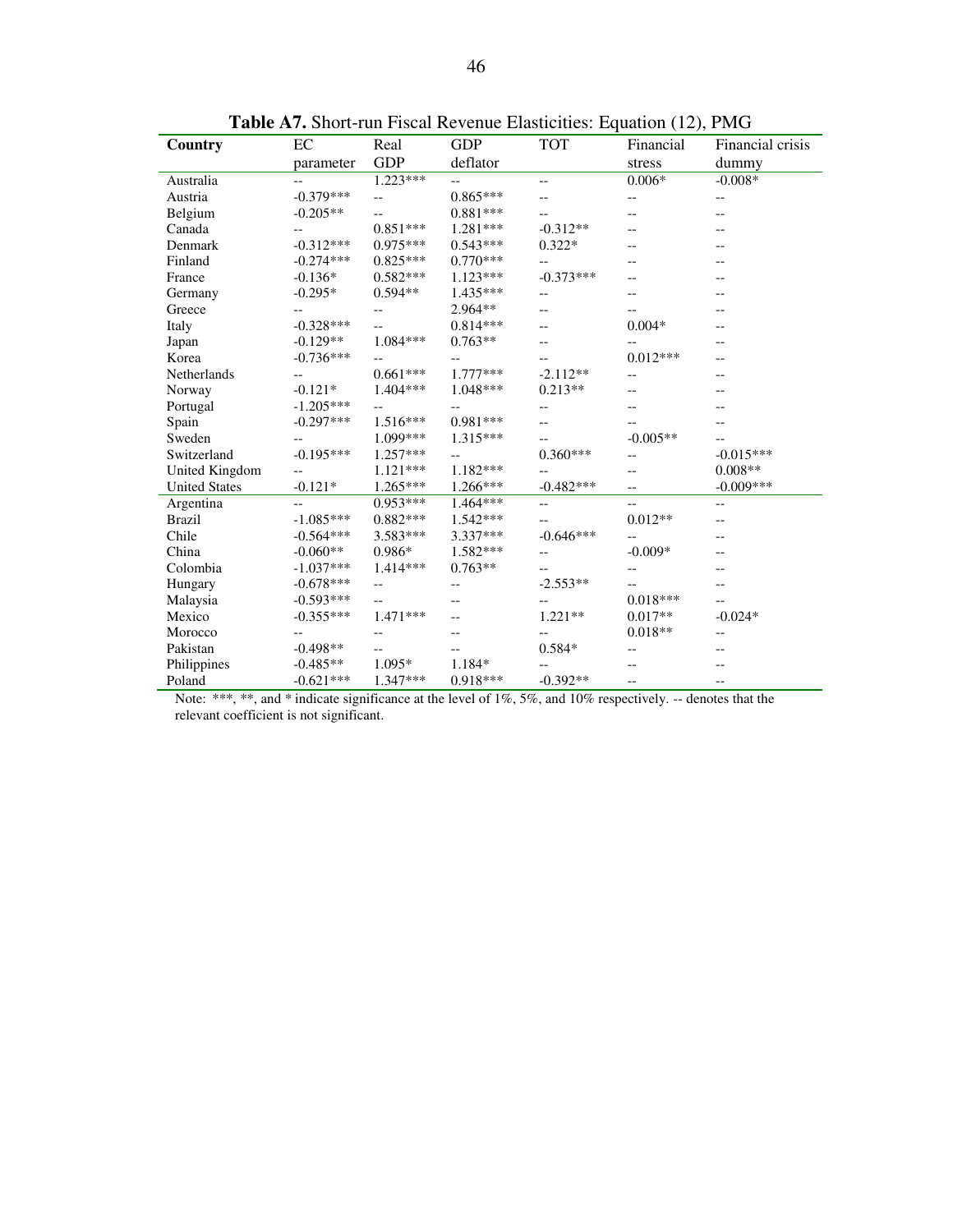| Country                 | EC          | Real       | <b>GDP</b> | <b>TOT</b>               | Financial          | Financial crisis |
|-------------------------|-------------|------------|------------|--------------------------|--------------------|------------------|
|                         | parameter   | <b>GDP</b> | deflator   |                          | stress             | dummy            |
| Long-run for AE         |             | $0.354***$ | 1.484***   | $-0.439***$              | $0.005***$         |                  |
| <b>Short-run for AE</b> |             |            |            |                          |                    |                  |
| Australia               | $-0.062*$   | 1.292***   | $-$        |                          |                    | --               |
| Austria                 | $-0.369***$ |            | $0.517**$  | $-0.181*$                | $0.004***$         |                  |
| Belgium                 | $-0.168**$  | $0.360**$  | $0.785***$ | $-0.301*$                | --                 |                  |
| Canada                  | $-$         | $0.786***$ | $1.315***$ | $-0.270**$               | --                 |                  |
| Denmark                 | $-0.126***$ | $0.991***$ | $0.781***$ | --                       |                    |                  |
| Finland                 | $-0.163**$  | $0.853***$ | 1.049***   |                          |                    |                  |
| France                  | $-0.077**$  | $0.607***$ | $1.066***$ | $-0.422***$              |                    |                  |
| Germany                 | $-0.909***$ | $0.712***$ | --         |                          | $0.005**$          |                  |
| Greece                  | $-1.154***$ | $0.878***$ | $1.792**$  | $-0.293*$                |                    |                  |
| Italy                   | --          | $0.536**$  | $1.211***$ |                          | $0.006**$          | $-0.010*$        |
| Japan                   | $-0.067*$   | 1.098***   | --         | $-0.149*$                |                    | --               |
| Korea                   | $-0.550***$ | $-$        | --         |                          | $0.017***$         | --               |
| Netherlands             | $-0.519***$ | $0.723***$ | $1.843***$ | $-2.243***$              | $-$                | --               |
| Norway                  | --          | 1.478 ***  | 1.148***   | $0.155*$                 | --                 |                  |
| Portugal                | $-1.473***$ | --         | $4.083***$ | $-2.404***$              | --                 | $-0.024*$        |
| Spain                   | --          | 1.387***   | $1.053***$ | $\overline{\phantom{a}}$ |                    | --               |
| Sweden                  |             | 1.142***   | $0.830***$ | --                       | $-0.006**$         |                  |
| Switzerland             | $-0.143***$ | $1.192***$ | --         | $0.286**$                | --                 | $-0.016***$      |
| United Kingdom          | $-$         | $1.303***$ | 1.158***   |                          | --                 | $0.008**$        |
| <b>United States</b>    | $-0.087*$   | $1.263***$ | $1.101***$ | $-0.605***$              | $0.003**$          | $-0.010***$      |
| Long-run for EE         |             | $0.901***$ | $1.070***$ | $0.093**$                | $-0.013***$        |                  |
| <b>Short-runfor EE</b>  |             |            |            |                          |                    |                  |
| Argentina               |             | $0.982***$ | $1.363***$ |                          | --                 |                  |
| <b>Brazil</b>           | $-1.009***$ | $0.940***$ | 1.716***   | $-0.200*$                | $0.009*$           | --               |
| Chile                   | $-0.594***$ | $3.441***$ | $3.275***$ | $-0.668***$              |                    | --               |
| China                   | $-0.065**$  | $0.943*$   | 1.578***   | --                       | $-0.009*$          | --               |
| Colombia                | $-0.715**$  | $1.181**$  | $0.996**$  | --                       | $-0.012*$          |                  |
| Hungary                 | $-0.538**$  | --         | 1.024      | $-2.711**$               | --                 |                  |
| Malaysia                | $-0.598***$ | $-$        | --         | --                       | $0.014***$         |                  |
| Mexico                  | $-0.342***$ | $1.403***$ | $-$        | $1.281**$                | $0.014*$           | $-$              |
| Morocco                 | --          | --         |            | --                       | $0.018^{\ast\ast}$ |                  |
| Pakistan                | $-0.556**$  | $-$        | --         | $0.493*$                 |                    |                  |
| Philippines             | $-0.566***$ | $-$        | $1.636**$  | $- -$                    |                    |                  |
| Poland                  | $-0.733***$ | $1.179***$ | $1.205***$ | $-0.412***$              | $-$                | $-\,$ $-$        |

**Table A8.** Long-run and Short-run Fiscal Revenue Elasticities: Equation (12), Sub-samples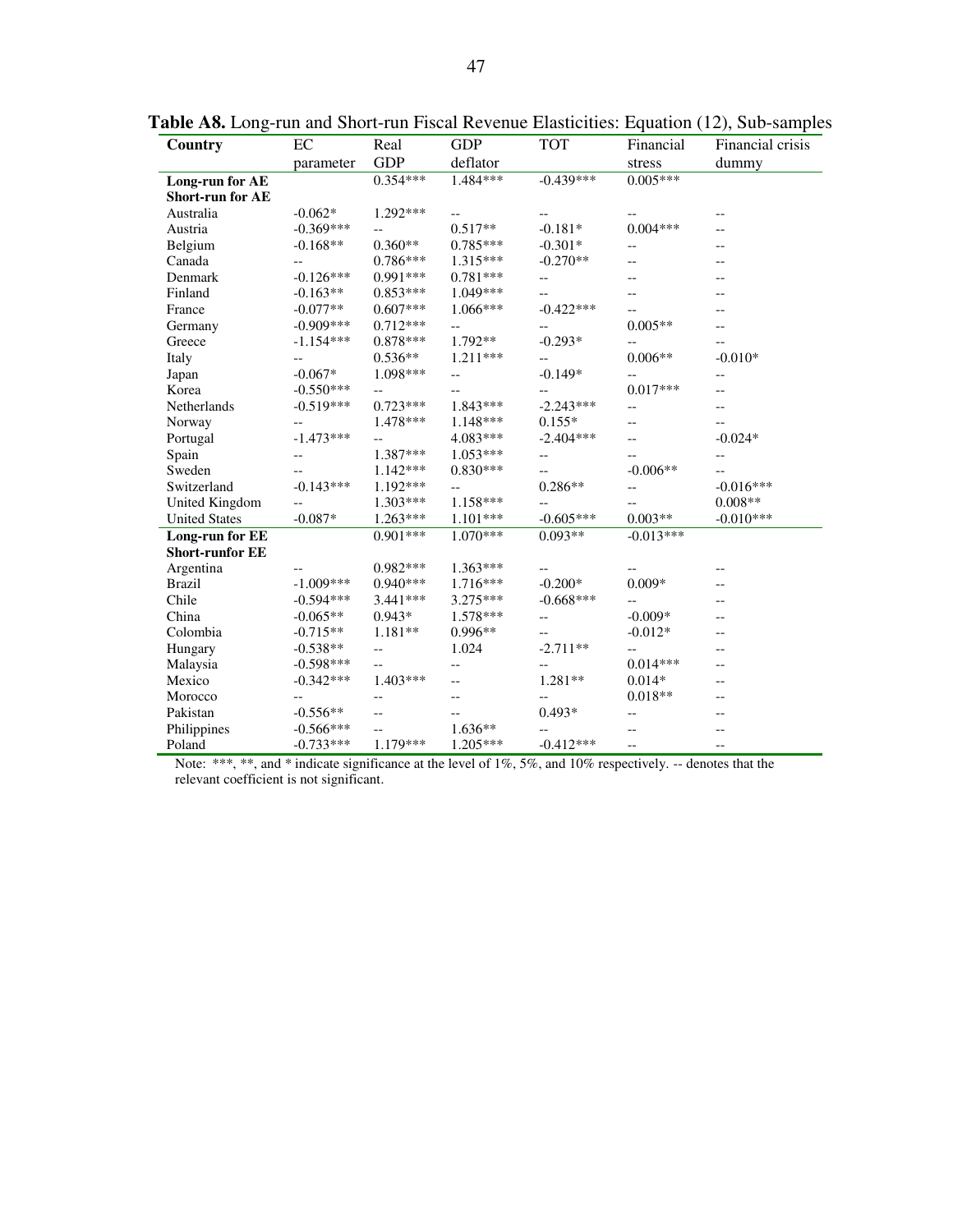|                     | <b>T20</b> countries |            | <b>T25</b> countries |            | <b>T30</b> countries |            |
|---------------------|----------------------|------------|----------------------|------------|----------------------|------------|
|                     | <b>SR</b>            | LR         | <b>SR</b>            | LR         | <b>SR</b>            | LR         |
| Real GDP            | $1.79***$            | $1.27***$  | $2.22***$            | $1.27***$  | $2.15***$            | $1.24***$  |
| GDP deflator        | $0.79***$            | $0.92***$  | $0.81***$            | $0.92***$  | $0.84***$            | $0.93***$  |
| <b>TOT</b>          |                      | $-0.19***$ | $-\, -$              | $-0.20***$ | $- -$                | $-0.21***$ |
| <b>ECP</b>          | $-0.45***$           |            | $-0.45***$           |            | $-0.46***$           |            |
| <b>Observations</b> | 305                  |            | 236                  |            | 191                  |            |
| No. of countries    | 13                   |            | 10                   |            | 8                    |            |

#### **Table A9.** Fiscal Revenue Elasticities for "Trader T countries": Baseline Model, PMG

Note: \*\*\*, \*\*, and \* indicate significance at the level of 1%, 5%, and 10% respectively. -- denotes that the relevant coefficient is not significant. A country is defined as a "T country" if its taxes on international trade and transactions constitute more than or equal to x percent of its total fiscal revenue (in the sense of sample mean): when x=20, 25, or 30, it is a T20 country, T25 country or T30 country respectively.

| <b>Table A10.</b> Financial Crisis Episodes for Model (5): IMF Database, 1970-2007 |  |  |  |  |  |  |  |  |  |  |  |
|------------------------------------------------------------------------------------|--|--|--|--|--|--|--|--|--|--|--|
|------------------------------------------------------------------------------------|--|--|--|--|--|--|--|--|--|--|--|

| Country              | Financial crisis years (starting date)               |
|----------------------|------------------------------------------------------|
| Australia            |                                                      |
| Austria              |                                                      |
| Belgium              |                                                      |
| Canada               |                                                      |
| Denmark              |                                                      |
| Finland              | 1991,1993                                            |
| France               |                                                      |
| Germany              |                                                      |
| Greece               | 1983                                                 |
| Italy                | 1981                                                 |
| Japan                | 1997                                                 |
| Korea                | 1997,1998                                            |
| <b>Netherlands</b>   |                                                      |
| Norway               | 1991                                                 |
| Portugal             | 1983                                                 |
| Spain                | 1977, 1983                                           |
| Sweden               | 1991,1993                                            |
| Switzerland          |                                                      |
| United Kingdom       | 2007                                                 |
| <b>United States</b> | 1988, 2007                                           |
| Argentina            | 1975, 1980, 1981, 1982, 1987, 1989, 1995, 2001, 2002 |
| <b>Brazil</b>        | 1976, 1982, 1983, 1987, 1990, 1992, 1994, 1999       |
| Chile                | 1972, 1976, 1981, 1982, 1983                         |
| China                | 1998                                                 |
| Colombia             | 1982, 1985, 1998                                     |
| Hungary              | 1991                                                 |
| Malaysia             | 1997, 1998                                           |
| Mexico               | 1977, 1981, 1982, 1994, 1995                         |
| Morocco              | 1980, 1981, 1983                                     |
| Pakistan             | 1972                                                 |
| Philippines          | 1983, 1997, 1998                                     |
| Poland               | 1981, 1992                                           |

 Source: Laeven and Valencia (2008). "Systemic Banking Crises: A New Database", IMF Working Paper. Note: "Financial crisis" here refers to systemic banking crisis, currency crisis or debt crisis.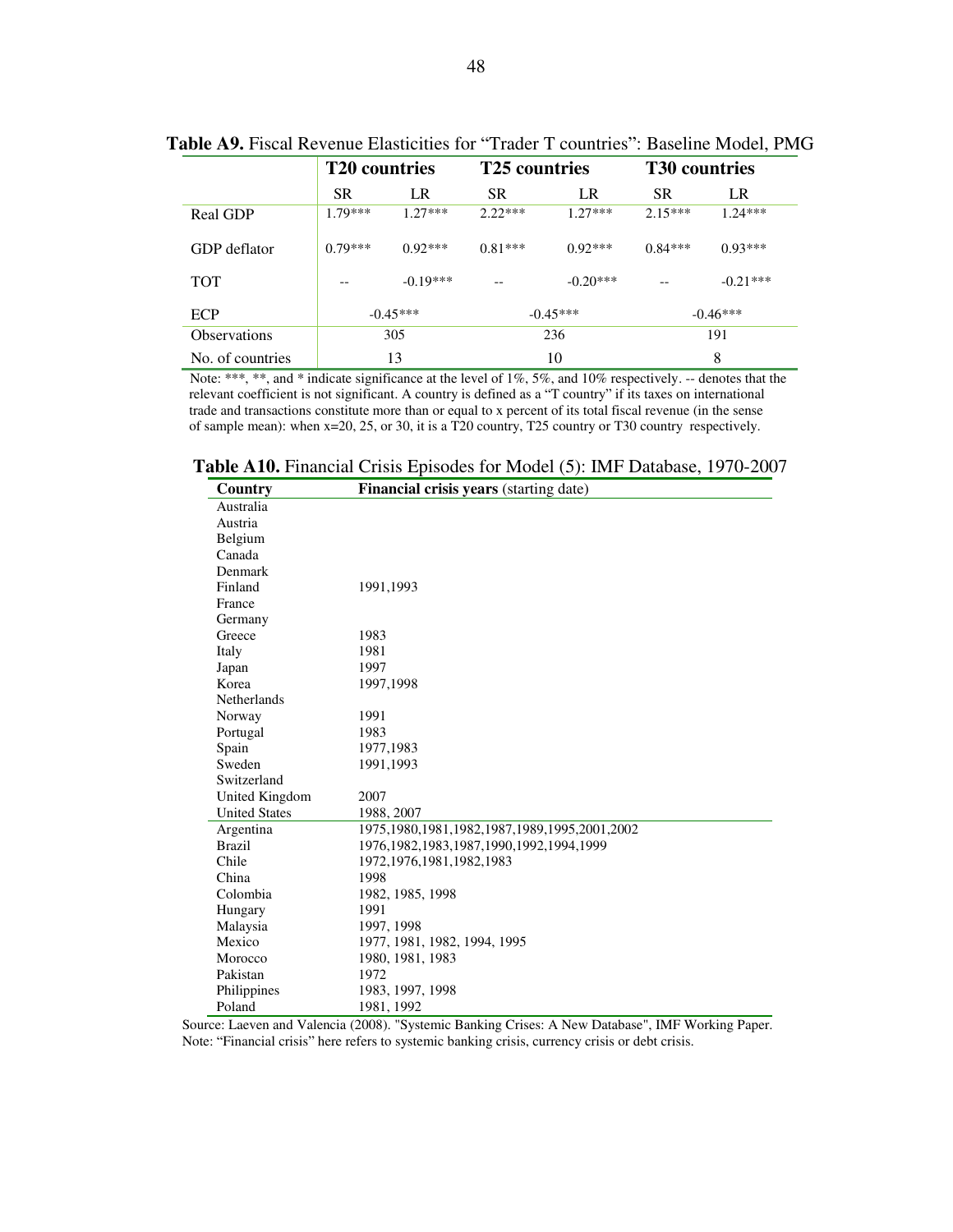|                     |            | $AEs$ (PMG) | <b>EMEs</b> (PMG) |             |  |
|---------------------|------------|-------------|-------------------|-------------|--|
|                     | <b>SR</b>  | LR          | <b>SR</b>         | LR          |  |
| Real GDP            | $0.76***$  | $0.35***$   | $0.88***$         | $0.90***$   |  |
| GDP deflator        | $1.06***$  | $1.49***$   | $1.04***$         | $1.07***$   |  |
| <b>TOT</b>          | $-0.29*$   | $-0.44***$  | $- -$             | $0.09**$    |  |
| <b>FSI</b>          | $0.003***$ | $0.005***$  | $- -$             | $-0.013***$ |  |
| Dummy2·FSI          | $-0.002$   |             | --                |             |  |
| ECP                 |            | $-0.30***$  | $-0.50***$        |             |  |
| <b>Observations</b> |            | 549         | 179               |             |  |
| No. of countries    |            | 20          | 12                |             |  |

**Table A11.** Fiscal Revenue Elasticities (Mean): Equation (12), Robustness Check 1

|                  | $AEs$ (PMG) |            | <b>EMEs</b> (PMG) |             |  |
|------------------|-------------|------------|-------------------|-------------|--|
|                  | <b>SR</b>   | LR         | <b>SR</b>         | LR          |  |
| Real GDP         | $0.77***$   | $0.35***$  | $0.80***$         | $0.91***$   |  |
| GDP deflator     | $1.09***$   | $1.49***$  | $1.14***$         | $1.06***$   |  |
| <b>TOT</b>       | $-0.32**$   | $-0.45***$ | --                | $0.09***$   |  |
| <b>FSI</b>       | $0.003***$  | $0.004***$ | --                | $-0.018***$ |  |
| Dummy3.FSI       | $-0.004**$  |            | --                |             |  |
| ECP              |             | $-0.30***$ | $-0.47***$        |             |  |
| Observations     |             | 549        | 179               |             |  |
| No. of countries |             | 20         | 12                |             |  |

**Table A12.** Fiscal Revenue Elasticities (Mean): Equation (12), Robustness Check 2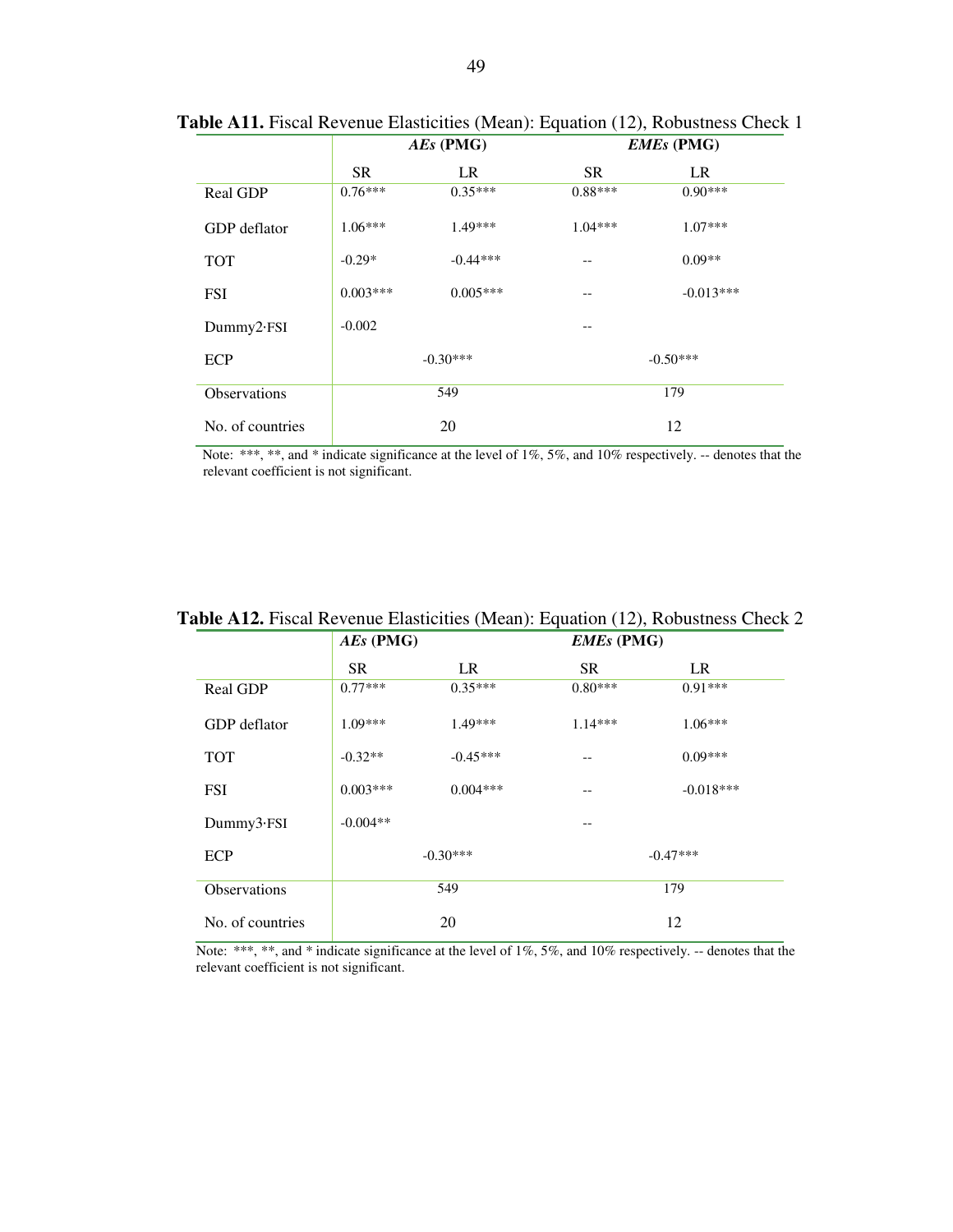|                     | $AEs$ (PMG) |            | <b>EMEs</b> (PMG) |           |  |
|---------------------|-------------|------------|-------------------|-----------|--|
|                     | <b>SR</b>   | LR         | <b>SR</b>         | LR        |  |
| <b>Real GDP</b>     | $0.76***$   | $0.36***$  | $0.67*$           | $0.28**$  |  |
| GDP deflator        | $1.06***$   | $1.47***$  | $1.42***$         | $1.73***$ |  |
| <b>TOT</b>          | $-0.31*$    | $-0.47***$ | --                | $-0.12**$ |  |
| <b>FSI</b>          | $0.003***$  | $0.004***$ | $0.007**$         | $-0.008*$ |  |
| Dummy4·FSI          |             |            |                   |           |  |
| <b>ECP</b>          |             | $-0.30***$ | $-0.37***$        |           |  |
| <b>Observations</b> |             | 549        | 179               |           |  |
| No. of countries    |             | 20         | 12                |           |  |

**Table A13.** Fiscal Revenue Elasticities (Mean): Equation (12), Robustness Check 3